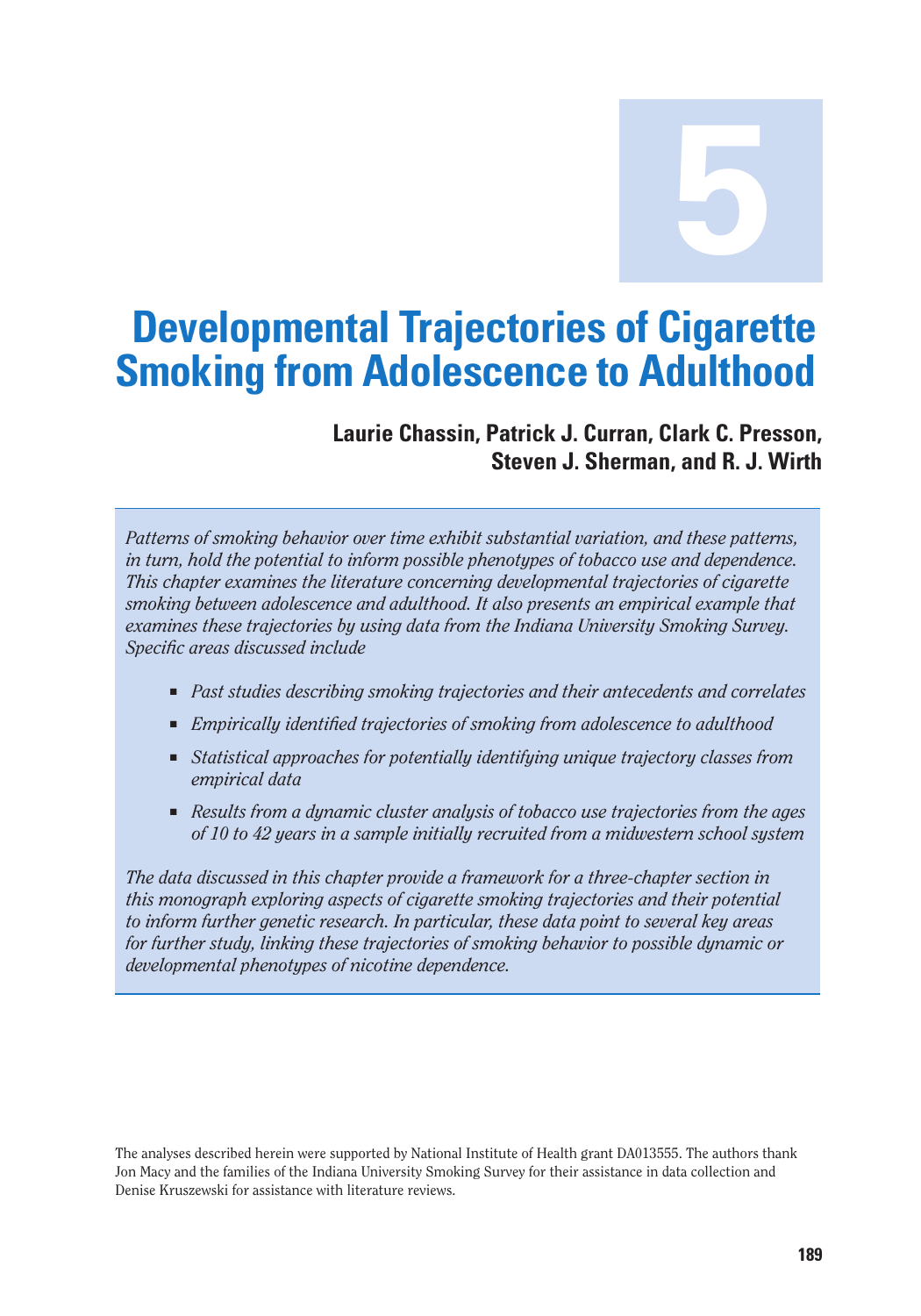# **Introduction**

In attempting to identify phenotypes of cigarette smoking, is it potentially informative to consider heterogeneity in trajectories of smoking from adolescence to adulthood? Moreover, could these developmental patterns be useful for genetic analyses of smoking behavior? This chapter considers developmental trajectories of cigarette smoking as part of a broader section within this monograph (chapters 5–7) that examines tobacco use trajectories and their role in informing an understanding of phenotypes of smoking behavior. This chapter reviews the literature on trajectories of cigarette smoking from adolescence to adulthood, raises methodological issues, and provides an empirical example of these trajectories in relation to aspects of adult smoking phenotypes.

A central premise of this monograph is that the adult smoking phenotype used in the field of behavioral genetics is a crude and heterogeneous phenotype that is not ideal for genetic study (or for studies of etiological mechanisms more broadly). Efforts to refine this phenotype include distinguishing among adult smokers on features such as amount smoked, the presence or absence of particular dependence symptoms, failed cessation, maximum length of abstinence, and other factors, as well as on the basis of candidate endophenotypes (chapters 8 and 9). However, developmental considerations about the initiation, acquisition, and course of cigarette smoking from adolescence to adulthood may also contribute to an understanding of smoking phenotypes. For example, different stages of the smoking acquisition process (e.g., initial onset versus progression) differ in their heritability,<sup>1,2</sup> suggesting that different points along smoking trajectories may be influenced by different etiological

factors (see chapter 3). Moreover, other features of developmental trajectories of smoking—including age of onset, speed of acceleration in smoking rate, variability versus persistence in smoking over time, and trajectories of associated use of other substances (e.g., alcohol, marijuana)—may all be useful in defining more homogeneous phenotypes for genetic analysis.3,4

These research questions require data about adolescent origins to inform the identification of smoking phenotypes in adulthood. However, the need to understand adult outcomes is not the only reason for an interest in the adolescent origins of smoking trajectories. For example, an understanding of heterogeneity in adolescent smoking phenotypes is itself important for understanding the etiology of adolescent smoking and for the development of preventive intervention targeted at adolescent age groups. Thus, for multiple reasons, it is useful to examine developmental aspects of smoking trajectories from their initial onset through adulthood to identify multiple pathways and the mechanisms underlying these pathways.

Because this is a chapter on trajectories of smoking behavior, and not tobacco dependence, it is also important to note questions that this chapter will not address. It does not cover theoretical issues in the conceptualization of dependence. This discussion is provided in chapter 3. It does not discuss the issues that are raised in modeling genetically informative samples; these are covered in chapter 6. Finally, trajectories of cigarette smoking do not occur in isolation but are associated with other forms of substance use. A consideration of smoking trajectories in combination with other substance use is provided in chapter 7, along with an empirical example of smoking and alcoholuse trajectories.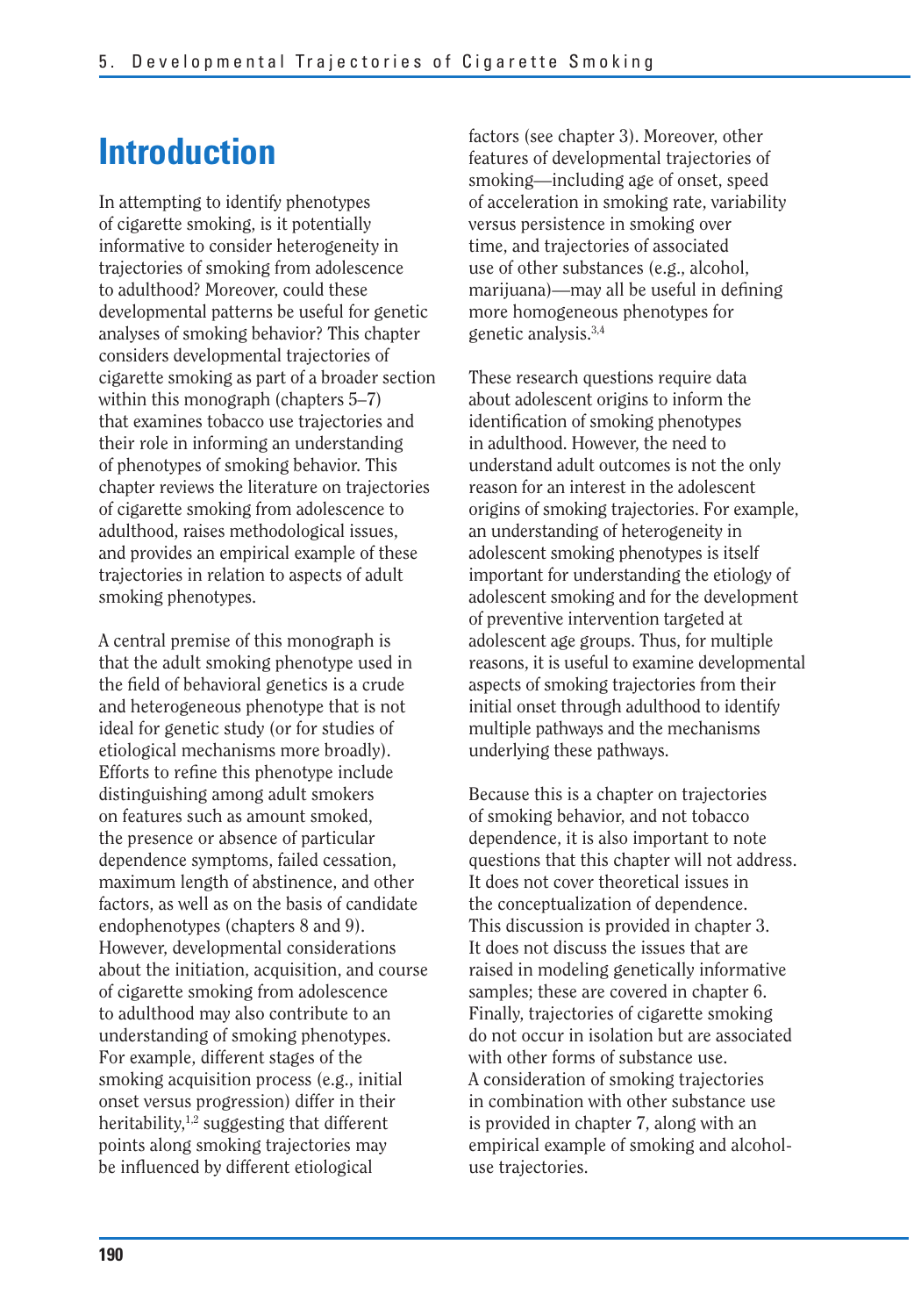# **A Developmental Psychopathology Perspective: Studying Multiple Trajectories over Time**

Although a comprehensive treatment of a developmental psychopathology perspective is beyond the scope of this chapter, it is important to embed the study of smoking trajectories within this broader conceptual and empirical context. Developmental psychopathology has been defined as the study of "the origins and course of individual patterns of behavioral maladaptation."5(p18) This definition places maladaptive behavior within the context of normal development, as well as in relation to the interplay between an individual's internal and external contexts in which neurobiological development and psychosocial experience are proposed to influence each other in reciprocal fashion.<sup>6</sup>

A developmental psychopathology perspective recognizes that different influences may determine the initiation of behavior as opposed to the maintenance of that behavior (as also hypothesized by stage models of cigarette smoking—for example, Mayhew and colleagues7 —and the "watershed" model in chapter 3). Moreover, from this perspective, it is hypothesized that multiple, differing etiological pathways may lead ultimately to the same outcome *(equifinality)*. In addition, it is hypothesized that any given risk factor may produce a range of diverse outcomes *(multifinality).*<sup>8</sup>

A developmental psychopathology perspective thus leads to the study of multiple trajectories of behavior over time so as to be able to identify and explain these diverse patterns of development. Such pathways are probabilistic in nature, rather

than reified "groups," and it is possible for an individual to change trajectories in response to some change in risk and protective factors. Methods used to study multiple trajectories include both traditional variable-centered approaches (in which predictor variables are related to some outcome) and person-centered approaches (in which relatively homogeneous subgroups are identified and studied).

For the purposes of this monograph, an important question is whether thinking about multiple developmental pathways or trajectories of smoking over the life span can be useful for refining phenotypes of smoking to be used in genetic research. In other words, does it make sense to consider dynamic or developmental phenotypes of smoking? As noted by Pickles and Hill,<sup>9</sup> the notion of "pathways" or trajectories is not only a rich metaphor but also one that raises many questions and challenges (including whether such pathways are actually empirically identifiable). For more information, the reader is referred to extended discussions in Pickles and Hill<sup>9</sup> Other references include Gottlieb and Willoughby<sup>10</sup> for a study considering the comorbidity of attention deficit hyperactivity disorder (ADHD) and smoking and Bergman and colleagues<sup>11</sup> for an extended discussion of person-centered research methods.

## **Adolescent Cigarette Smoking and Tobacco Dependence**

Adolescence is the developmental period during which smoking (and other substance use) is most commonly initiated. In 2005, 9.3% of 8th graders, 14.9% of 10th graders, and 23.2% of 12th graders reported smoking in the past 30 days of a survey.<sup>12</sup> As with most forms of substance use, smoking rises to a peak prevalence in the age period of 18–25 years,<sup>13,14</sup> but unlike other forms of substance use, which decline after the mid-20s, smoking is more persistent. $13,14$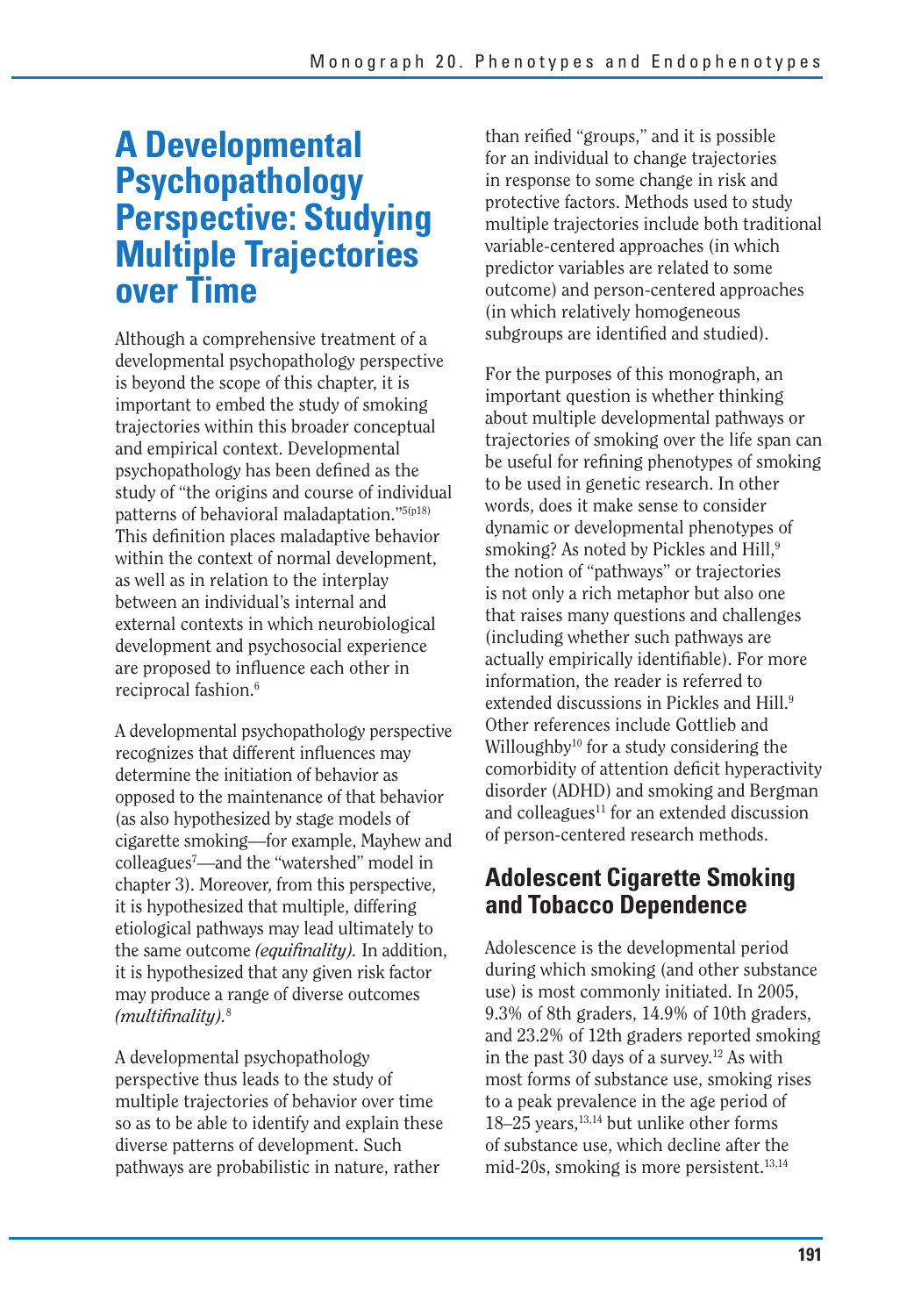Perhaps this is true because smoking is legal, addictive, and does not immediately impair performance.

Compared with information about the prevalence of adolescent cigarette smoking, less is known about tobacco dependence in adolescence because this has been a later focus of research attention. Two commonly used measurement methods involve modifications of the Fagerström Tolerance Questionnaire (FTQ)15 or the *Diagnostic and Statistical Manual of Mental Disorders (DSM)* criteria.16 These two approaches produce only modest concordance in classifying adolescents, except at high levels of smoking of at least 16 cigarettes per day.17

Moreover, as has been shown for other forms of substance-use disorders, some caution is warranted in applying adult dependence measures to adolescents.18 Whether or not the construct of dependence is similar for adults and adolescents, the functioning of particular items and criteria may differ. Additional research is needed on the measurement equivalence of tobacco dependence criteria over the life span (see chapter 6 for an empirical example of studying measurement equivalence over age).

Reported prevalence rates of tobacco dependence among adolescent smokers have varied widely depending on sampling, definitions of dependence, and definitions of adolescent smoking. A review by Colby and colleagues<sup>19</sup> reports rates between  $20\%$ for a proxy *DSM* diagnosis among 12- to 17-year-olds who smoked in the past year and 68% for a diagnosis based on FTQ criteria among 13- to 17-year-olds who smoked one pack or more per day. Kandel and colleagues<sup>17</sup> found that the majority of adolescent daily smokers met criteria for dependence (87% according to *DSM* criteria and 63% according to Fagerström criteria). In addition, there were no race/ethnicity differences in prevalence when smoking intake was controlled. Using the criteria of

the *International Statistical Classifi cation of Diseases and Related Health Problems, Tenth Revision (ICD-10),* O'Loughlin and colleagues<sup>20</sup> found that  $65.9\%$  of 7th grade daily smokers were dependent. Thus, the majority of adolescent daily smokers appear to show tobacco dependence.

Whether or not they meet full diagnostic criteria, adolescents commonly report individual dependence symptoms. Kandel and colleagues<sup>21</sup> found that tolerance, impaired control, and withdrawal were the most common *DSM* Fourth Edition *(DSM-IV)* symptoms reported in a multiethnic sample of 6th–10th graders. Colby and colleagues $19$  reported that most adolescent smokers retrospectively recalled at least one withdrawal symptom, either as part of a quit attempt or during periods when they were restricted from smoking. As with adult smokers, withdrawal symptoms are common.<sup>22</sup> Craving is the most commonly reported symptom (see also Rojas and colleagues<sup>23</sup>). However, reports of withdrawal symptoms are influenced by expectancies.<sup>24</sup> Prokhorov and colleagues $25$  note that withdrawal symptoms such as irritability, depression, insomnia, and trouble in concentrating can be characteristic of adolescents in general, rather than specific to tobacco withdrawal (see Hughes<sup>22</sup> for a similar point concerning the adult epidemiological literature).

There are some data concerning the amount of time and exposure required for adolescent smokers to develop dependence. Using retrospective data from the National Comorbidity Survey, Breslau and colleagues26 found that the onset of *DSM*  Third Edition Revised nicotine dependence typically occurred at least one year after the onset of daily smoking. Gervais and  $\text{colle}$ agues<sup>27</sup> used a prospective study of 7th graders and reported that a 25% cumulative probability of attaining an *ICD*  tobacco dependence diagnosis occurred at 41 months after the first puff of a cigarette.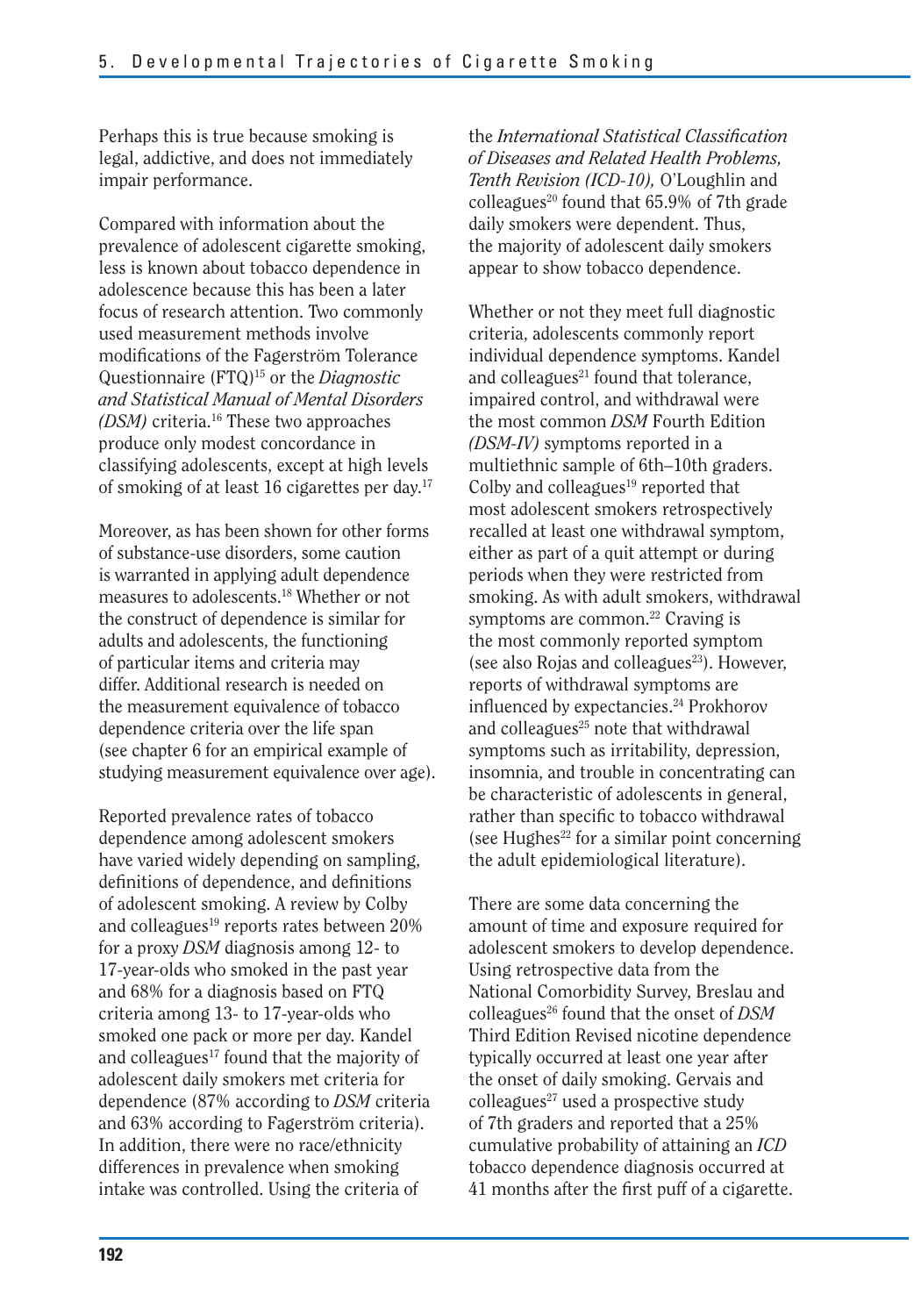In a longitudinal study of a multiethnic sample of 6th–10th graders, Kandel and colleagues<sup>21</sup> found that a  $25\%$  cumulative probability of attaining *DSM-IV* nicotine dependence occurred 23 months after tobacco use onset.

In contrast to the onset of the full dependence diagnosis, there is a shorter time to the first symptom of dependence. Kandel and colleagues $^{21}$  found that  $25\%$ of adolescent tobacco users experienced *DSM-IV* symptoms within five months of use. DiFranza and colleagues<sup>28</sup> found that among the 40% of ever-smoking adolescents who reported dependence symptoms, the median latency from monthly smoking to the onset of symptoms was 21 days for girls and 183 days for boys.

Some researchers have suggested that adolescents experience dependence symptoms not only quickly but also at very low levels of consumption.<sup>21</sup> For example,  $O'$ Loughlin and colleagues $^{20}$  reported that, among 7th graders, 19.4% of weekly smokers met *ICD-10* dependence criteria. Dierker and colleagues<sup>29</sup> found a similar prevalence (22%) by using *DSM-IV*  diagnostic criteria with college freshmen who had smoked in the past week. When considering the presence of *any*  symptom (rather than the full diagnostic criteria), even higher percentages of adolescents report symptoms at low levels of consumption. For example, among a sample of adolescents who smoked in the past three months, some reported symptoms even though they had smoked only once or twice.20 Similarly, in a sample of 7th graders, DiFranza and colleagues $^{28}$  found that the median frequency of smoking at the onset of symptoms was only two cigarettes, one day per week. These studies are noteworthy for their multiple measures and frequent assessments but also have sampling limitations in terms of somewhat low or unreported participation rates (a common problem in these kinds of studies).

Few studies have compared adolescents and adults in terms of the relation between consumption and dependence. Kandel and Chen30 examined a proxy measure of *DSM*  dependence in the National Household Survey on Drug Abuse data and found that adolescents met dependence criteria at lower levels of smoking intake than did adults. They concluded that adolescents are particularly vulnerable to becoming tobacco dependent. However, these differences between adolescents and adults might reflect cohort rather than age effects. In a 2001 study, Breslau and colleagues<sup>26</sup> suggest that members of more recent age cohorts who adopted smoking, despite widespread public knowledge about its negative effects, may be particularly deviant in personality and represent a subsample of the population who have a high probability of developing into committed (and dependent) smokers. Because age and cohort are confounded in these studies, it is not possible to separate these two interpretations, and both effects might be operative. Moreover, other researchers have suggested that, rather than a "hardening" of smoking, changes in tobacco control and prevention and in the social acceptability of smoking have produced a "softening" of smoking. A 2006 study indicated that in recent decades, smokers have decreased the number of cigarettes that they smoke,<sup>31</sup> suggesting a substantial prevalence of light smoking. Whether or not smoking has been "hardening" or "softening" or both (i.e., becoming more bimodal), significant changes have been occurring in the United States both in tobacco control and prevention activities and in social norms about smoking. Given the powerful role of cultural and social norms, tobacco policies (e.g., taxation, youth access laws) and changes in the overall prevalence of smoking in the United States, it is important for research on adolescent smoking trajectories to consider historical and cohort effects on the findings. $32$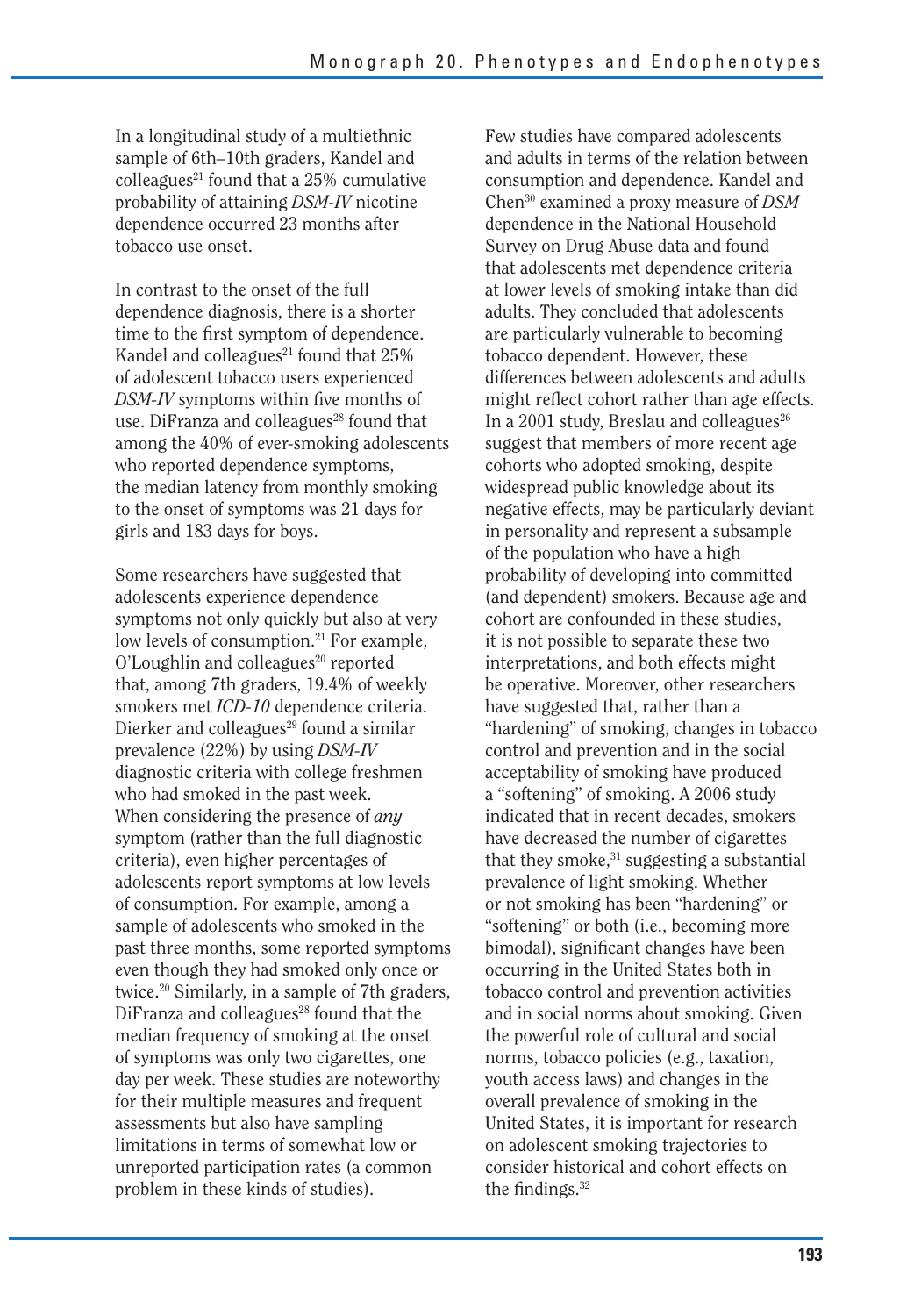In general, the adolescent literature suggests a relation between increased levels of consumption and the probability of tobacco dependence. However, this relation is far from perfect, and some adolescents report symptoms at low levels of smoking.29 Reports of dependence symptoms at very low levels of intake may have multiple interpretations including problems of measurement (e.g., dependence symptoms being nonspecific), the possibility that tobacco dependence is a multidimensional construct (with only some dimensions related to smoking rate), and the possibility that there are heterogeneous subgroups of adolescents who are dependent on tobacco, some at quite low levels of consumption.<sup>19</sup>

In addition to these interpretations, adolescents may show dependence symptoms at low levels of intake because they are particularly sensitive (compared with adults) to developing tobacco dependence. This interpretation is consistent with data from rodent models that compare adolescent versus adult exposure to nicotine. Levin and colleagues $33$  found that female rats that began self-administration in adolescence showed significantly higher levels of self-administration than those who began in adulthood. This difference in rate of self-administration lasted into adulthood. Similarly, Adriani and colleagues<sup>34</sup> found that early-adolescent mice exhibited a spontaneous drive to oral nicotine (compared to water), which was not demonstrated by middle or late adolescents. In addition, early-adolescent nicotine exposure led to significant place conditioning, which was not seen for either late-adolescent or adult exposure.

Although the mechanisms underlying these age differences are not well understood, the unique effects of adolescent exposure compared with adult exposure to nicotine self-administration may be mediated through differential sensitivity to nicotine effects. Levin and colleagues<sup>33</sup> found that

adolescent rats showed more hypothermia to nicotine than did adults at a given dose, although adult rats showed more activity reduction. Belluzzi and colleagues<sup>35</sup> replicated these activity reduction effects with male rats and suggested that locomotor inhibition may be an aversive effect of nicotine that is more pronounced in adults than in adolescents. However, age differences in nicotine response may be further modified by sex differences<sup>36</sup> and by exposure to nicotine in combination with alcohol.<sup>37</sup>

There may also be developmental differences in nicotine withdrawal. For example, O'Dell and colleagues<sup>38</sup> found that adolescent rats showed decreased sensitivity to withdrawal after chronic nicotine administration. They also suggested that nicotine exposure in adolescence may produce maximal reinforcing effects and minimal aversive effects, thus promoting rapid acceleration of self-administration. Moreover, in rats, adolescent nicotine exposure even for a brief period (intermittent doses with twice-daily injections) at low dosage levels (producing plasma concentrations as little as 1/10 of regular smokers) has been reported to produce nicotinic acetylcholine receptor upregulation in brain regions associated with nicotine dependence. This may make the adolescent brain particularly sensitive to nicotine effects.39 Taken together, these data suggest that adolescence may be a unique period of biological vulnerability, during which nicotine exposure produces particularly rapid escalation in trajectories of nicotine consumption that may persist over time as well as increased vulnerability for dependence because of differential sensitivity to nicotine effects.

Of course, significant caution is required in generalizing from animal models to human adolescents, given differences in methods of administration, dosages, and contextual factors such as restrictions on access to tobacco, the social and peer context of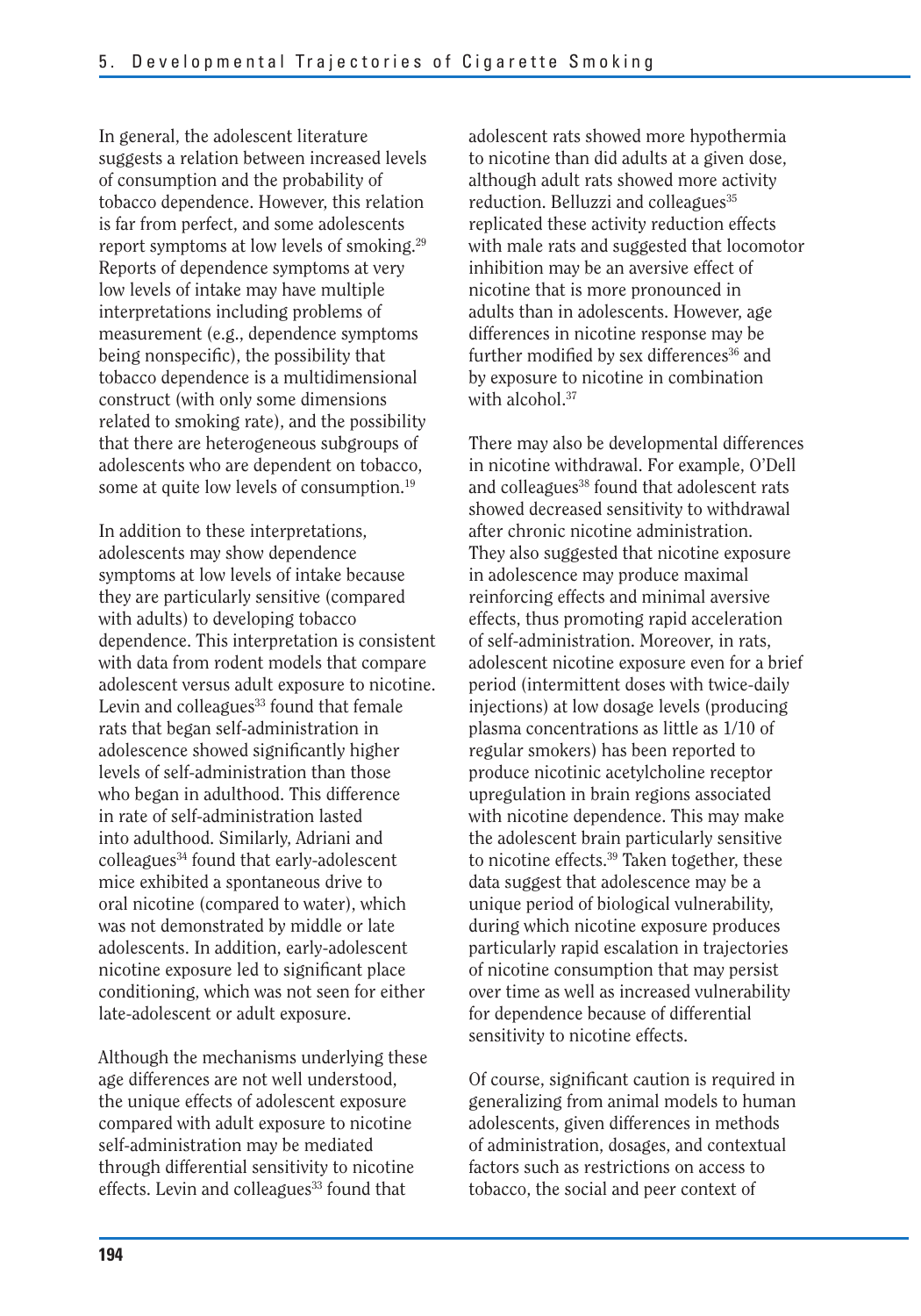self-administration, and self-selection into smoking for human adolescents. In other words, there are likely to be substantial genetic, environmental, and geneenvironment correlation and interactions that affect whether human adolescents begin to smoke as well as the timing of their smoking onset. Finally, even in the rodent model, the empirical evidence concerning age differences in nicotine response is not always clear-cut. The evidence has shown variation with gender, and with the task or paradigm that is used, as well as interactions with exposure to other substances.<sup>36,37,40</sup> More needs to be learned concerning the mechanisms underlying these agedependent effects as well as their magnitude and persistence over time.

This hypothesis of age-dependent vulnerabilities to the effects of tobacco has also been proposed for other forms of substance use (see Spear and Varlinskaya<sup>41</sup> for a review of alcohol data). Moreover, in addition to hypotheses concerning adolescent-specific vulnerabilities to substance-use effects, other models that are based in the study of neurobiological development suggest that adolescents are particularly vulnerable to risk-taking behaviors more broadly (which would include the use of tobacco and other substances). These models note that adolescents manifest a biologically driven disjunction between increased levels of novelty/sensation seeking and the lack of fully developed self-regulation mechanisms (see Steinberg<sup>42</sup> for a review). These models view adolescents' special vulnerability for substance use as a function of broader developmental characteristics rather than specific substance-use effects. These alternative models do not necessarily oppose each other in terms of explaining adolescence as a particularly vulnerable period for the initiation of cigarette smoking and other substance use. However, the notion of differential vulnerability to nicotine effects further predicts that

adolescent initiation (compared with later onsets) will be more likely to be accompanied by higher consumption levels, steeper acceleration and greater persistence over time, and the development of dependence at lower levels of consumption.

Biologically based approaches offer a different (although not necessarily competing) interpretation from psychosocial models, which have also sought to explain why substance use is typically initiated in adolescence and then shows declines in adulthood. Psychosocial models often conceptualize adolescence as a high-risk period for substance-use initiation, because of adolescents' drives for independence, adult status, and peer acceptance, all of which can be seemingly facilitated by the adoption of "problem behaviors" such as cigarette smoking and other substance use.43 The transition to adulthood (ages 18–25 years) has been viewed as a time of increasing diversity in trajectories (see Schulenberg and colleagues<sup>44</sup> for a review). During these years, the relative homogeneity and external control within the high school environment is replaced with less external structure and increased choices, including choices of entry into multiple roles (e.g., student, worker, spouse, and parent). The transition to adulthood is marked by decreased regulation by parents, which might lead to escalations in substance use, but also by increased responsibility for the performance of adult roles, which might lead to decreased substance use.45 Thus, both psychosocial and biologically based models provide differing, but not mutually exclusive, interpretations of agerelated trajectories of tobacco and other substance use.

## **Studies of Genetic Influences on Adolescent Smoking**

Surprisingly, given the interest in genetic influences on tobacco use, few highquality studies have focused on the family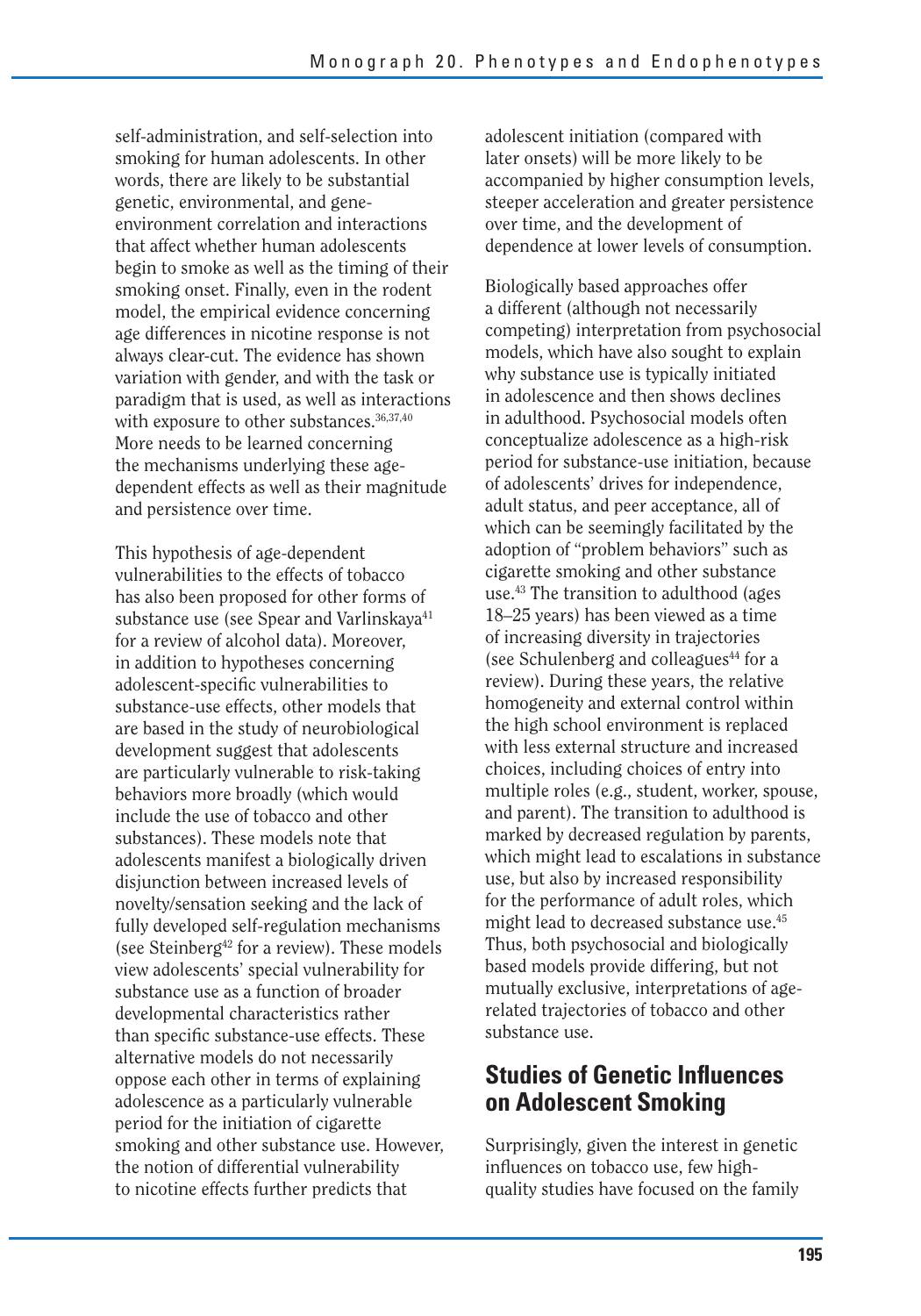aggregation of adolescent tobacco use.46 In fact, even basic data on the relation between adolescent smoking and parental smoking have been conflicting, with some reviews suggesting only very weak relations between parental smoking and adolescent smoking onset.47 However, methodological limitations prevent firm conclusions. Many studies do not directly measure parental smoking (relying instead on adolescent reports), do not differentiate biological parents from adoptive or foster parents, do not adequately define the phenotype of parental smoking (often failing to differentiate between parental nonsmoking and former smoking),<sup>48</sup> and do not consider possible effects of prenatal exposure (see Avenevoli and Merikangas<sup>46</sup> for a detailed methodological critique of this literature).

Similarly, studies have not carefully defined the phenotype of adolescent smoking. Parental smoking may be more strongly related to adolescents' smoking rate or early age of onset rather than adolescents' global smoking status. Finally, studies often dismiss the role of parental smoking if its effects are eliminated when other variables (such as peer smoking) are entered into predictive models. However, such a pattern is consistent with the mediation of parental smoking effects by peer smoking and does not by itself argue that the relation between parental smoking and adolescent smoking is an artifact or unimportant.

The literature on twin and adoption studies of adolescent substance use (including tobacco use) has been reviewed by Hopfer and colleagues,<sup>49</sup> who reported that both genetic and environmental influences were important. Heritability of tobacco use in their review ranged across studies from 36% to 60% and was stronger for tobacco than for alcohol or marijuana use. For example, McGue and colleagues, $50$  using the Minnesota Twin Family Study (MTFS) sample, reported that approximately 50% of

the variance in smoking initiation (studied in late adolescence) was attributable to genetic influences, with no significant effects of shared environment. Han and colleagues51 studied lifetime tobacco use in the MTFS and found stronger evidence of shared environment and a pattern that was suggestive of (but not significant for) gender differences. Finally, Rhee and colleagues $52$ found (both for lifetime tobacco use and for "problem use," as defined by presence of a dependence symptom) that female adolescents showed greater heritability and weaker shared environment effects than did male adolescents. They reported that this gender difference was inconsistent with the adult literature.<sup>52</sup> A later analysis of retrospective life calendar data in a sample of male twin pairs<sup>53</sup> suggests that nicotine use in adolescence shows strong family environment effects that decline in importance through young adulthood whereas genetic effects were weak in adolescence and increased with age.

As noted elsewhere in this monograph (chapters 2 and 6), heritability estimates for adolescent smoking vary depending on which adolescent smoking phenotypes are selected for study. Koopmans and colleagues<sup>54</sup> found stronger heritabilities for amount of smoking than for initiation. This is consistent with conclusions of other reviews (see chapter 2 and Rende and Waldman<sup>55</sup>) that environmental influences are more important in determining adolescents' initial tobacco exposure, whereas genetic influences are more important for determining reactions to that exposure. This pattern likely reflects the heterogeneity of adolescent smoking initiation. For example, some adolescent initiation of smoking will not progress past low levels of experimentation.<sup>56</sup> This developmentally limited experimentation may be only weakly related to genetic influence.

This supports the use of a developmental trajectory approach to identifying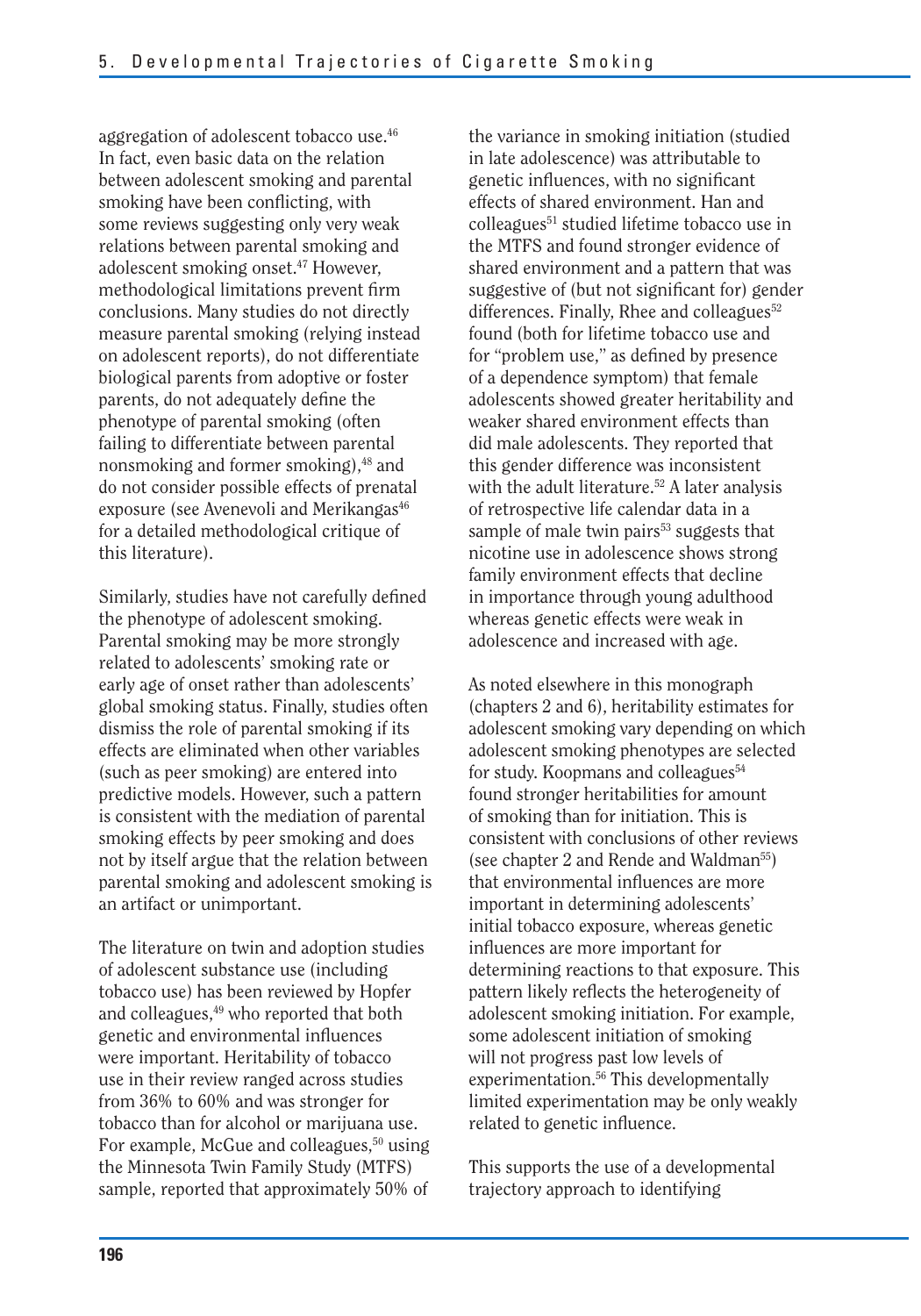phenotypes in which developmentally limited experimentation needs to be distinguished from other forms of adolescent smoking that may start earlier, escalate steeply over time, and persist over long periods. However, exceptions to these findings should also be noted. For example, McGue and colleagues<sup>50</sup> found similar results when studying smoking initiation and nicotine dependence in late adolescence. Maes and colleagues,<sup>57</sup> when studying an adult sample, found high heritabilities and an overlapping contribution of genetic factors for tobacco initiation, persistence, and nicotine dependence.

The adolescent literature (compared with the adult literature) also shows more shared environment effects on tobacco use.51 White and colleagues,58 in a longitudinal study using the Australian Twin Registry, found that common environmental influences were the most important factors influencing adolescent smoking, although for older adolescents and young adults, genetic factors were also important. Rende and colleagues59 used National Longitudinal Study of Adolescent Health (Add Health) data to model current smoking, by using twins, full siblings, and half siblings, and found both significant heritability and significant shared environment effects. It is noteworthy that the authors found significant shared environment effects on high levels of smoking frequency, a more "severe" phenotype than smoking initiation.

Shared environment effects may reflect multiple influences including (but not limited to) general parenting behaviors, such as monitoring, support, and control, and parental socialization about smoking such as home smoking restrictions and smoke-free homes.<sup>60</sup> There have been some attempts to explain shared environment effects as due to the effects of parental smoking (which might reflect modeling mechanisms, greater access to cigarettes, greater exposure to secondhand smoke, greater exposure to tobacco promotional advertising, and/or more permissive attitudes of parents toward their adolescents' smoking). However, these findings are conflicting. Boomsma and colleagues<sup>61</sup> found that the association between parental smoking and adolescent smoking was due to genetic factors. They suggested that common environmental influences might reflect parenting behaviors and family environment, rather than parental smoking. For example, common environment effects might include parents' home smoking restrictions. However, White and colleagues<sup>58</sup> found that controlling for parental smoking reduced the common environmental effect. Differences between the findings of these two studies may be methodological. White and colleagues<sup>58</sup> used adolescent reports of parental smoking, whereas Boomsma and colleagues<sup>61</sup> used parent reports. Interestingly, White and  $\text{colle}$  agues<sup>58</sup> also found that peer smoking reduced the genetic effect. They suggested that genetic influences in adolescent smoking may act indirectly by influencing adolescents' choice of friends (although these findings weakened by late adolescence and young adulthood). These attempts to examine the relation of peer and parental smoking to the genetic and shared environment influences on adolescent smoking illustrate the importance of the gene-environment covariation in understanding the smoking acquisition process. That is, parental genotype and parental smoking likely covary with a wide variety of social environment factors including general parenting; parents' attitudes, values, and rules about their adolescents' smoking; adolescents' exposure to secondhand smoke (or conversely to smoke-free homes); and even adolescents' exposure to tobacco industry promotional items and advertising.

In addition to gene-environment covariation, there are likely to be important influences of gene-environment interactions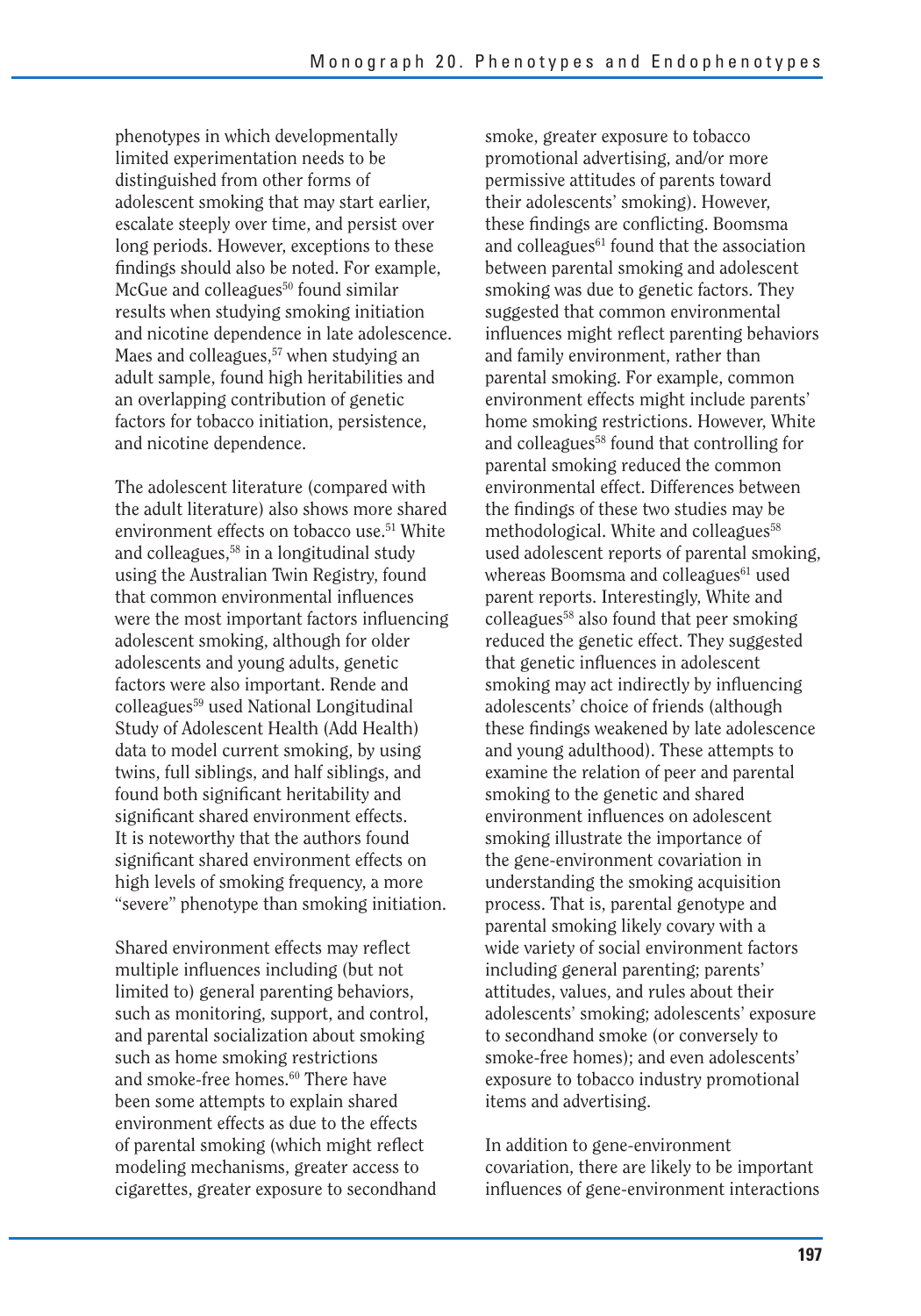on adolescent smoking, although few studies have examined such interactions. Timberlake and colleagues $62$  examined the moderating effect of religiosity on smoking among late adolescents/emerging adults (aged 18–27 years) from Add Health. They found that self-rated religiousness weakened the magnitude of genetic influence on smoking initiation (defined as having smoked an entire cigarette). Similar findings have been reported for alcohol-use initiation.54 Surprisingly, however, organized religious activity had no moderating effect. Timberlake and colleagues $62$  hypothesized that organized religious activity may reflect parental pressure, whereas selfrated religiousness might constitute a more genuine reflection of the adolescent's religious commitment. In any case, these results serve to highlight the potential importance of larger cultural and social environmental factors in moderating the magnitude of genetic effects. Given the lack of studies that test gene-environment interaction in adolescent smoking, this is an important area for future investigation.

Finally, several studies have investigated the genetic underpinnings of the association among different forms of adolescent substance use. Young and colleagues $63$ studied a large sample of adolescents aged 12–18 years and defined the "problem" use of a substance by the presence of at least one symptom. They found that the correlation among substance-use behaviors was driven by both common genetic and common environment factors (as well as special twin environment factors) but that the more "severe" phenotypes (i.e., problem substance use as opposed to substance use) showed stronger genetic correlations. Similarly, McGue and colleagues<sup>64</sup> found a highly heritable factor that accounted for the association among multiple forms of disinhibitory psychopathology (including substance use) among 17-year-old twins from the MTFS. Interestingly, earlier problem behavior (retrospectively assessed)

was only weakly heritable, but the link between early problem behavior and later disinhibitory psychopathology was genetically mediated. From the perspective of developmental trajectories of smoking, these findings suggest that a trajectory of stable, persistent smoking over time might show more genetic influence than adolescent smoking does at any one given point in time.

Although the literature is quite small, there have also been a few molecular genetic studies of adolescent smoking, several of which have focused on the dopamine system. Audrain-McGovern and colleagues<sup>65</sup> followed 615 adolescents from 9th to 11th grade. They found no effects of *SLC6A3*  (dopamine transporter genetic variants) but found that *DRD2* genetic variants were related to smoking progression. Specifically, adolescents with previous smoking experience were more likely to increase their smoking as a function of increased *DRD2\*A1*  alleles, and this effect was stronger for adolescents with depressive symptoms. However, there were no effects for adolescent never smokers, suggesting that different stages of smoking progression may have different determinants. The authors suggest that *DRD2* genetic variants may index greater reward value from smoking and that depressed adolescents (who lack other sources of positive experiences) may be particularly susceptible to such increased reward value.

However, as noted in chapter 2, *DRD2* has been associated with numerous addictive and affective disorders, so these effects are not specific to tobacco. Findings from an Australian longitudinal adolescent study<sup>66,67</sup> reported a protective effect for the *\*K4* allele of the *TH* gene, which is involved in dopamine synthesis. The authors hypothesize that this protective effect may work by increasing endogenous dopamine levels or by reducing the perceived reward of nicotine. However, their findings of a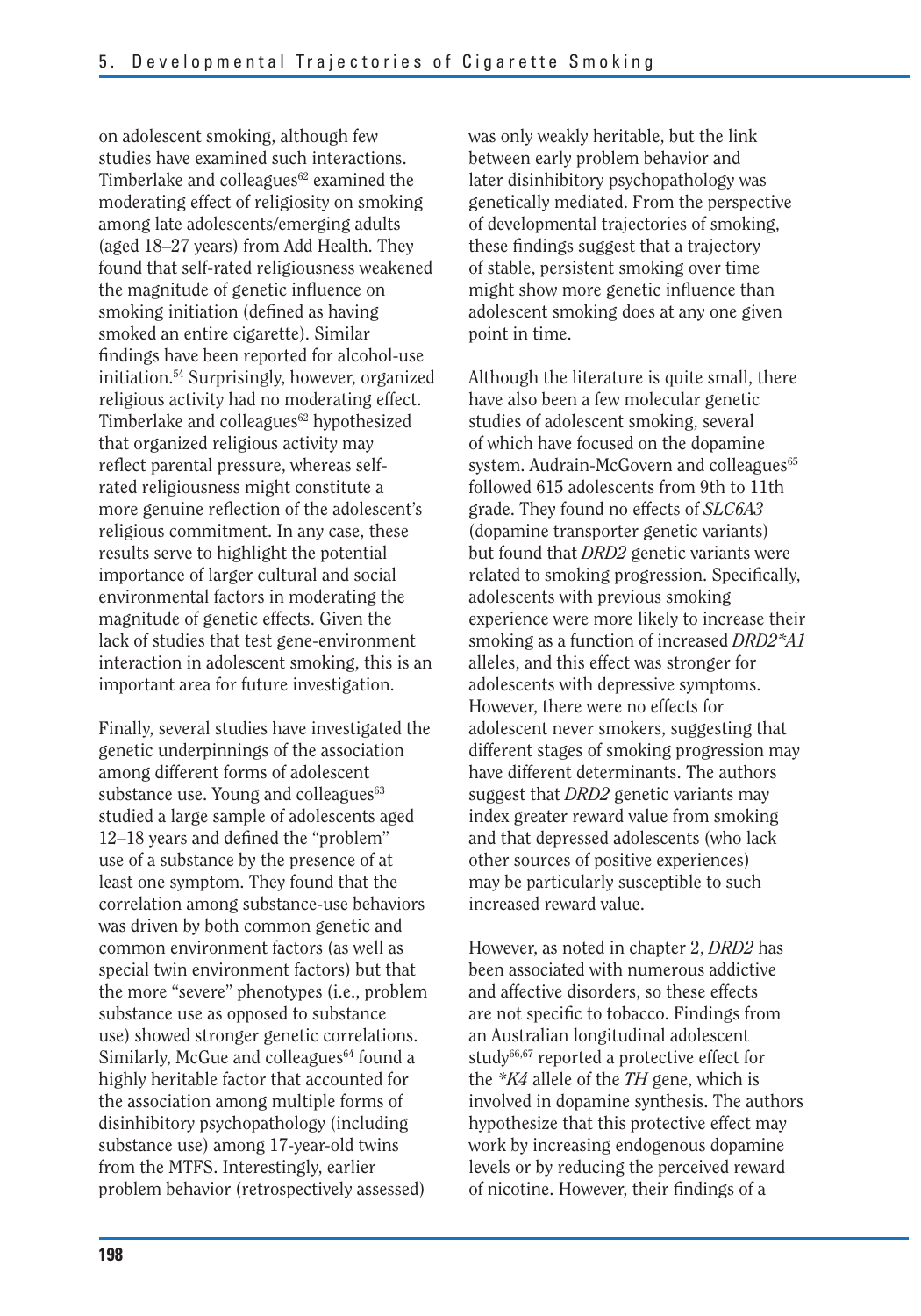protective effect were limited to a strict definition of nicotine dependence, which included high frequency (more than six days per week), high quantity (more than 10 cigarettes per day), shorter periods of abstention (smoking within one hour of waking), and stability (present at two waves of longitudinal measurement). These findings illustrate the potential importance of carefully defined phenotypes of smoking.

Laucht and colleagues $68$  also studied the dopamine pathway and focused on the *DRD4* exon III polymorphism associated with novelty seeking. They studied a sample of 15-year-olds from the Mannheim Study of Risk Children, which followed infants who were oversampled for obstetrical and psychosocial risk. They found that the *DRD4\*7-*repeat allele was associated with greater smoking among males (including lifetime smoking, amount smoked, and earlier onset), but not among females. Moreover, novelty seeking mediated this relation, suggesting that novelty seeking is a potential endophenotype, at least among adolescent males. For females, however, there was an interaction between the *DRD4\*7-*repeat allele and the long allele of *5-HTTLPR.* Females who lacked the *DRD4\*7-*repeat allele and who were homozygous for the long allele of *5-HTTLPR*  smoked the most.<sup>69</sup> This demonstrates both the potential importance of genegene interaction and of gender differences in the mechanisms underlying adolescent smoking. However, given the possibility of chance findings with multiple tests, these interactions require confirmation in multiple studies.

The short-short genotype of *5-HTTLPR* has also been associated with increased smoking among adolescents. Gerra and colleagues $70$ found this genotype to be associated with smoking and with early onset (before 15 years of age), heavy smoking (more than 10 cigarettes per day), as well as with novelty seeking, irritability, and

underachievement. Finally, several studies focused on *CYP2A6,* which inactivates nicotine to cotinine. Studying adolescents from the longitudinal McGill University Study on the National History of Nicotine Dependence,  $O'$ Loughlin and colleagues<sup> $71$ </sup> defined nicotine dependence as more than three *ICD* symptoms. They found that those smokers who became dependent were more likely to have 1 or 2 copies of the inactive *CYP2A6\*2* or *\*4* variant. In contrast, Audrain-McGovern and colleagues<sup>72</sup> found that slower metabolizers (those with *CYP2A6* variants) had a significantly slower growth in tobacco dependence symptoms from grades 9 to 12. Differences in study findings may be due to many methodological differences between the studies including differing ages of measurement and definitions of dependence (categorical *ICD*  diagnoses in O'Loughlin and colleagues $<sup>71</sup>$ </sup> and changes over time in Fagerström-type symptomatology in Audrain-McGovern and colleagues $72$ ). A meta-analysis of adult studies<sup>73</sup> failed to find any relation between the *CYP2A6* genotype and smoking status or amount smoked, but the authors also noted limitations in these conclusions due to the generality and heterogeneity of these smoking phenotypes. In addition, association studies have high false-positive rates.

In general, findings from genetic studies of adolescent smoking echo the conclusions of Lessov and colleagues<sup> $74$ </sup> from the adult data: although heritable factors are important, there are also important common environmental influences (particularly on smoking initiation) as well as complex interactions both among multiple genes and between genetic and environmental factors. Moreover, inconsistent findings across studies reflect multiple factors, including variation in study designs and ascertainment, and high rates of false positives, but also wide variation in smoking phenotypes that are studied. Finally, low participation rates in molecular genetic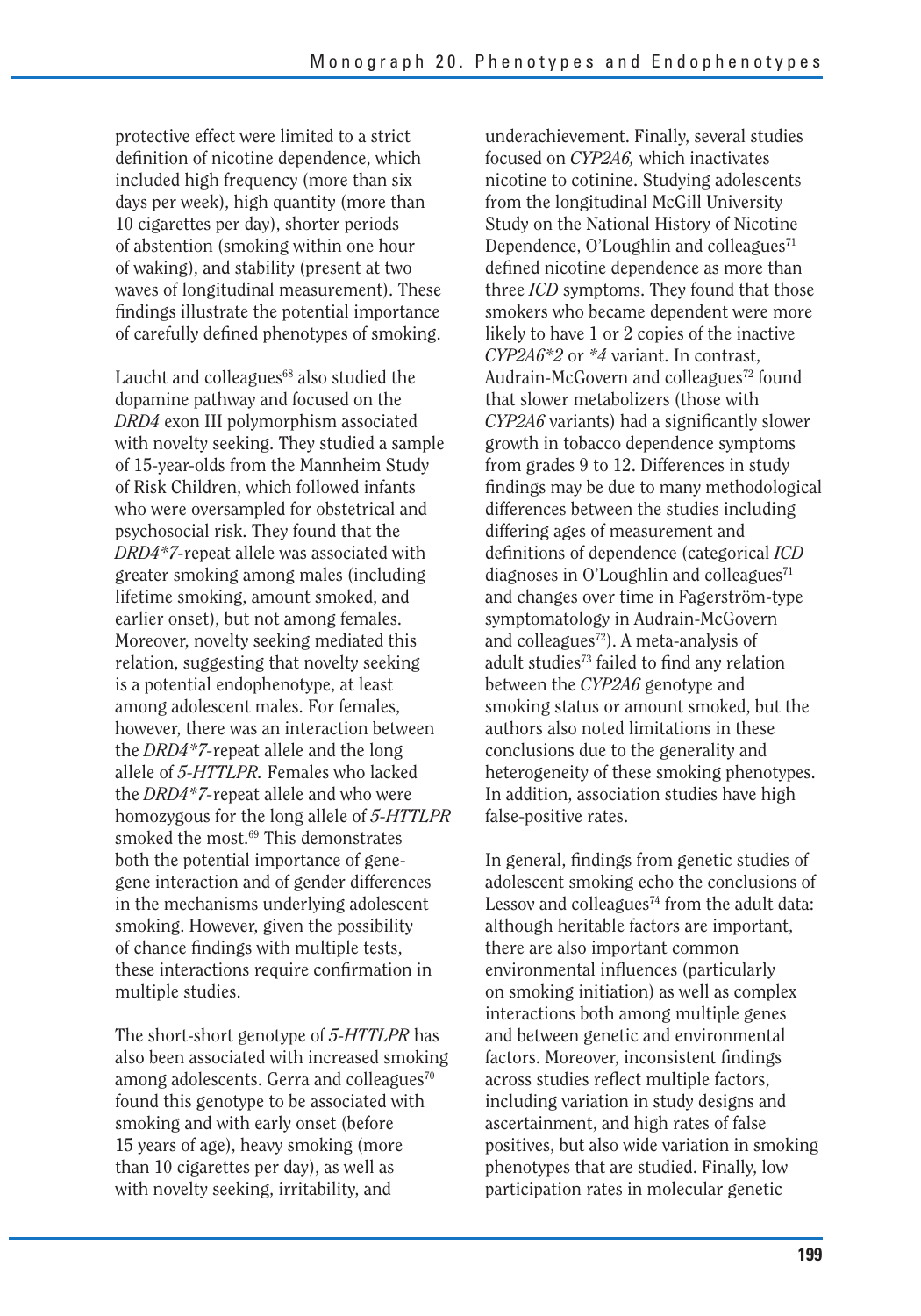studies can jeopardize both the internal and external validity of the conclusions (e.g., several studies $66,71$  had participation rates of 55% or less).

## **Developmental Trajectories**

## *Age of Smoking Onset*

To this point, age of onset has been discussed mostly as it relates to age-dependent nicotine effects in animal studies along with associated alterations in neural systems that, in turn, make it more likely that tobacco use will escalate and persist over time. These studies assign a causal role to adolescent exposure in producing steep acceleration in tobacco use. In other words, adolescence is thought to be a biological period of vulnerability during which exposure to tobacco increases risk for accelerating smoking by changing neural pathways.

However, age-dependent nicotine effects and associated changes in neural systems may not be the only reason that an early age of smoking onset is associated with acceleration and persistence. Rather, adolescents who begin tobacco use at particularly early ages may have unique characteristics, and their smoking may be maintained by different factors compared to those with late (after age 18) onset. $13,56$ Perhaps early- and late-onset smoking represent two distinct subgroups (or what are called *transitional phenotypes* in chapter 3). For defining endophenotypes and phenotypes for the genetic study of tobacco dependence, this is an alternative model of adolescent exposure in which both early use and rapid acceleration are caused by a common underlying vulnerability (potentially one or more endophenotypes).

A similar hypothesis concerning age of onset has been advanced in the developmental psychopathology literature concerning antisocial behavior<sup>75</sup> in which childhoodonset, life-course-persistent delinquency

is thought to be more strongly associated with inadequate parenting, neurocognitive problems, and violence. On the other hand, adolescent-onset delinquency is not characterized by these features; it is seen as more normative and more strongly linked to peer influence. Differences between childhood-onset, life-coursepersistent delinquency and adolescentonset delinquency are maintained into adulthood.<sup>76</sup> Moffitt's<sup>75</sup> developmental taxonomy of antisocial behavior illustrates the potential importance of developmental trajectories in understanding the heterogeneity that underlies adult phenotypes and when trying to create more homogeneous subgroups. Alternatively, differing ages of onset may simply reflect a continuum of severity with those having the highest levels of risk factors showing earliest entry,43 or they may reflect differences in environmental opportunity and access to cigarettes. Thus, age of smoking onset is likely to have multiple determinants.

In terms of smoking trajectories, early smoking onset has been associated with steeper acceleration in smoking rate, greater persistence over time, and greater likelihood of developing dependence.56,77,78 Note that this association does not mean that all early onset inevitably produces heavy smoking and dependence. As described later, some subgroups of early-onset smokers show experimental or developmentally limited patterns that do not persist over time.56,79 Nevertheless, age of onset is related to greater risk for persistence and heavy use. Moreover, early-onset smoking has been reported to be more strongly related to parental smoking, whereas later onset (but still under 15 years of age) was related to peer (but not parental) smoking.<sup>80</sup> Similarly, a subgroup of smokers with early onset, steep acceleration, and persistence of heavy smoking over time also had the highest levels of smoking among biological parents.56 These findings are consistent with reports that age of smoking onset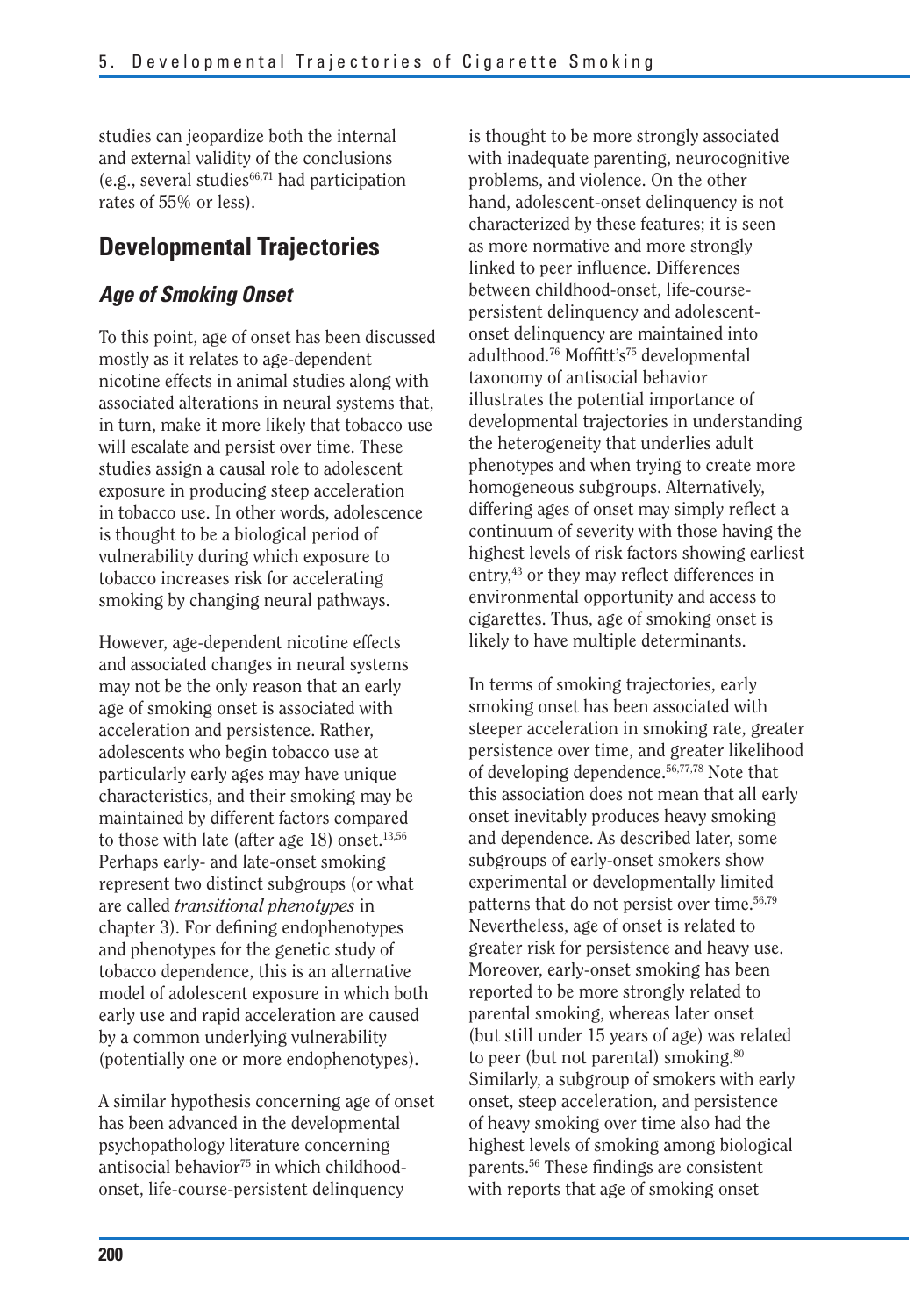is heritable.81,82 Moreover, Broms and  $\text{colle}$  agues<sup>81</sup> found that the same genetic influences on age of smoking onset did not account for the amount of smoking or smoking cessation, suggesting that age of onset may have distinct genetic underpinnings. Ling and colleagues $83$ reported that a polymorphism of the dopamine transporter gene was associated with early onset of smoking and that it also magnified the relation between early onset and dependence.

Age of smoking onset has also been related to child psychopathology (see review by Upadhyaya and colleagues $84$ ). For example, ADHD has been associated with earlier initiation of regular smoking, $85,86$  even after controlling for comorbidity.87 A combination of conduct disorder and ADHD may be particularly predictive.<sup>88</sup> In contrast, anxiety disorders have been associated with delayed smoking onset,<sup>89</sup> although different forms of anxiety disorder may have different impacts. At least for alcohol use, $90$ generalized anxiety disorder symptoms were associated with greater risk for initiation, whereas separation anxiety symptoms were associated with decreased risk.

Although some data suggest that early onset of smoking may constitute a unique phenotype in terms of showing different predictors than does late-onset smoking,56,80 such a conclusion is still premature. First, few studies have contrasted early- and late-onset smoking, and much of the data concerning age of onset comes from retrospective studies, which might suffer from forward telescoping bias. For example, Johnson and Schultz, <sup>91</sup> using national interview data, found that older age at interview (within a given birth year) was less likely to produce a report of early smoking onset (see also Parra and colleagues $92$ ). Second, there is no specific age of onset that has been identified as "early," and this definition is likely to change within a social, cultural, and historical context. Third, it is

unclear whether early-onset smoking is a unique phenotype distinct from other forms of early-onset substance use. For example, Yoon and colleagues $93$  found that multiple forms of early substance use (including but not limited to smoking before 15 years of age) were linked to reduced P300 amplitude, which itself was highly heritable. They suggest that a failure in top-down control of behavior (as manifested by reduced P300 amplitude) may be one endophenotype that accounts for genetic influences on adolescent substance use more broadly (particularly for males). Thus, an early onset of smoking may also be associated with early onset of alcohol and other drug use, and these may be markers for an endophenotype associated with the "externalizing" spectrum broadly defined, not necessarily associated uniquely with tobacco use.

## *Rate of Acceleration from Initiation to Regular Smoking or Dependence*

Another feature of developmental trajectories that might define a smoking phenotype is the speed at which an adolescent transitions from initial onset to regular smoking or dependence, or in other words, the slope of the growth curve of tobacco use.94 Rate of acceleration itself may be a phenotype that reflects vulnerability to dependence on the basis of reactions to initial tobacco exposure as an endophenotype.95 Retrospective data suggest that smoking is generally reported by study participants as an aversive experience initially; however, there is variability in how participants rate the experience. Participants who reported their initial experiences as relatively more positive (e.g., who report relaxation or a "buzz") and relatively less aversive were more likely to become smokers.96–98 Thus, sensitivity to the pleasurable effects of nicotine and/or insensitivity to the negative effects are potential endophenotypes that might determine the speed of smoking acquisition (see chapter 8 for a detailed review of this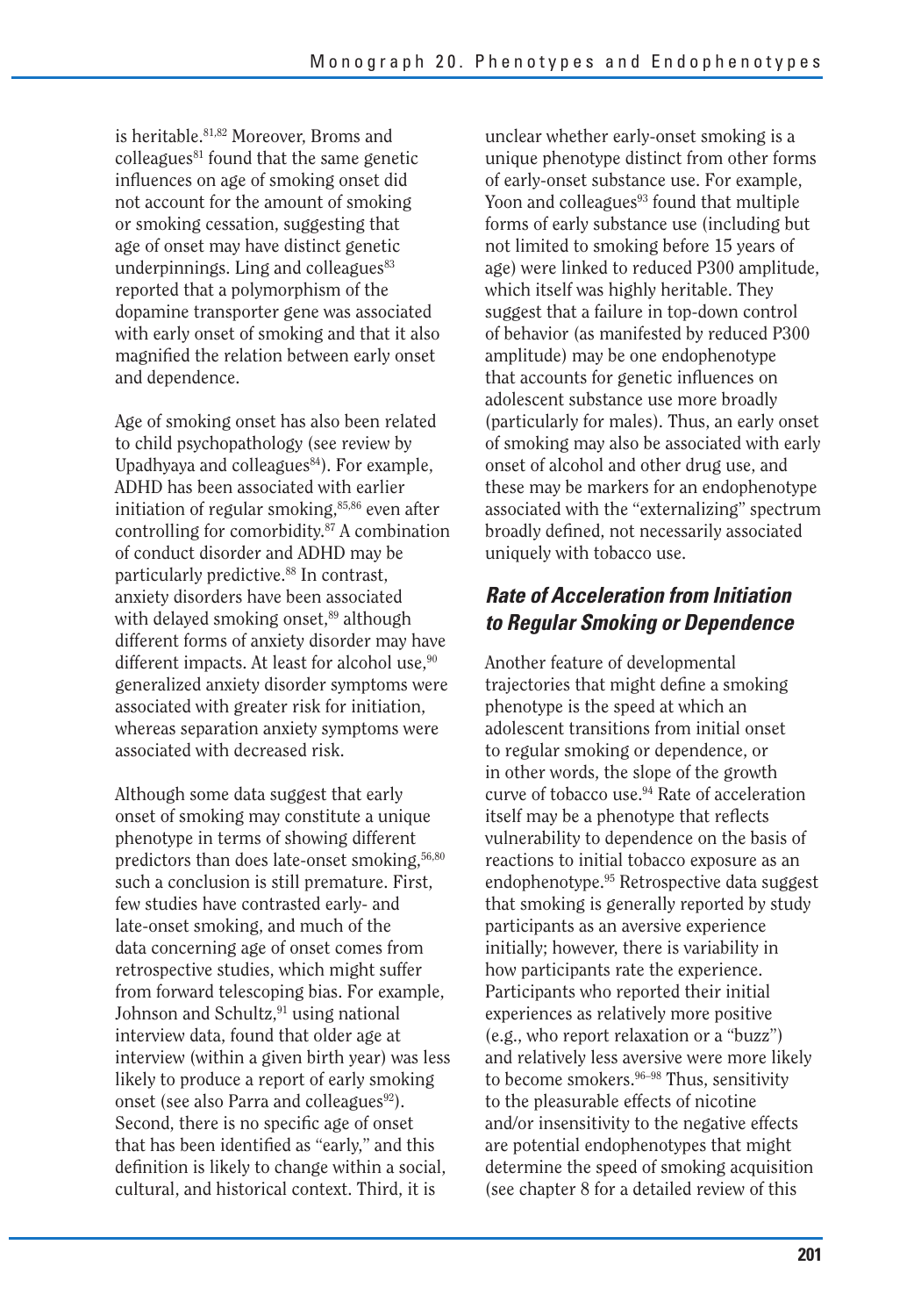literature). However, the extant data are largely confined to retrospective self-reports of unknown dose amounts. More research is needed to determine whether individual differences in sensitivity to smoking's effects predict the degree of acceleration of smoking acquisition.

Importantly, a subsequent study empirically identified heterogeneity in trajectories of dependence symptoms over 36 months among novice smokers from a multiethnic sample of 6th–10th graders,99 Using latent growth mixture modeling, the authors found that 47% of the sample developed no dependence symptoms. In contrast, 21% developed symptoms rapidly (within the first year), averaged more than two symptoms, and showed persistent symptoms, whereas 18% developed symptoms rapidly but averaged somewhat fewer symptoms and did not persist. Finally, 14% developed symptoms more slowly. Among those who developed symptoms rapidly, those who persisted showed significantly more parental tobacco dependence than did those who remitted. Moreover, compared to those whose symptoms developed more slowly, those who rapidly developed persisting symptoms showed more pleasant initial sensitivity and more conduct disorder symptoms. These data suggest that rapid acceleration and persistence of dependence symptoms may be informative phenotypes.

# **Empirically Identified Trajectories of Adolescent Smoking**

Although adolescence is the typical age of smoking onset, there is substantial variability in age of onset, in steepness of acceleration, and in persistence over time. As noted above, this heterogeneity may reflect different phenotypes of smoking, which may be influenced by

different underlying mechanisms and endophenotypes. Researchers have begun to empirically examine heterogeneity in the course of smoking over time in longitudinal studies. Studies are reviewed here that have examined tobacco use from early adolescence through either adolescence or adulthood (see table 5.1 for a summary of these studies). Only studies of tobacco use are in this review; studies of the joint trajectories of tobacco and alcohol or other drug use are reviewed in chapter 7.

For the youngest adolescent ages, Abroms and colleagues<sup>100</sup> examined trajectories of smoking from 6th to 9th grade by using growth mixture modeling with "stages" of smoking (ranging from no intention to smoke to smoking more than three cigarettes per month) as the outcome variable. Results showed five trajectory classes: never smokers, intenders, delayed escalators (who averaged monthly smoking by 9th grade), early experimenters, and early users (who averaged smoking three or more times per month by the end of 7th grade). Early users were an early-onset, sharply accelerating (albeit small) subgroup who surprisingly were distinguished from never smokers by decreased depression (unlike the other groups).

In another study, Vitaro and colleagues $80$ distinguished among groups who started at 11, 12, and 13 years of age, and found that early onset was associated with antisocial behavior. Colder and colleagues<sup>101</sup> followed a similar age group (aged 12–16 years) by using growth mixture modeling. Similar to Abroms and colleagues,<sup>100</sup> they also identified an early-onset group (with onset between 12 and 13 years of age) that rapidly escalated to heavy smoking. A later-onset (after 14 years of age) group escalated less quickly and reached lower levels of smoking by 16 years of age. The remaining three groups were light smokers. Audrain-McGovern and colleagues<sup>65</sup> identified a never-smoker group, an experimenter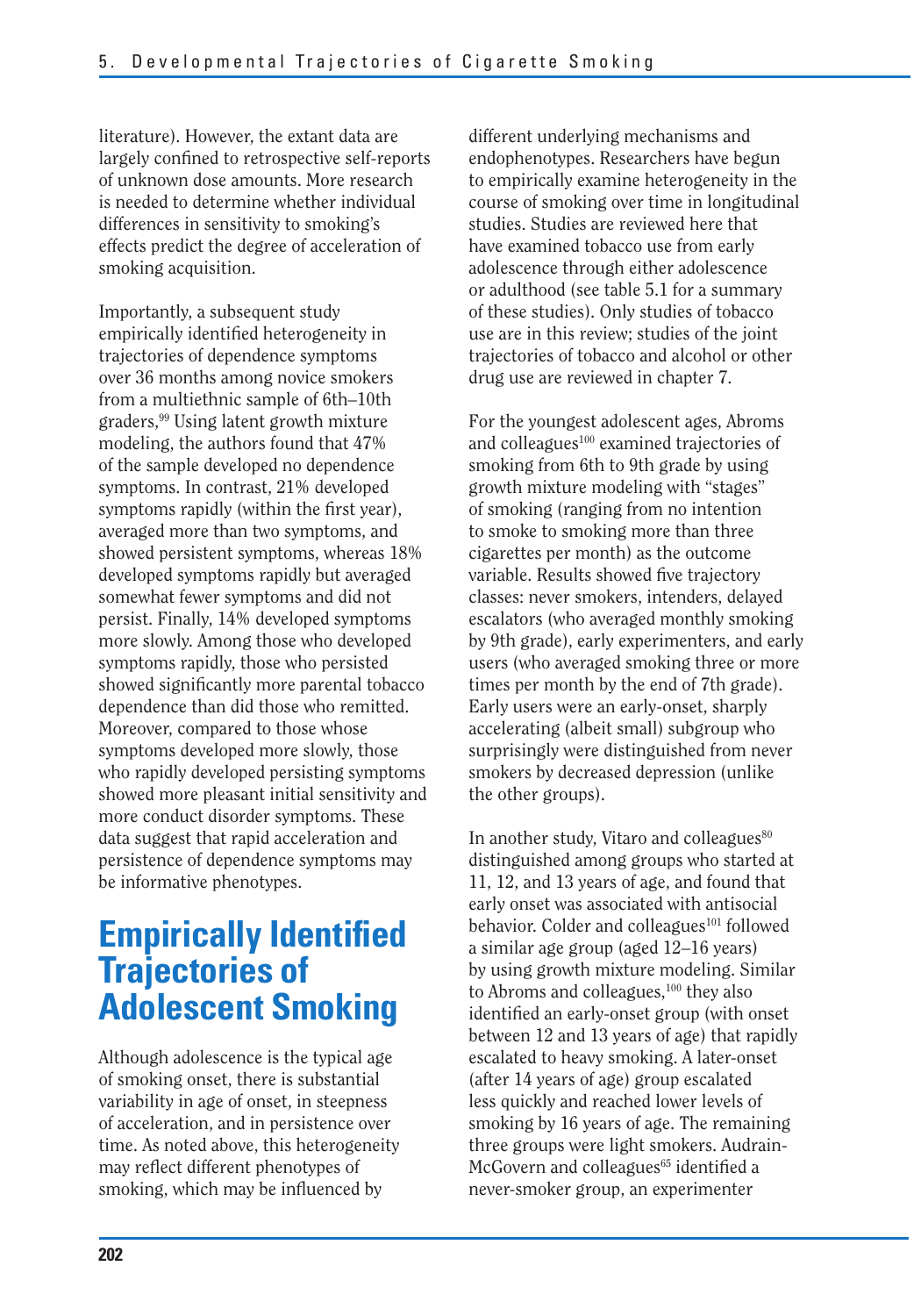| Authors/                             |                    |               |                                                                                               |                                                                                                                                                                                                                                                                                                | <b>Statistical</b>                                                                                                    |                                                                                                                                   |                                                                                                                                                                                                                                      |                                                                       |
|--------------------------------------|--------------------|---------------|-----------------------------------------------------------------------------------------------|------------------------------------------------------------------------------------------------------------------------------------------------------------------------------------------------------------------------------------------------------------------------------------------------|-----------------------------------------------------------------------------------------------------------------------|-----------------------------------------------------------------------------------------------------------------------------------|--------------------------------------------------------------------------------------------------------------------------------------------------------------------------------------------------------------------------------------|-----------------------------------------------------------------------|
| Year                                 | Age                | Gender        | <b>Ethnicity</b>                                                                              | <b>Definition of smoking</b>                                                                                                                                                                                                                                                                   | analysis                                                                                                              | <b>Trajectory groups</b>                                                                                                          | <b>Endophenotype findings</b>                                                                                                                                                                                                        | <b>Comments</b>                                                       |
| Chassin et al.<br>2000 <sup>56</sup> | $11 - 31$<br>years | 51%<br>male   | 96% Non-<br><b>Hispanic</b><br>Caucasian                                                      | $0 = not currently smoking$<br>$1 =$ up to monthly smoking<br>$2 = up to weekly smoking$<br>$3$ = weekly or more<br>smoking, but only 10 or<br>fewer cigarettes a day<br>$4 =$ weekly or more<br>smoking of 11-20<br>cigarettes per day<br>$5 =$ weekly or more<br>smoking of 20 or more       | Abstainer and<br>erratic groups<br>were defined a<br>priori<br>Latent class<br>growth analysis<br>mixture<br>modeling | Abstainers (60%)<br>Erratics (.02%)<br>Early stables (12%)<br>Late stables (16%)<br>Quitters (5%)<br>Experimenters (6%)           | Abstainers reported lower<br>levels of depression and<br>lower levels of personality<br>risk (including extraversion<br>and conscientiousness).<br>Early, stable group reported<br>higher levels of depression<br>than other groups. |                                                                       |
| Colder et al.<br>2001101             | $12 - 16$<br>years | 52%<br>female | 79% Caucasian<br>18% African<br>American<br>3% Asian<br>Pacific/Asian<br>Indian<br>0.3% Other | cigarettes a day<br>$=$ used to smoke, but<br>now I don't<br>$2 = l$ 've only tried a few<br>puffs<br>$3 = a few eigenettes per$<br>month or less<br>$4 =$ less than a pack per<br>week<br>$5 =$ about a pack per week<br>$6 =$ about one-half pack<br>per day<br>$7 = 1$ pack per day or more | Piecewise latent<br>growth mixture<br>modeling                                                                        | Early, rapid escalators<br>Late, moderate<br>escalators<br>Late, slow escalators<br>Stable, light<br>escalators<br>Stable puffers | None reported.                                                                                                                                                                                                                       | Percentages of<br>sample in each<br>trajectory group<br>not reported. |

#### **Table 5.1 Studies of Smoking Trajectories**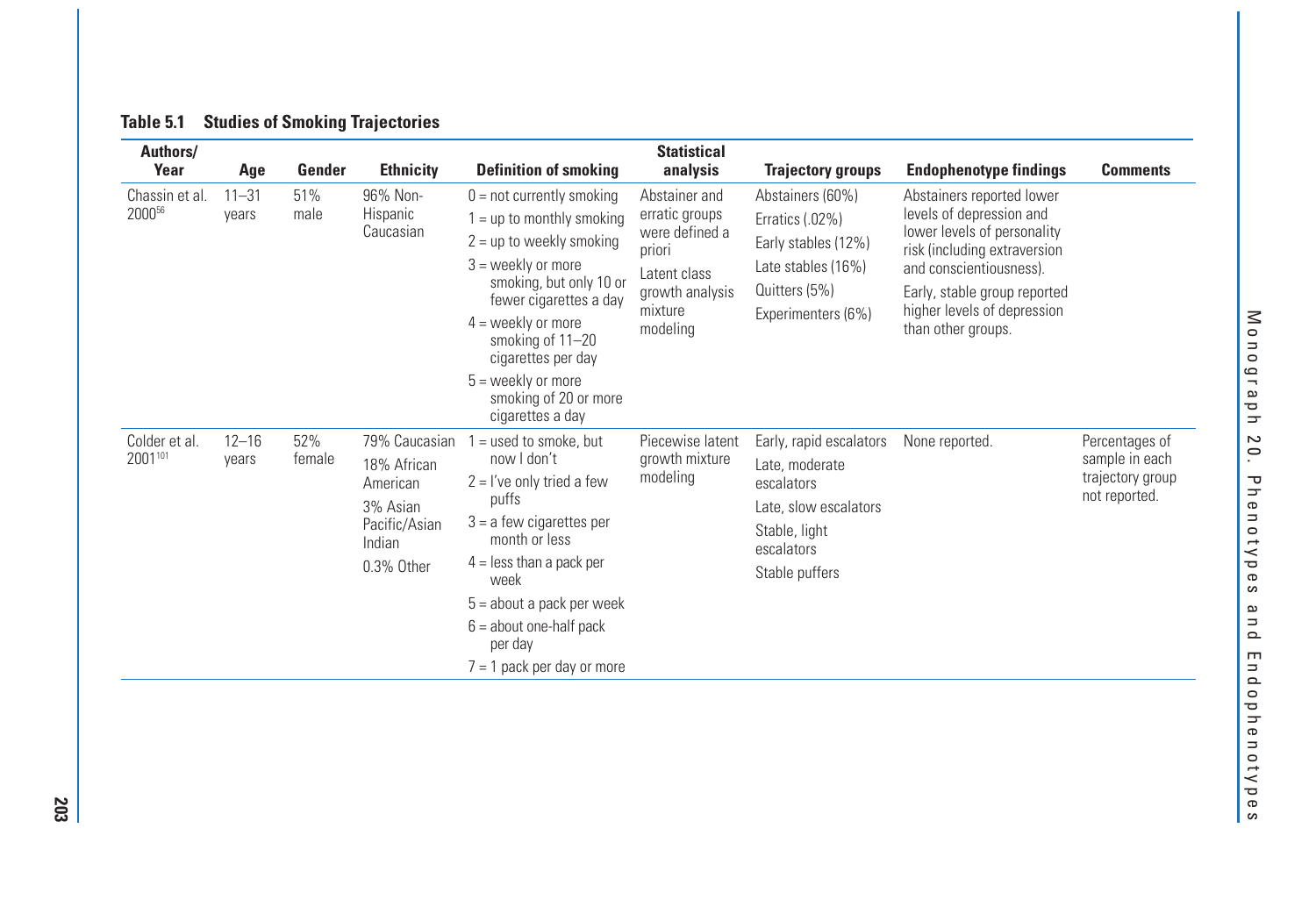| Authors/                 |                    |                 |                                                                                 |                                                                                                                                                                                      | <b>Statistical</b>                                                                  |                                                                                                                                           |                                                                                                                                                                                                                                                                                                                         |                 |
|--------------------------|--------------------|-----------------|---------------------------------------------------------------------------------|--------------------------------------------------------------------------------------------------------------------------------------------------------------------------------------|-------------------------------------------------------------------------------------|-------------------------------------------------------------------------------------------------------------------------------------------|-------------------------------------------------------------------------------------------------------------------------------------------------------------------------------------------------------------------------------------------------------------------------------------------------------------------------|-----------------|
| Year                     | Age                | Gender          | <b>Ethnicity</b>                                                                | <b>Definition of smoking</b>                                                                                                                                                         | analysis                                                                            | <b>Trajectory groups</b>                                                                                                                  | <b>Endophenotype findings</b>                                                                                                                                                                                                                                                                                           | <b>Comments</b> |
| Juon et al.<br>2002102   | $6 - 32$<br>vears  | 52.2%<br>female | 99% African<br>American                                                         | Frequency and quantity of<br>smoking                                                                                                                                                 | Multiple logistic<br>regression                                                     | Nonsmokers (37%)<br>Former smokers<br>$(12.9\%)$<br>Current smokers/late<br>adopters (25.6%)<br>Current smokers/early<br>adopters (24.1%) | Current smokers/early<br>adopters were more<br>likely to display antisocial<br>behaviors in 1st grade and<br>young adulthood than did<br>nonsmokers and the other<br>two smoker groups.<br>Current smokers/early<br>adopters were more likely<br>to report both depression<br>and drug problems than did<br>nonsmokers. |                 |
| Soldz and Cui<br>2002103 | 6th-12th<br>grade  | 55%<br>female   | 79%-87%<br>Caucasian<br>7%-9%<br>African<br>American<br>$6\% - 9\%$<br>Hispanic | $0 = no$ cigarette use during<br>the past month<br>$1 =$ moderate use<br>(≤40 cigarettes) during<br>the past month<br>$2 =$ heavy use<br>$(\geq 40$ cigarettes) during<br>past month | Generalized<br>estimating<br>equations<br>approach                                  | Nonsmokers<br>$(72.2\% - 93.5\%)$<br>Light smokers<br>$(5.3\% - 8.9\%)$<br>Heavy smokers<br>$(1.2\% - 20\%)$                              | Class truancy was related<br>to smoking across grades.                                                                                                                                                                                                                                                                  |                 |
| White et al.<br>2002104  | $12 - 31$<br>years | 50%<br>female   | 92% Caucasian                                                                   | Frequency of smoking in<br>the past year and typical<br>quantity per day                                                                                                             | Latent growth<br>mixture modeling<br>Multinomial<br>logistic regression<br>analyses | Nonsmokers (39.6%)<br>Occasional smokers<br>(19%)<br>Heavy smokers<br>$(1.2\% - 20\% \%)$                                                 | Higher sensation seeking<br>was linked with increased<br>probability of belonging to<br>a smoking trajectory group<br>as well as heavier smoking<br>over time.<br>Delinguency and<br>depression were not found<br>to predict smoking group<br>membership.                                                               |                 |

#### **Table 5.1 Studies of Smoking Trajectories** *(continued)*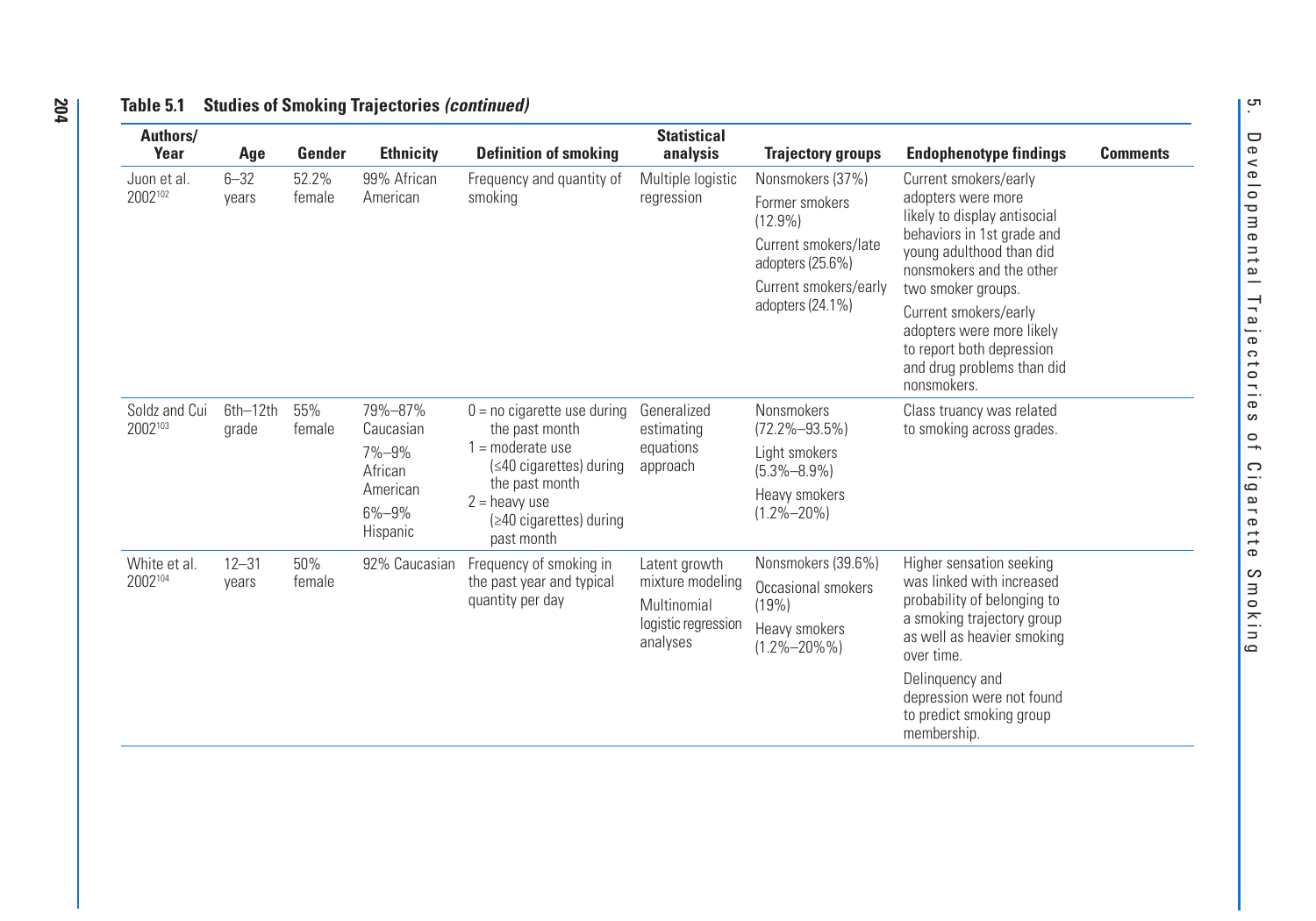| Authors/<br>Year                                   | Age                | Gender        | <b>Ethnicity</b>                                                | <b>Definition of smoking</b>                                                                                                                                                                                                                                                                                                     | <b>Statistical</b><br>analysis  | <b>Trajectory groups</b>                                                                                       | <b>Endophenotype findings</b>                                                                                                                                                            | <b>Comments</b> |
|----------------------------------------------------|--------------------|---------------|-----------------------------------------------------------------|----------------------------------------------------------------------------------------------------------------------------------------------------------------------------------------------------------------------------------------------------------------------------------------------------------------------------------|---------------------------------|----------------------------------------------------------------------------------------------------------------|------------------------------------------------------------------------------------------------------------------------------------------------------------------------------------------|-----------------|
| Audrain-<br>McGovern<br>et al. 2004 <sup>105</sup> | $14 - 18$<br>years | 52%<br>female | 12% Hispanic<br>11% Asian<br>8% African<br>American<br>6% other | $63\%$ Caucasian $0 =$ never smoker<br>$=$ puffer (never having<br>smoked a whole<br>cigarette)<br>$2$ = experimenter (<100<br>cigarettes ever)<br>$3 =$ current smoker<br>(smoked <20 days in<br>last 30 days and $>100$<br>in lifetime)<br>$4 =$ frequent (smoked $\geq 20$<br>days in last 30 days<br>and $>100$ in lifetime) | Latent class<br>growth modeling | Early/fast adopters<br>(8%)<br>Late/slow adopters<br>(24%)<br>Experimenters<br>(23%)<br>Never smokers<br>(45%) | Adolescents higher in<br>novelty seeking and<br>depressive symptoms were<br>more likely to be early/<br>fast adopters and late/<br>slow adopters than never<br>smokers or experimenters. |                 |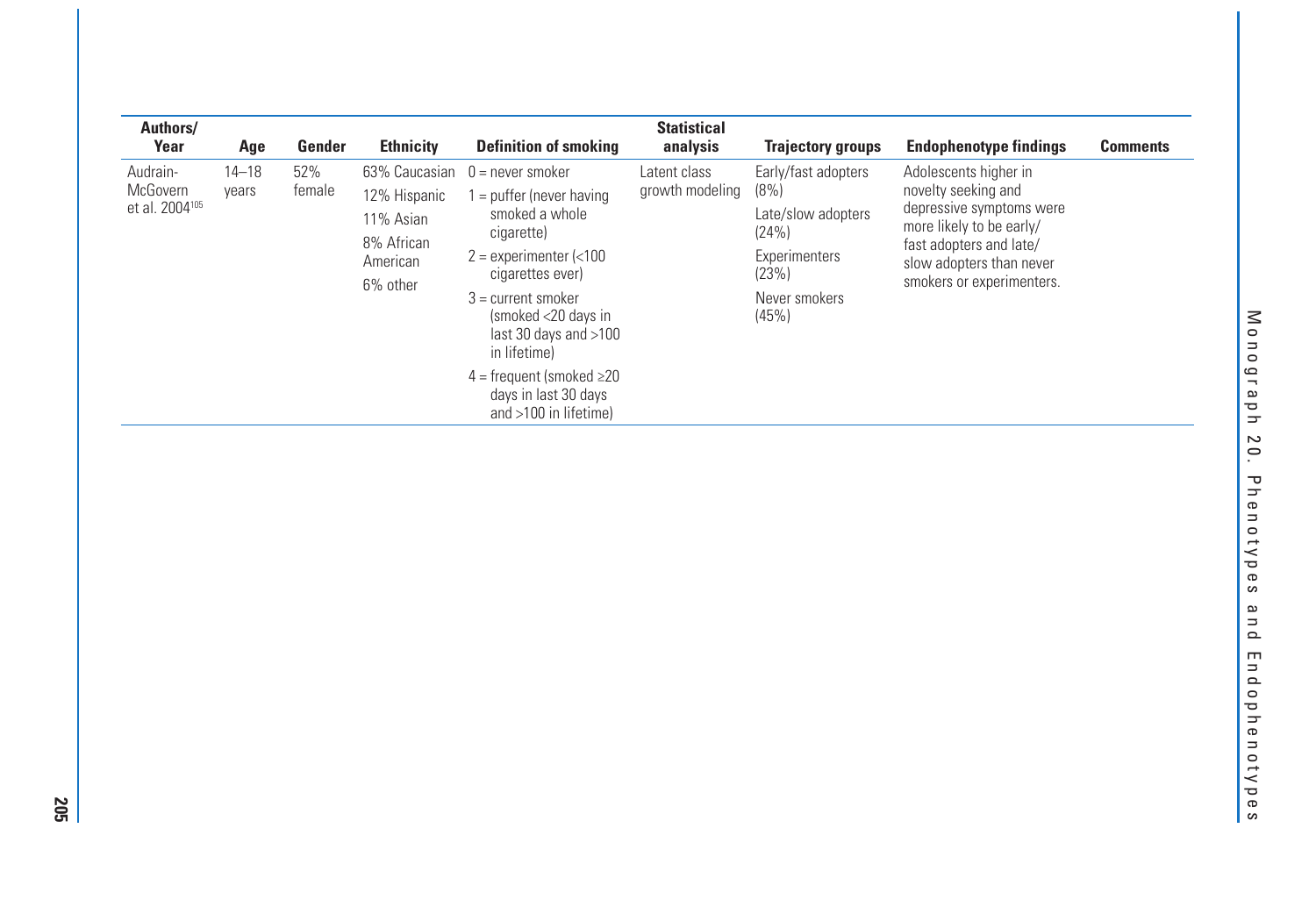| Authors/<br>Year          | Age                | Gender      | <b>Ethnicity</b>                                                                 | <b>Definition of smoking</b>                                                                                                                                                                                                                                                                                                                                                                                                                                                                                                                                | <b>Statistical</b><br>analysis                                                            | <b>Trajectory groups</b>                                                                                                    | <b>Endophenotype findings</b>                                                                                                                                                                                                                                                                                                                                                                                                    | <b>Comments</b> |
|---------------------------|--------------------|-------------|----------------------------------------------------------------------------------|-------------------------------------------------------------------------------------------------------------------------------------------------------------------------------------------------------------------------------------------------------------------------------------------------------------------------------------------------------------------------------------------------------------------------------------------------------------------------------------------------------------------------------------------------------------|-------------------------------------------------------------------------------------------|-----------------------------------------------------------------------------------------------------------------------------|----------------------------------------------------------------------------------------------------------------------------------------------------------------------------------------------------------------------------------------------------------------------------------------------------------------------------------------------------------------------------------------------------------------------------------|-----------------|
| Orlando et al.<br>2004106 | $13 - 23$<br>years | 52%<br>male | 67% Caucasian<br>10% African<br>American<br>11% Hispanic<br>8% Asian<br>4% Other | $0 =$ nonsmoker in past year<br>$1 = < 3$ times in past year<br>and <3 times in past<br>month<br>$2 = 3 - 10$ times in past<br>year and $<$ 3 times in<br>past month<br>$3 = 11 \pm$ times in past year<br>and <3 times in past<br>month OR 3-5 times in<br>past month<br>$4 = 6 \pm$ days in past month<br>and <3 cigarettes per<br>day<br>$5 = 6 \pm$ days in past month<br>and about one-half<br>pack per day<br>$6 = 6 \pm$ days in past month<br>and about one-half<br>pack per day<br>$7 = 6 \pm$ days in past month<br>and 1 pack or more<br>per day | Latent growth<br>mixture<br>modeling<br>Multinomial<br>logistic<br>regression<br>analyses | Nonsmokers (28%)<br>Stable highs (6%)<br>Early increasers (10%)<br>Late increasers (10%)<br>Decreasers (6%)<br>Triers (40%) | At 13 and 15 years of<br>age, nonsmokers reported<br>fewer deviant behaviors<br>and internalizing symptoms<br>than did other smoking<br>groups.<br>At age 23, late increasers<br>were more likely than<br>triers and nonsmokers to<br>have engaged in deviant<br>behavior in the past year.<br>Also, at 23 years of age,<br>nonsmokers reported fewer<br>internalizing symptoms<br>than early increasers and<br>late increasers. |                 |

#### **Table 5.1 Studies of Smoking Trajectories** *(continued)*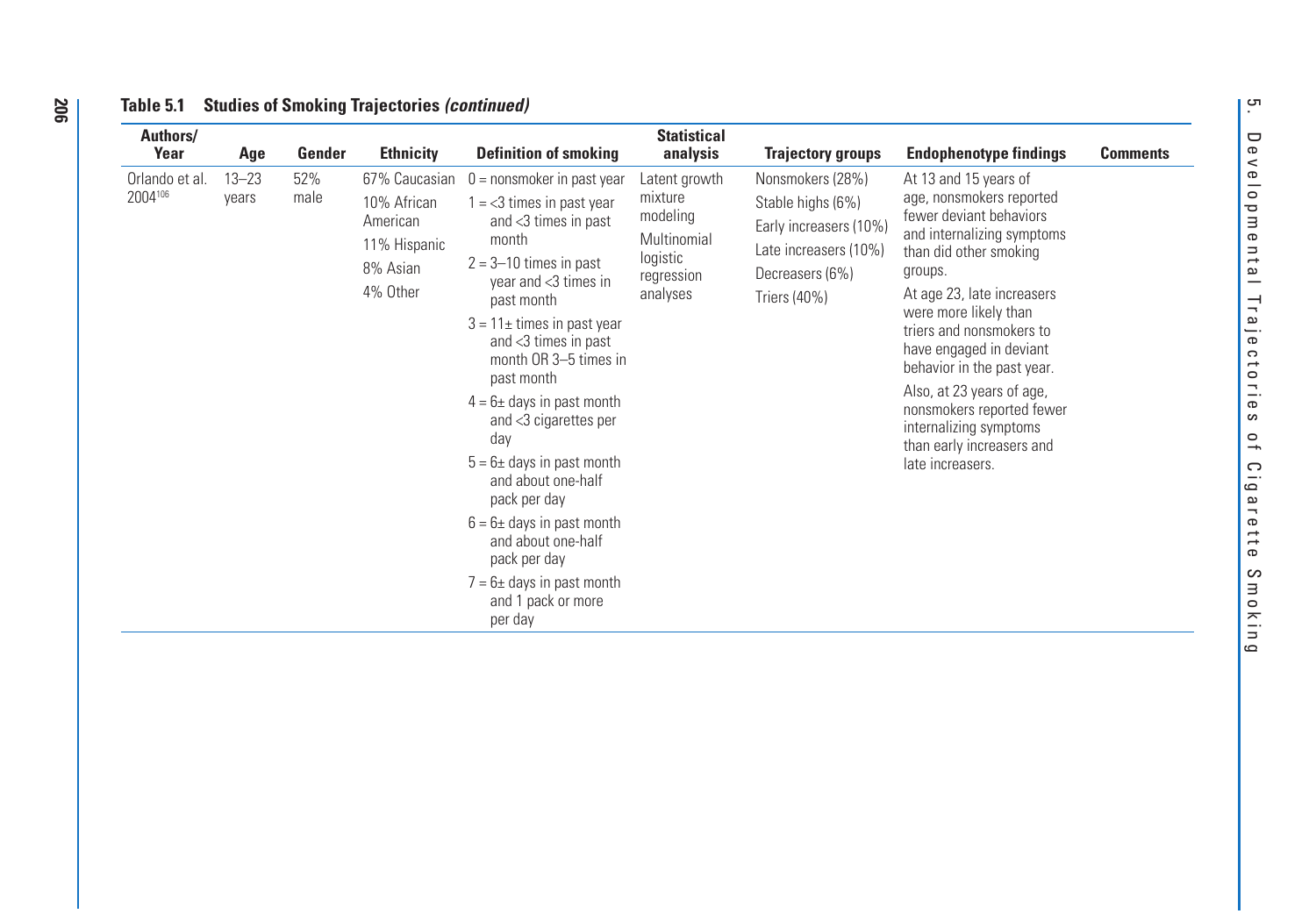| Authors/<br>Year          | Age                | Gender           | <b>Ethnicity</b>                                                           | <b>Definition of smoking</b>                                                                                                                                                                                 | <b>Statistical</b><br>analysis                                                            | <b>Trajectory groups</b>                                                                                                                                                                                                            | <b>Endophenotype findings</b>                                                                                                                                                                                                                                   | <b>Comments</b>                                                                                        |
|---------------------------|--------------------|------------------|----------------------------------------------------------------------------|--------------------------------------------------------------------------------------------------------------------------------------------------------------------------------------------------------------|-------------------------------------------------------------------------------------------|-------------------------------------------------------------------------------------------------------------------------------------------------------------------------------------------------------------------------------------|-----------------------------------------------------------------------------------------------------------------------------------------------------------------------------------------------------------------------------------------------------------------|--------------------------------------------------------------------------------------------------------|
| Stanton et al.<br>2004107 | $9 - 18$<br>years  | Not.<br>reported | 96% Caucasian<br>4% Maori/<br>Polynesian                                   | Count of number of<br>cigarettes smoked in<br>past month                                                                                                                                                     | Latent growth<br>mixture<br>modeling<br>Multinomial<br>logistic<br>regression<br>analyses | Early, rapid escalators<br>$(11.4\%)$<br>Late, rapid escalators<br>$(38.8\%)$<br>Late, moderate<br>escalators (14.3%)<br>Late, slow escalators<br>$(11.4\%)$<br>Stable puffers (12.7%)<br>Late, slow escalators-<br>puffers (11.4%) | Attention deficit disorder<br>predicted early, rapid<br>escalators, as well as late,<br>slow escalators-puffers.<br>Conduct disorder was an<br>early predictor of smoking.<br>Depression and behavior<br>problems were a predictor<br>of midadolescent smoking. | Sample<br>comprised only<br>New Zealanders.                                                            |
| Vitaro et al.<br>200480   | $10 - 15$<br>years | 50.7%<br>female  | $>90\%$<br>Caucasian<br>and French<br>speaking                             | Number of cigarettes<br>smoked during the week<br>and during the day before<br>data collection                                                                                                               | Latent growth<br>mixture<br>modeling<br>Logistic<br>regression<br>analyses                | Never smokers<br>$(75.4\%)$<br>11-12-year-old<br>starters (5.7%)<br>12-13-year-old<br>starters (11.1%)<br>13-14-year-old<br>starters (7.9%)                                                                                         | Membership in the 11-12-<br>year-old starter group was<br>associated with increased<br>antisocial behaviors.                                                                                                                                                    | Antisocial<br>behavior was<br>analyzed as part<br>of a composite<br>qeneral<br>maladjustment<br>score. |
| White et al.<br>2004108   | $10 - 25$<br>vears | 100%<br>male     | 42% Caucasian<br>(C)<br>56% African<br>American (AA)<br>2% Other/<br>Mixed | At screening, if ever tried<br>tobacco, even a puff, and<br>if so, what age (age of<br>onset)<br>At subsequent<br>assessments, lifetime<br>use, past year use, and<br>number of cigarettes<br>smoked per day | Latent class<br>growth modeling<br>Hierarchical<br>logistic<br>regression                 | Nonsmokers:<br>C: 44.3%<br>AA: 55.9%<br>Occasional smokers:<br>C: 23.7%<br>AA: 27.3%<br>Heavy smokers:<br>C: 32%<br>AA: 16.7%                                                                                                       | None reported.                                                                                                                                                                                                                                                  | Separate<br>trajectories<br>were examined<br>for Caucasians<br>and African<br>Americans.               |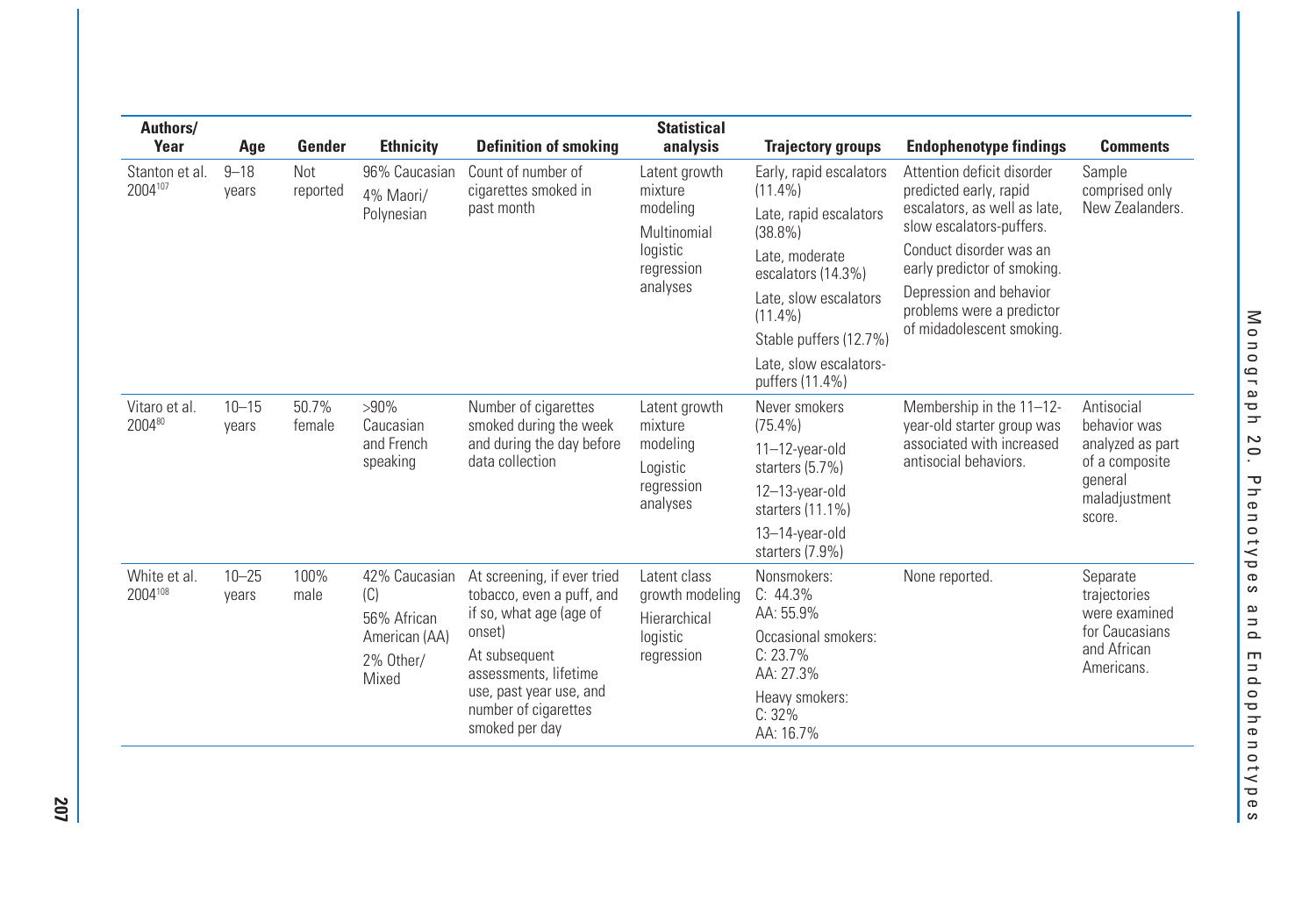| Authors/<br>Year         | Age                | Gender          | <b>Ethnicity</b> | <b>Definition of smoking</b>                                                                                                                                                                                                                                                                                                                                                                                       | <b>Statistical</b><br>analysis                                                               | <b>Trajectory groups</b>                                                                                                                                                                                                                             | <b>Endophenotype findings</b>                                                                                                                                                                                                                                                           | <b>Comments</b>                                                         |
|--------------------------|--------------------|-----------------|------------------|--------------------------------------------------------------------------------------------------------------------------------------------------------------------------------------------------------------------------------------------------------------------------------------------------------------------------------------------------------------------------------------------------------------------|----------------------------------------------------------------------------------------------|------------------------------------------------------------------------------------------------------------------------------------------------------------------------------------------------------------------------------------------------------|-----------------------------------------------------------------------------------------------------------------------------------------------------------------------------------------------------------------------------------------------------------------------------------------|-------------------------------------------------------------------------|
| Abroms et al.<br>2005100 | 6th-9th<br>grade   | Not<br>reported | Not reported     | $0 =$ did not smoke in<br>past 30 days or past<br>12 months and had no<br>intention of smoking<br>in high school<br>$1 =$ did not smoke in past<br>30 days or 12 months<br>but intended to smoke<br>at least 1 or 2 times in<br>high school<br>$2 =$ smoked in the past<br>12 months but not in<br>past 30 days<br>$3 =$ smoked 1 to 2 times<br>in the past 30 days<br>$4 =$ smoked 3 or more<br>times in the past | Latent growth<br>mixture<br>modeling<br>Logistic<br>regression to<br>examine risk<br>factors | Never smokers<br>$(41.2\%)$<br>Intenders (33.5%)<br>Delayed escalators<br>$(8.9\%)$<br>Early experimenters<br>$(13.9\%)$<br>Early users (2.5%)                                                                                                       | Higher levels of deviance<br>acceptance were<br>associated with being<br>an intender, an early<br>experimenter, and an early<br>user compared to a never<br>smoker.<br>Higher levels of depression<br>decreased the likelihood of<br>being an early user rather<br>than a never smoker. | Ages not<br>reported.                                                   |
| Karp et al.<br>2005109   | $12 - 17$<br>years | 64.8%<br>female | 100%<br>Canadian | 30 days<br>For 3-month intervals,<br>number of days smoked<br>each month and average<br>number of cigarettes<br>smoked per day each<br>month                                                                                                                                                                                                                                                                       | Individual<br>growth curve<br>modeling<br>Latent class<br>growth modeling                    | Low initial use.<br>gradual increase<br>$(72.4\%)$<br>Low initial use, rapid<br>increase (11.1%)<br>Low initial use, then<br>increase in use, then<br>decrease in use<br>$(10.8\%)$<br>High-intensity initial<br>use, then decrease in<br>use (5.7%) | Depression, novelty<br>seeking, and impulsivity did<br>not seem to predict class<br>membership.                                                                                                                                                                                         | All participants<br>were novice<br>smokers on<br>entering the<br>study. |

5. Developmental Trajectories of Cigarette Smoking

 $\overline{a}$ 

Cigarette

Smoking

Trajectories

rب.  $\qquad \qquad \Box$ 

evelopmental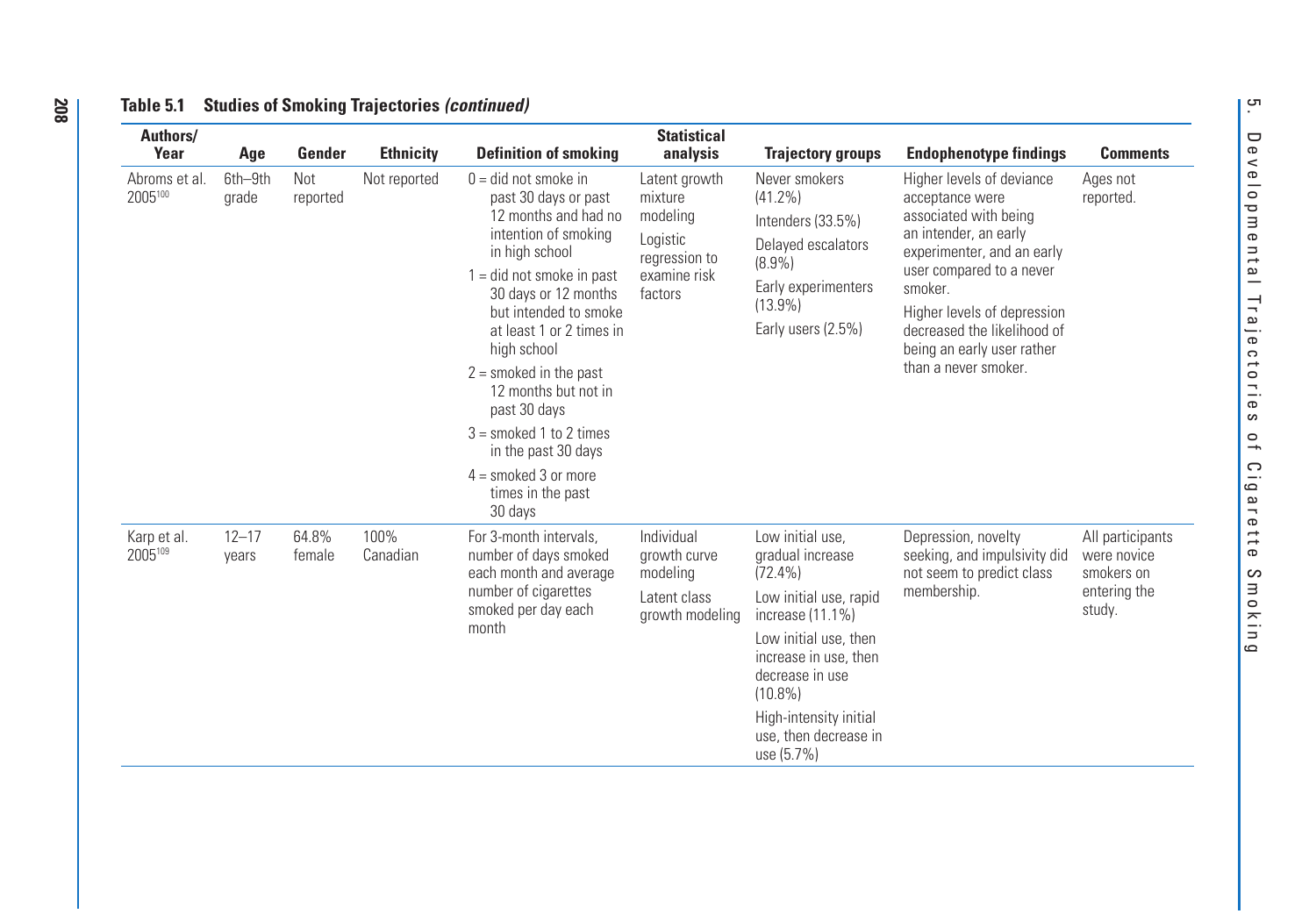| Authors/<br>Year        | Age                | Gender          | <b>Ethnicity</b>                           | <b>Definition of smoking</b>                                           | <b>Statistical</b><br>analysis       | <b>Trajectory groups</b>                                 | <b>Endophenotype findings</b> | <b>Comments</b>                           |
|-------------------------|--------------------|-----------------|--------------------------------------------|------------------------------------------------------------------------|--------------------------------------|----------------------------------------------------------|-------------------------------|-------------------------------------------|
| Brook et al.<br>2006110 | $14 - 26$<br>vears | 51%<br>female   | 51% African<br>American (AA)<br>49% Puerto | $1 = none$<br>$2 = a few \; cu$<br>less per week                       | Latent growth<br>mixture<br>modeling | Nonsmokers:<br>AA: 56%<br>PR: 36.5%                      | None reported.                |                                           |
|                         |                    |                 | Rican (PR)                                 | $3 = 1 - 5$ cigarettes per day<br>$4 =$ about one-half pack<br>per day |                                      | Maturing out:<br>AA: 6.9%<br>PR: 12.9%                   |                               |                                           |
|                         |                    |                 |                                            | $5 =$ about 1 pack per day<br>$6 =$ more than 1 pack per               |                                      | Late starting:<br>AA: 19.2%<br>PR: 18.4%                 |                               |                                           |
|                         |                    |                 |                                            | day                                                                    |                                      | Early starting:<br>AA: 20.3%<br>PR: 25%                  |                               |                                           |
| Riggs et al.            | $12 - 24$          | 44%             | 84% Non-                                   | Amount smoked per week                                                 | Latent class                         | Abstainers (47%)                                         | None reported.                | Late is defined                           |
| 200778                  | years              | female          | Hispanic<br>Caucasian                      |                                                                        | growth analysis                      | Low users (24%)                                          |                               | as after 15 years<br>of age.              |
|                         |                    |                 |                                            | (16%)                                                                  |                                      | Late, heavy users                                        |                               |                                           |
|                         |                    |                 |                                            |                                                                        |                                      | Early, heavy users<br>(12%)                              |                               |                                           |
| Maggi et al.<br>2007111 | $10 - 21$<br>years | 49.3%<br>female |                                            | Separate models for<br>probability of trying a                         | Latent class<br>growth analysis      | Stable nonsmokers<br>$(48.4\%)$                          | None reported.                | Late is defined as<br>after ages 14-15    |
| Maggi 2008112           |                    |                 |                                            | cigarette and smoking<br>frequency                                     |                                      | Late experimenters-<br>nonsmokers (17.2%                 |                               | years.<br>Sample from                     |
|                         |                    |                 |                                            |                                                                        |                                      | Experimenters-daily<br>smokers (5.8%)                    |                               | Canadian<br>National                      |
|                         |                    |                 |                                            |                                                                        |                                      | Late experimenters-<br>daily smokers (4.1%)              |                               | Longitudinal<br>Survey of<br>Children and |
|                         |                    |                 |                                            |                                                                        |                                      | Early experimenters-<br>occasional smokers<br>$(10.5\%)$ |                               | Youth.                                    |
|                         |                    |                 |                                            |                                                                        |                                      | Late experimenters<br>$(13.9\%)$                         |                               |                                           |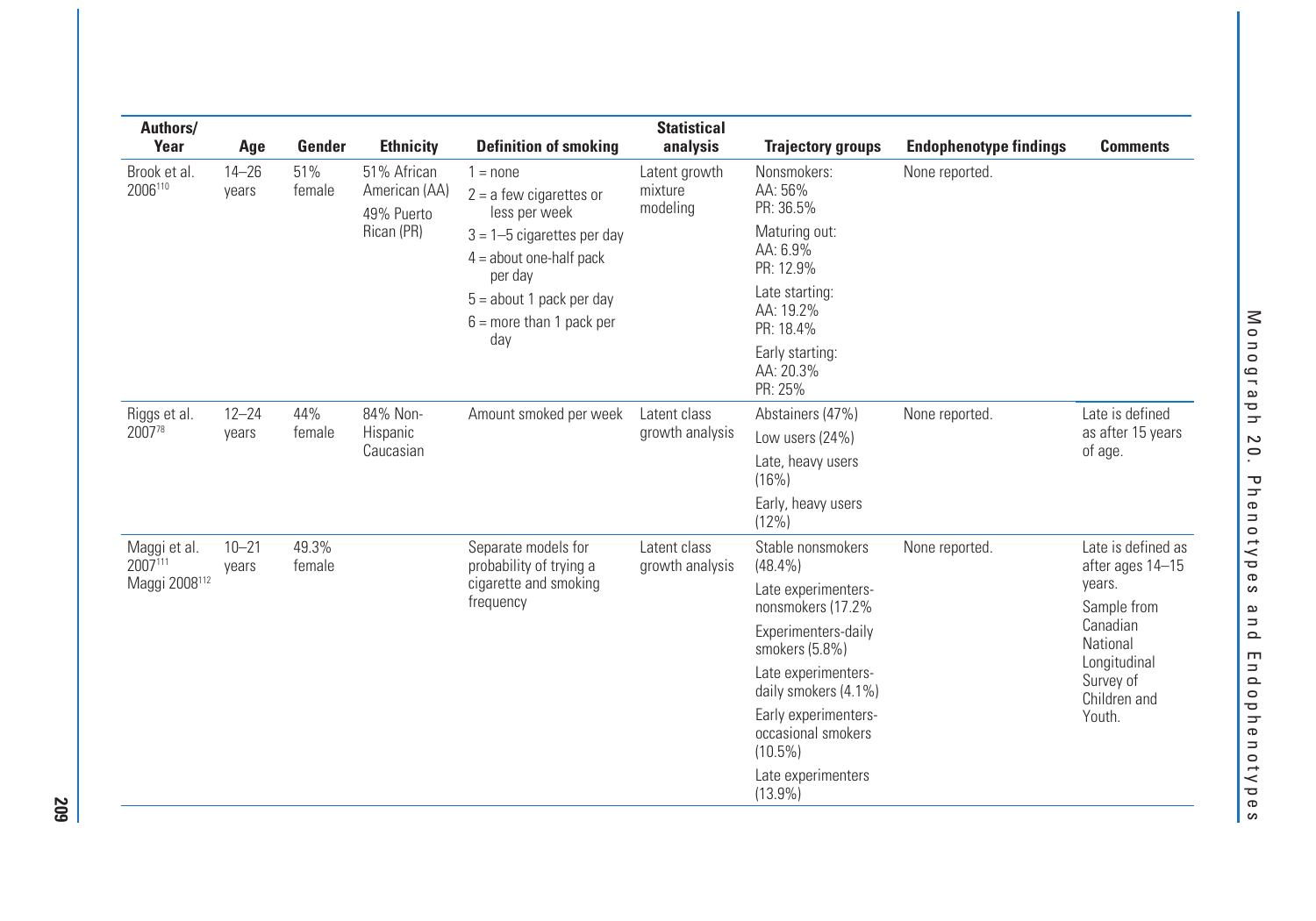| Authors/<br>Year                        | Age                | Gender        | <b>Ethnicity</b>                             | <b>Definition of smoking</b>                | <b>Statistical</b><br>analysis  | <b>Trajectory groups</b>           | <b>Endophenotype findings</b> | <b>Comments</b>                |
|-----------------------------------------|--------------------|---------------|----------------------------------------------|---------------------------------------------|---------------------------------|------------------------------------|-------------------------------|--------------------------------|
| Bernat et al.<br>200879                 | $12 - 19$<br>years | 49%<br>female | 85% Non-<br>Hispanic                         | Frequency of smoking<br>(from never user to | Latent class<br>growth analysis | Nonsmokers (55%)<br>Triers (17%)   | None reported.                | Community<br>sampling using    |
|                                         |                    |               | Caucasian                                    | smoked most days)                           |                                 | Occasional users<br>(10%)          |                               | random digit<br>dialing; 58.5% |
|                                         |                    |               |                                              |                                             |                                 | Early, established<br>smokers (7%) |                               | response rate.                 |
|                                         |                    |               |                                              |                                             |                                 | Late, established<br>smokers (7%)  |                               |                                |
|                                         |                    |               |                                              |                                             |                                 | Decliners (4%)                     |                               |                                |
| Lessov-                                 | $13 - 24$          | 49%           | 92% Non-                                     | Quantity smoked in the                      | Latent class                    | Experimenters (48.5%)              | None reported.                | <b>Nonadopters</b>             |
| Schlagger et<br>al. 2008 <sup>113</sup> | years              |               | Hispanic<br>past week<br>female<br>Caucasian | growth analysis                             | Late increasers<br>$(16.3\%)$   |                                    | excluded.<br>Late is defined  |                                |
|                                         |                    |               | 2% Hispanic<br>3% Black                      |                                             |                                 | Early increasers<br>$(15.5\%)$     |                               | as after 18 years<br>of age.   |
|                                         |                    |               | 2% Native                                    |                                             |                                 | Quitters (9.2%)                    |                               |                                |
|                                         |                    |               | American                                     |                                             |                                 | Persistent (10.5%)                 |                               |                                |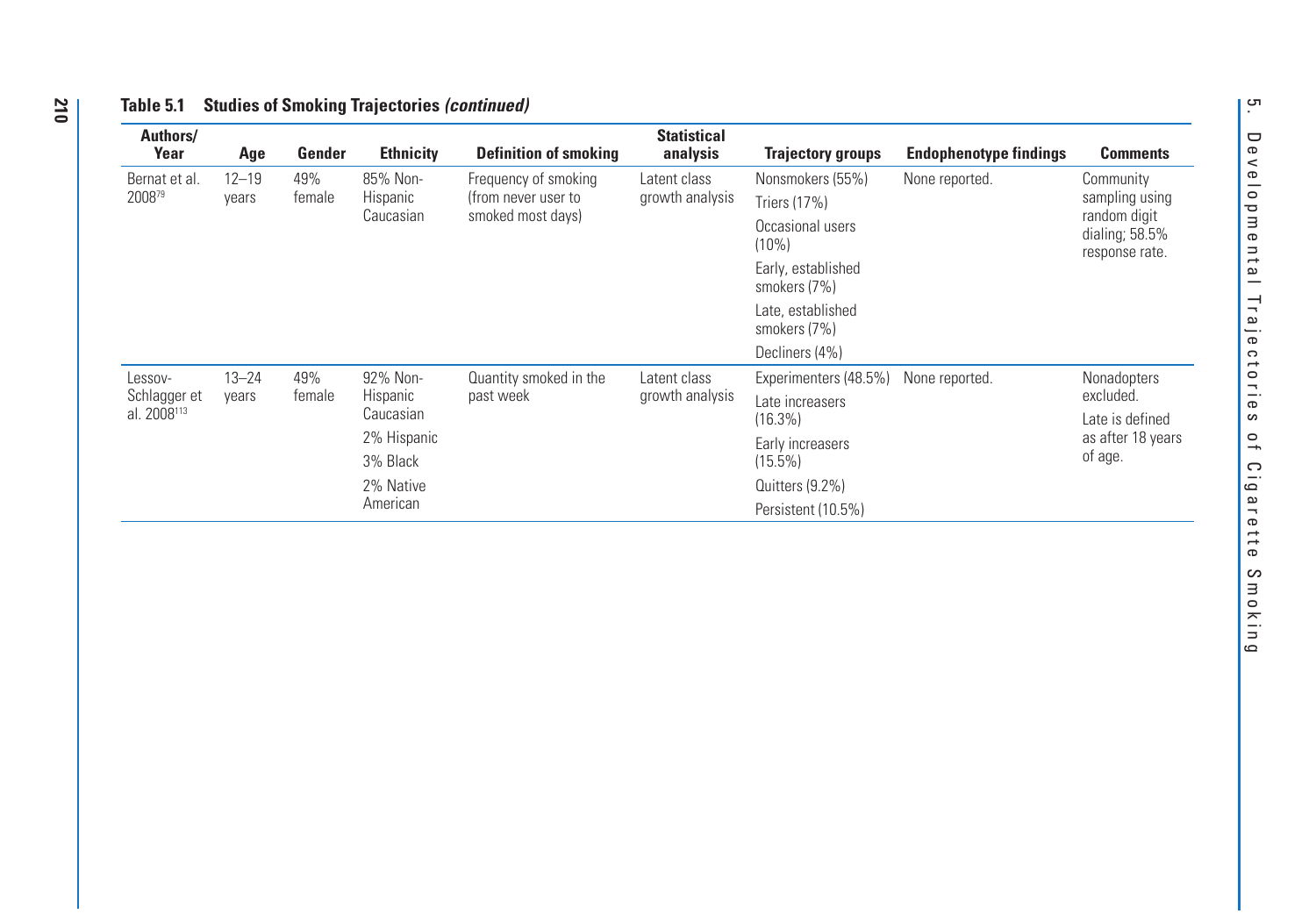group, a late/slow adopter group, and a small (8%) early/fast adopter group. The two adopter groups showed elevated novelty seeking.

Wills and colleagues $114$  followed students from 6th to 10th grade. Using cluster analysis, they distinguished stable nonsmokers and experimenters from three smoking groups that varied by age of onset: early (by 6th grade), intermediate (by 9th grade), and late (by 10th grade). Looking at psychosocial risk factors, their results suggested a continuum of risk in which early, intermediate, and late onset were ordered from highest to lowest risk. Moreover, they noted that scores on the risk factors changed over time, leading to an increased risk just before smoking onset.

Thus, rather than unique phenotypes, these findings are most consistent with a continuum model of time-varying risk with smoking onset resulting from an increase in psychosocial and/or genetic risk. However, because of the short developmental span of assessment, all of the onset groups that were identified in this study might still be considered "early" in developmental terms.

Finally, Karp and colleagues<sup>109</sup> focused on only a subsample of participants who had already begun to smoke and followed them from an average age of 13 to 17 years. Because all participants were smokers, no differentiation of age of onset can be made in this study. Over this short time span, most of the participants (72%) remained at low levels of smoking. However, the other 28% escalated their smoking, divided among rapid, low, and moderate groups, with the rapidly accelerating group representing 6% of the sample. Escalating youth were more likely to show symptoms of nicotine dependence, but other predictors did not differentiate among the groups (perhaps because all of these participants were already smokers and most remained at low levels of smoking during the study).

Several studies traced trajectories to slightly older ages of 18–21 years. Stanton and colleagues<sup>107</sup> modeled monthly smoking in the Dunedin study and found six trajectory classes. Again, there was an early, rapidly escalating group, but also a later (after 13 years of age), escalating group, and both ended at 18 years of age with high levels of smoking. Note that the definition of "late" escalation was still "early" in adolescence (13 years of age), which might account for both these groups' steep acceleration and high final smoking rates. Early, rapid escalators had higher conduct problems at 13 years of age than did all of the other groups and higher depression at 15 years of age than all but the late, moderate escalators. Early, rapid escalators also had higher attention deficit scores than the late, moderate escalators (but did not differ from the other groups).

Soldz and Cui<sup>103</sup> followed a large sample of students through 12th grade. Using cluster analysis, they identified nonsmokers, quitters, experimenters, early escalators, late escalators, and stable smokers. These findings are noteworthy for identifying a small quitting group that was absent in the other studies. Psychosocial protective factors (e.g., church attendance, time with fathers) were highest in nonsmokers, compared with continuous smokers, who showed an elevated risk profile. A similarly small group of decliners (4% of the sample) was identified by Bernat and colleagues<sup>79</sup> in a study of adolescents (aged 12–19 years). These "decliners" are intriguing because (unlike experimenter groups that are often identified) they show high levels of smoking frequency. Moreover, unlike the quitters in the Soldz and Cui study, the decliners showed elevated baseline risk profiles (compared to nonsmokers). However, the findings warrant replication because no measure of smoking quantity was considered and, unlike other studies, there was no "early stable" smoking group, so that very early onset was not present. Given the participation rate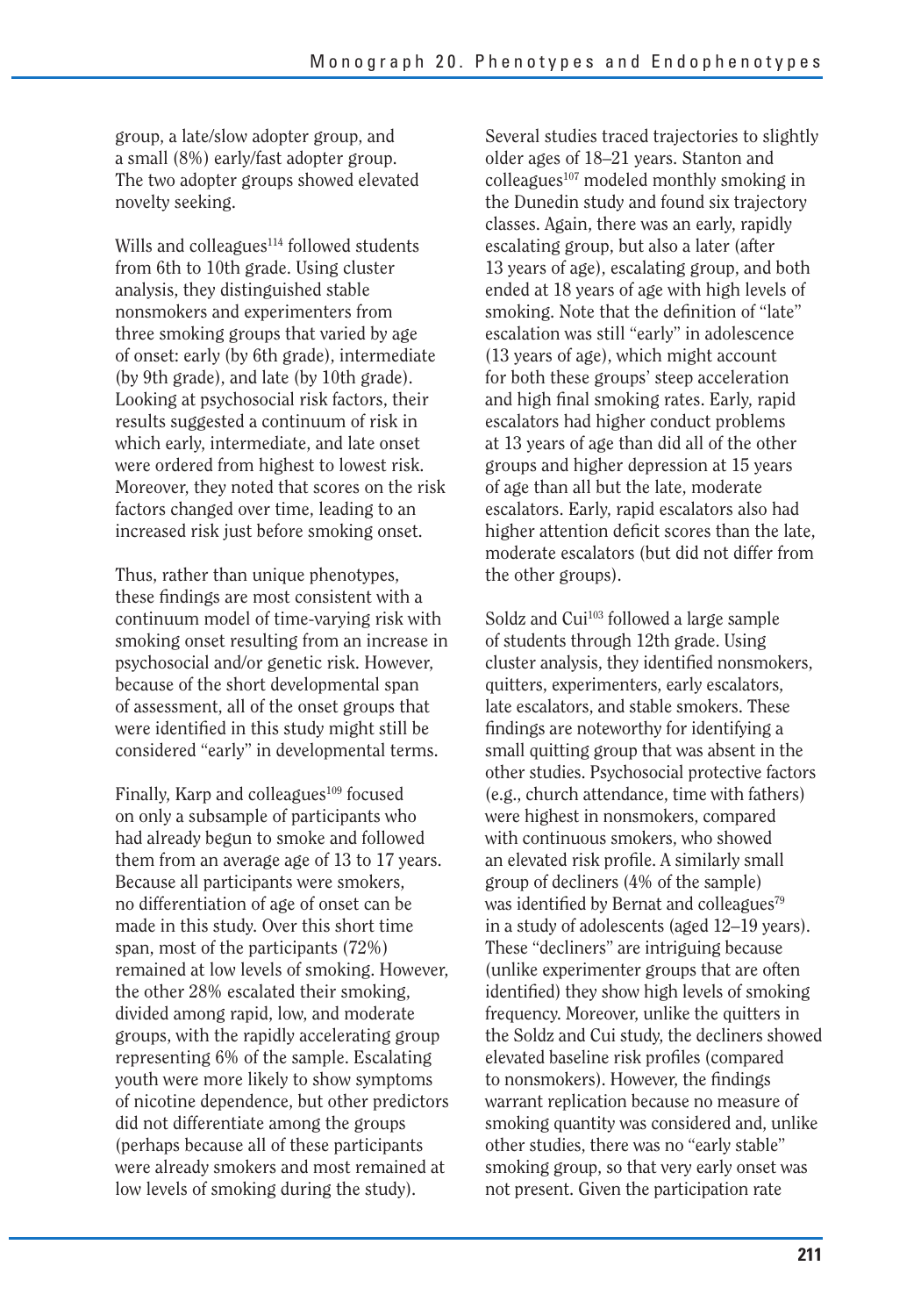(58.5%), perhaps the highest risk adolescents were absent from the sample. Finally, Maggi and colleagues<sup>111</sup> and Maggi<sup>112</sup> assessed trajectories for participants in the Canadian National Longitudinal Survey of Children and Youth. They found that a group of occasional smokers were not distinguishable from daily smokers until the age of 21 years.

Although there have been few studies, most researchers agree on the existence of a group with early onset, steep acceleration (or stably high levels of smoking from an early age), and high final levels of smoking. This group was also elevated, in general, in profiles of psychosocial risk. There was also substantial agreement about the existence of light-smoking groups, often associated with later onset. However, it is difficult to draw conclusions about a life course trajectory of smoking from studies that track the behavior only through high school. Age-related patterns of substance use more broadly (i.e., alcohol and illegal drugs) typically show adolescent initiation, peaks in emerging adulthood (ages 18–25 years), and later declines. In other words, some forms of substance use are developmentally limited and some persist.<sup>115</sup> Thus, to adequately map heterogeneity in smoking trajectories requires studies that span the early years of onset to adulthood to differentiate both early versus late onset and developmentally limited versus persistent use.

Very few studies have tracked smoking over such long age periods. White and colleagues<sup>104</sup> studied adolescents who were recruited through random telephone sampling and examined a quantity-frequency measure of cigarette use. They found three groups: a heavy smoking group that showed steep acceleration and heavy smoking, an occasional smoking group that "matured out" after 18 years of age, and a nonsmoking group. Female gender was associated with maturing out, and higher disinhibition was associated with regular smoking. However, adolescent risk factors did not differentiate

the occasional and heavy groups. This lack of differentiation is likely due to the fact that the two smoking groups did not significantly differ in age of onset and because this study had a relatively small sample size for trajectory group differentiation.

Orlando and colleagues $106$  tracked a large school-based sample from 13 to 23 years of age. They identified nonsmokers, stable high smokers, early increasers (increases between 13 and 14 years of age), late increasers (after 18 years of age), decreasers, and triers. Importantly, they found substantial onset after high school that has not often been recognized and cannot be found by studies that track participants only through high school. However, by 23 years of age, the different trajectory groups merged into two groups: low- and high-frequency smokers. An identical finding was reported by Lessov-Schlaggar and colleagues,<sup>113</sup> who studied a smaller sample from adolescence to 24 years of age. Moreover, these authors<sup>113</sup> found that smoking more than a few cigarettes per week in adolescence resulted in similar levels of nicotine dependence (as least as measured by the Fagerström Test for Nicotine Dependence and the Nicotine Dependence Syndrome Scale. These findings suggest that early onset is not very informative about adult smoking outcomes. In contrast, Riggs and colleagues<sup>78</sup> found that an early-onset-trajectory group showed more frequent weekly smoking and greater reported dependence than a later-onset-trajectory group at 24 years of age. Differences between these studies may reflect the fact that the "late" groups in the studies by Orlando and colleagues $106$ and Lessov-Schlaggar and colleagues<sup>113</sup> increased smoking after 18 years of age whereas the "late" group in the study by Riggs and colleagues78 increased smoking after 15 years of age. However, the question of whether heterogeneity in adolescent age and smoking course predicts adult smoking levels and adult nicotine dependence may be difficult to resolve when participants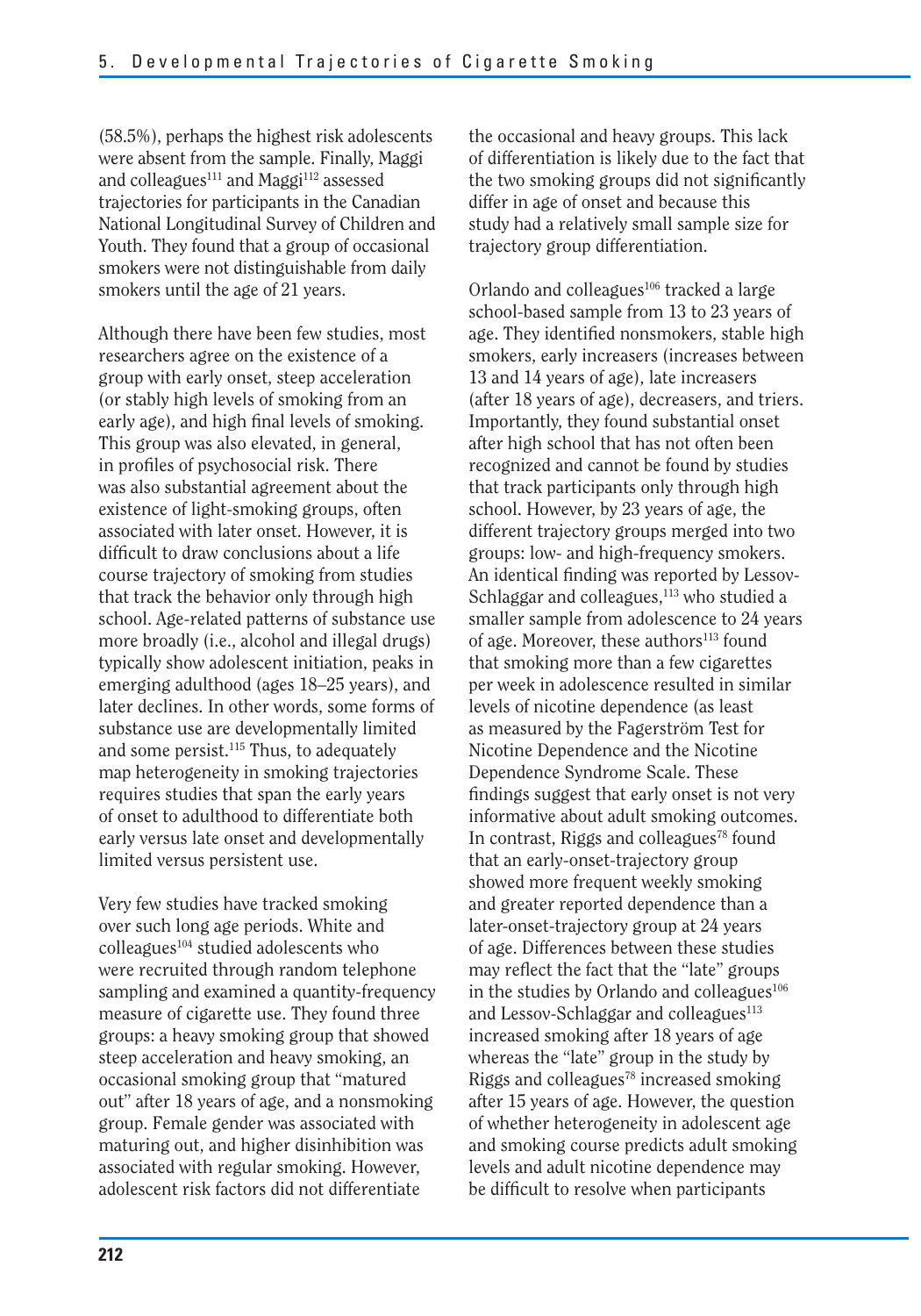are followed only until the ages of 23 or 24 years. It is possible that developmentally limited smoking had not yet declined and that further divergence would occur after the age range of the mid-20s.

Chassin and colleagues<sup>56</sup> studied a large school-based sample of ages 11 to 31 years. They removed two a priori groups (abstainers and a small group of erratic smokers who showed periods of relapse and remission) and empirically identified four groups described here. Early, stable smokers showed middle-school onset (ages 12–13 years) and averaged daily smoking by 15 years of age. They attained a high level of smoking (averaging more than one-half pack per day by 18 years of age) and stayed stable over the study. Late-onset smokers did not transition to weekly smoking until after 18 years of age and averaged less than one-half pack per day at their peak. An experimenter group never progressed past weekly smoking, and a quitter group declined after 21 years of age (similar to other forms of substance-use behavior). The early, stable and the erratic groups showed the riskiest profile on psychosocial factors. They were the least socially conventional, and their parents and peers were most likely to smoke. Interestingly, although both the early, stable and the experimenter groups showed early smoking onset, the experimenters were less likely to have parents who smoked (perhaps reflecting the heritability of smoking persistence). The late, stable group showed low levels of early risk factors and higher levels of college attendance. Their late onset might reflect transition out of the supervision provided in the parental home as well as some college environment factors. Surprisingly, a "chipper," or very light smoker, group did not emerge, perhaps reflecting its low prevalence in the population (or its correlation with late-onset smoking).

It is worth noting the similarities between the two studies. Both Orlando and

 $\text{colleagues}^{106}$  and Chassin and colleagues<sup>56</sup> identified an early-onset, rapidly accelerating group, and both identified substantial late (after high school) onset. Both studies also identified an experimental group that does not progress to regular smoking. However, the Chassin study did not find that the trajectories merged into two outcomes (high smoking and low smoking). Differences between the two studies might reflect the ethnic distribution of the samples. The Chassin sample was almost entirely non-Hispanic Caucasian. There were also possible cohort effects in that the two studies were five years apart in their baseline data collections. Finally, because the Chassin study tracked participants longer into adulthood, greater differentiation of smoking trajectories as a function of developmentally limited smoking might have been achieved.

One important issue in describing trajectories of smoking is potential ethnic differences. Four studies have focused on African American samples. In one study, Juon and colleagues<sup>102</sup> examined data from the Woodlawn study that followed inner city (predominantly low socioeconomic status) 1st graders to the age of 33 years. Rather than empirically identifying trajectories, they divided participants into nonsmokers, former smokers, late-onset smokers (after 18 years of age), and early-onset smokers. Compared to late-onset smokers, early-onset smokers were more likely to have been rated as aggressive by their 1st grade teachers, to have moved less often, to have had more lax parental supervision, and to have had more drug problems. Thus, early onset was generally associated with a profile of greater psychosocial risk in this study as it was with the other studies of ethnically diverse or Caucasian samples described above.

In another study, White and colleagues $108$ modeled trajectories of the number of cigarettes smoked each day separately for African Americans and whites in the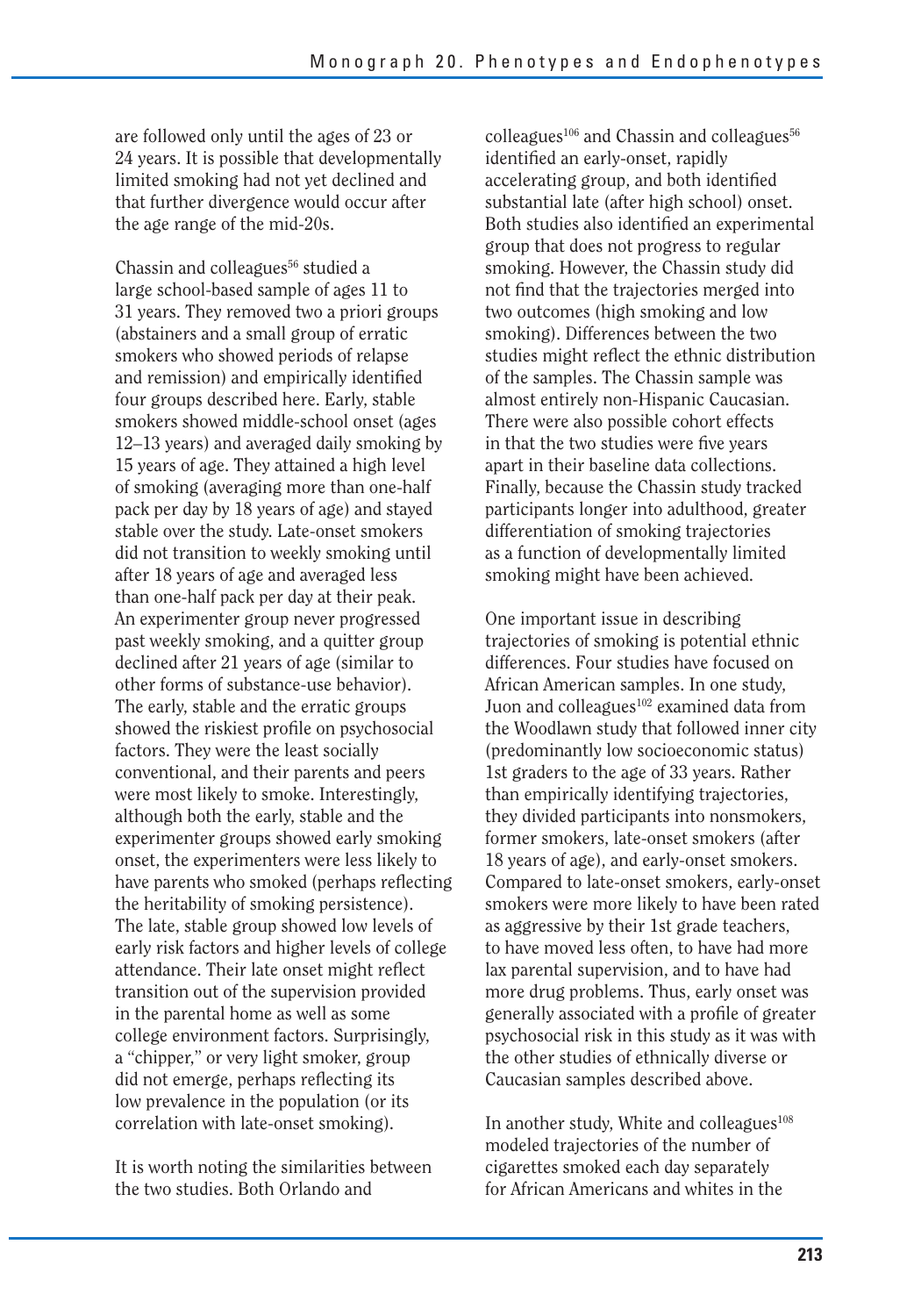Pittsburgh Youth Study, a prospective, longitudinal study of males that oversampled high-risk children and tracked them from ages 10 to 25 years. For each race, the three identified groups were nonsmokers, light smokers, and heavy smokers. However, there were differences in prevalence such that whites began smoking earlier and reached higher quantities of smoking than did African Americans. Similarly, Blitstein and  $\text{collea}$ gues<sup>116</sup> found that African Americans were more likely to show slow progression than rapid progression in their smoking. Brook and colleagues<sup>110</sup> modeled trajectories for African American and Puerto Rican adolescents aged 14–26 years and identified a group of nonsmokers, maturing-out smokers, late-starting smokers, and earlystarting smokers. Although few studies have examined ethnicity, these findings converge in suggesting ethnic differences in onset and speed of progression that should be considered in describing smoking trajectories.

In short, among the few studies that have examined smoking trajectories from adolescence to adulthood, there is some convergence in terms of identifying an early-onset group that is either stably high or rapidly escalating, a later-onset group, and light-smoking groups that do not progress to regular smoking. However, there are important discrepancies, such as whether multiple trajectories do and do not diverge in their "final" endpoints and whether conceptually expected (but possibly low prevalence) groups such as stable light smokers (i.e., chippers) can be empirically identified. Studies have not empirically identified relapsing and remitting groups because (in all likelihood) these forms of growth are very complex to model. Most important, other than the fact that earlyonset, sharply accelerating, and persistent groups are usually the most "at-risk" groups in terms of familial smoking, psychosocial risk, and measures of externalizing and internalizing problems, there is

little evidence that any one trajectory group constitutes a unique phenotype characterized by specific endophenotypes. Indeed, some studies have not been able to empirically predict different smoking trajectories (other than differentiating between smoking and nonsmoking groups). However, very little work has been done to link the hypothesized preexposure endophenotypes (see table 5.1 and chapter 8) to trajectories that might constitute dynamic phenotypes of smoking. This is an important direction for future research. Finally, these studies have been limited to cigarette smoking and have not considered trajectories of dependence symptoms or of other forms of tobacco use.

# **Statistical Models for Evaluating Alternative Developmental Phenotypes of Smoking Behavior**

To this point, multiple possible developmental phenotypes have been described that can be hypothesized to underlie the onset and maintenance of smoking behavior. For example, one hypothesized phenotype might be defined by age of onset, such that children who begin smoking at a very young age might constitute a unique subgroup. Another phenotype might be hypothesized to be reflected in the latency from onset to regular or heavy smoking. Yet another phenotype might be evidenced in smoking persistence over age, such that individuals who repeatedly fail to quit (or never attempt to quit) form an important homogeneous phenotypic subgroup. Finally, phenotypes might be represented by combinations of these features that are captured by developmental trajectories that show particular ages of onset, slopes of acceleration, peaks of smoking rates,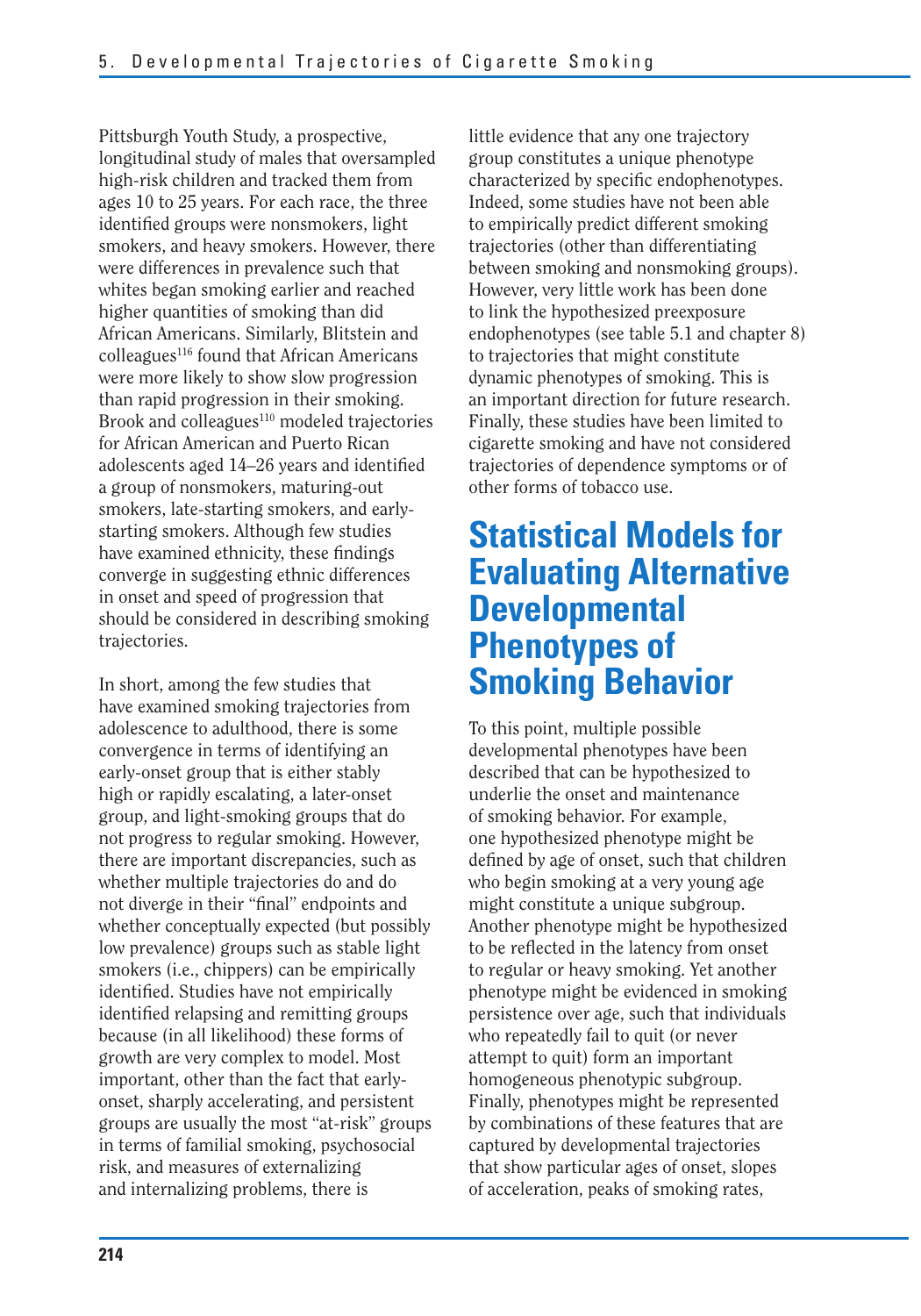and persistence of smoking over time. These are just a few examples of many different observable behaviors or patterns of behavior over time that might indicate developmental phenotypes of smoking.

Given the heterogeneity in hypothesized phenotypes of interest, there is correspondingly no single statistical model that will allow for the optimal empirical evaluation of the viability of all of these phenotypes. Instead, a statistical model must be selected that most closely corresponds to the theoretical model of the phenotype.117,118 For example, if a hypothesized phenotype postulates age of onset as a critical component, then survival analysis might be the ideal strategy. Alternatively, if a hypothesized phenotype is focused on time from onset to a transition to a category or stage of dependence, then latent transition analysis might be most appropriate. Because this chapter focuses on developmental trajectories (i.e., patterns of smoking behavior over development) as potential phenotypes, statistical methods for clustering developmental trajectories are emphasized. However, this is in no way meant to suggest that these methods are the only (or even necessarily the optimal) way to empirically evaluate smoking phenotypes. Rather, the goal is to provide a brief review of analytic methods for clustering growth trajectories, to summarize the relative strengths and weaknesses of these approaches, and to provide an empirical example of these techniques through the analysis of a large longitudinal study of smoking behavior.

## **Growth Curve Modeling**

A core premise of the discussion so far is that the identification of phenotypes of smoking behavior might be well served by considering developmental trajectories of smoking-related behaviors and outcomes. This requires the collection and analysis of repeated-measures data, for which

there are a plethora of analytic options. Traditional methods such as repeatedmeasures analysis of variance (ANOVA) and multivariate analysis of variance have long been known to be limited by strict underlying assumptions that are rarely met in practice.119 Examples include the requirements of complete case data, equally spaced assessments, and normally distributed repeated measures. However, over the past two decades, a number of significant improvements in statistical models for repeated measures data have been introduced that overcome nearly all of these prior limitations. Because variations of these models arose within multiple literatures, there are various terms to which these are commonly referred. Examples include growth curve models, random coefficient models, latent curve models, and latent trajectory models. The evolution of growth curve models can be broadly traced to two modeling traditions: mixed (or multilevel) models and structural equation models (SEMs). Although there are a small number of important differences between models estimated within the mixed and SEM traditions, it is well known that these two approaches are isomorphic under a broad set of conditions.120–124

The standard growth curve model is based on the principle that a set of observed repeated measures drawn from a sample of individuals can be adequately reproduced as a function of an underlying, unobserved developmental trajectory.119,125,126 The functional form of the trajectory might be linear, curvilinear, or characterized by some constant level that does not systematically change over time. Fitting a growth model to the observed statistics results in sample estimates of the parameters that define the underlying trajectory.127–129 To accomplish this, one or more latent factors are used to define the functional form of the trajectory. The means of the latent factors are the *fi xed effects*  of the model and represent the estimated trajectory pooling across all individuals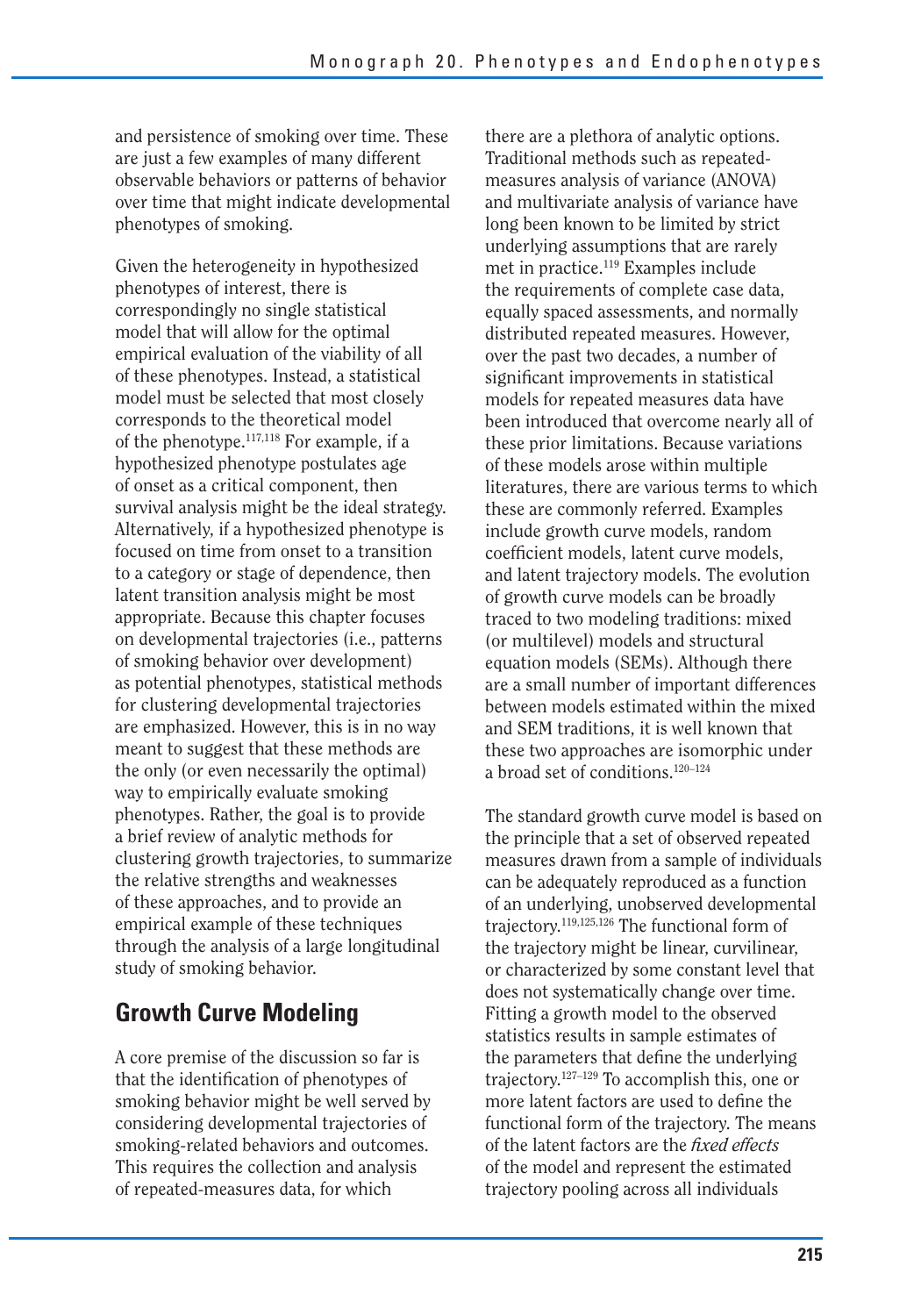in the sample. The variances of the latent factors are the *random effects* of the model and represent the degree of individual variability around the fixed effects. Finally, one or more covariates can be included to test for systematic differences in the parameters that govern the trajectories as a function of the covariates (e.g., to identify characteristics of individuals who begin at a higher level and increase at a steeper rate over time). There are a number of powerful extensions to the standard growth curve model, and these have been widely used in many studies of development and change (see Bollen and Curran<sup>130</sup> for a comprehensive review of these models).

Growth modeling methods might provide one important approach to the study of developmental phenotypes for cigarette smoking. For example, a particular genotype or putative endophenotype score could be used to predict the slope of a growth curve, such that the genotype or endophenotype predicted steeper acceleration in smoking trajectories (see Audrain-McGovern and colleagues<sup> $72$ </sup> for an empirical example). Thus, if variation in acceleration of trajectories is a phenotype of interest, growth modeling provides a useful method for testing such phenotypes. Similarly, if early, heavy smoking is a phenotype of interest, then a particular genotype or endophenotype could be used to predict the intercept of the growth curve at a specific age of interest. Finally, the intercept and slope components of a developmental trajectory of smoking could themselves be used as predictors of a distal outcome such as nicotine dependence or some other measured characteristic. Taken together, growth curve models can be used to evaluate a number of important questions related to individual differences in developmental trajectories and their potential relation to smoking phenotypes and endophenotypes.

Despite the significant advantages growth curve models offer, they have limitations.

Of greatest importance for this chapter, a strong underlying assumption of the standard growth model is that all individuals are sampled from a single population. This, in turn, implies that the population is governed by a single multivariate distribution of trajectory parameters from which all individuals in the sample are randomly drawn. For example, a population might be characterized by an overall trajectory that is defined by some mean intercept and linear slope. Further, there is a bivariate distribution of individual intercepts and individual slopes around these mean trajectory values. Particular individuals might by characterized by intercept values that are larger or smaller than others or by linear slopes that are steeper or less steep than others. Importantly, though, all individual trajectories are assumed to be drawn from this single bivariate population distribution. In this conceptualization, phenotypes are viewed as arrayed on a continuum of severity rather than as qualitatively different categories that represent discontinuous, separate populations.

The assumption that the sample is drawn from a single (or *homogeneous*) population is perfectly reasonable in many research applications. However, this assumption presents a substantial limitation if there is theoretical reason to believe that individuals within a single sample may have been drawn from one of several populations. Although the standard growth model can be expanded to explicitly incorporate multiple populations, $127,131$  this is only possible if the grouping variable has been directly observed. Examples of observed grouping variables include gender, ethnicity, treatment condition, or observed genotype. However, significant challenges arise if the grouping variable has not been, or might never be, directly observed. A salient example of this is in the study of phenotypes. A single sample might consist of individuals drawn from one of several populations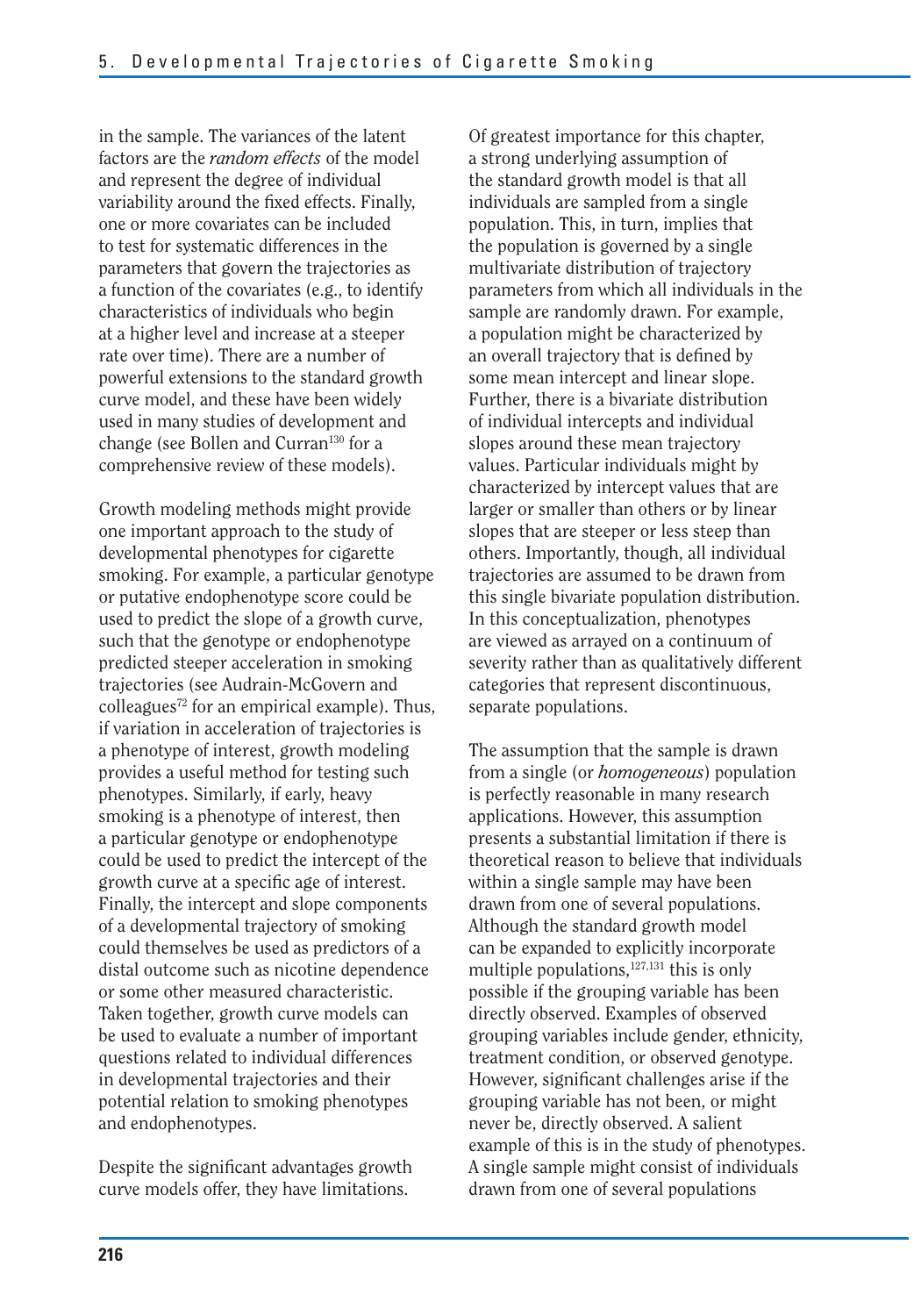(or phenotypic groups), yet these groups are inextricably mixed when using a standard single sample growth model. Further, the multiple group growth model is not a viable strategy because the phenotypic group membership is not directly observed. The challenge then becomes estimating the existence of these discrete groups on the basis of patterns of observed responses drawn from a single sample of individuals.132,133 Fortunately, a broad class of analytic methods exists that allows for the clustering of trajectories into two or more discrete groups.

## **Clustering Trajectories**

A long and rich history drawn from fields including statistics, biostatistics, psychometrics, econometrics, and criminology has focused on the complex task of seeking empirical evidence for the existence of unobserved groups. A wide array of techniques have been developed including cluster analysis, latent class analysis, latent profile analysis, finite mixture modeling, and growth mixture modeling. A comprehensive exploration of these techniques is, however, beyond the scope of this chapter; see Bauer and Curran,<sup>134,135</sup> Muthén,<sup>136</sup> and Nagin<sup>137</sup> for reviews.

The shared foundation of these analytic approaches is that an apparently homogenous sample of individuals is in actuality drawn from two or more discrete populations. Failure to properly model the mixing of multiple populations (or *population heterogeneity*) can lead to biased or invalid conclusions about the structural relations that exist within any of the multiple populations. $138$  That is, fitting a model to the aggregation of multiple populations will likely not accurately reflect any one population, much less the full set. However, here lies the challenge: because population membership was not directly observed in the sample, the existence

of these groups must be inferred on the basis of other measured characteristics of the sample. Key analytic tasks include the identification of the optimal number of groups, the proper specification of structural relations of the observed variables within each group, and the probabilistic assignment of each individual as a member of each of the multiple groups.

Traditional clustering techniques make assignments of individuals to groups based on ad hoc measures such as the sum of distances or the sum of squared Euclidean distances from the mean (or *centroid*) of each cluster. A prominent example of this is the classic method of *k-*means clustering.139 This is an iterative approach in which variability is maximized between groups and minimized within groups. The *k-*means approach typically begins with the placement of *k-*points into the data space, where *k* represents the number of clusters. This set of points defines the initial group centroids. Next, each individual observation is assigned membership to the group that is defined by the closest centroid. Once all of the observations have been assigned to a cluster, a new set of centroids are computed on the basis of the individuals assigned to that group. This process is then repeated until the change in centroids from one iteration to the next is negligible. Although this is a straightforward and sometimes useful clustering procedure, the strong assumption of perfect reliability of measures, the sensitivity to outliers, and the ad hoc nature of class assignment has limited the use of this approach in practice.

Subsequent clustering methods incorporate likelihood-based approaches to estimation in which class extraction, class membership probabilities, and covariate relations are estimated simultaneously. Two closely related yet distinct approaches are increasingly used for clustering trajectories. The first approach does not incorporate random effects associated with the growth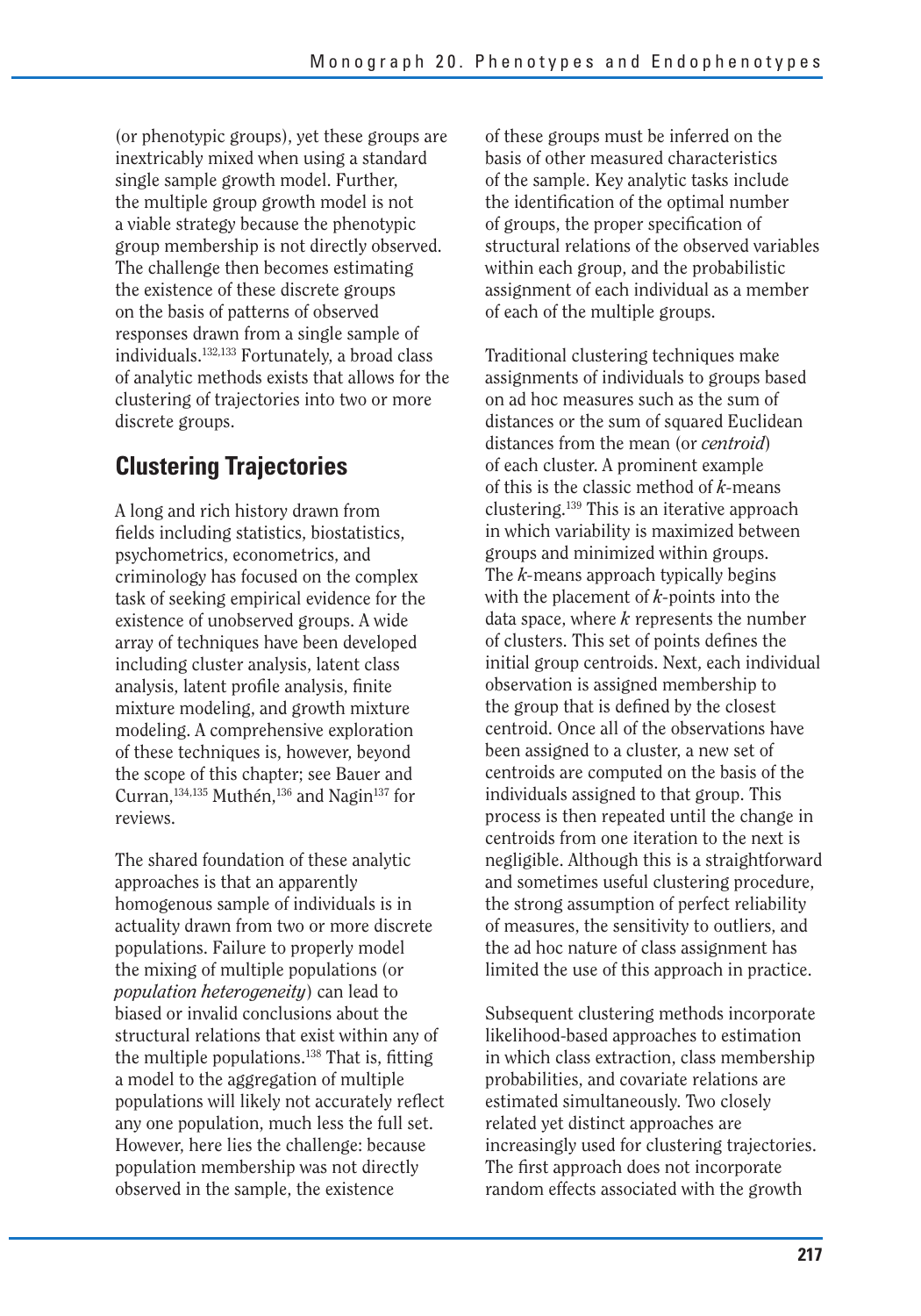process within class and is sometimes referred to as latent class growth analysis (LCGA) because of the shared similarities of this approach with traditional latent class analysis.140,141 The second approach allows for the estimation of random effects within each class and is sometimes referred to as growth mixture modeling/models (GMM) because of the shared similarities of this approach with finite mixture modeling.<sup>142</sup> The historical lines of development that ultimately led to these methods span more than a century. $141-149$  Drawing on these prior developments, two individuals can be predominantly credited with the latest methods of LCGA and GMM: Daniel Nagin and Bengt Muthén.

LCGA has primarily been developed by Daniel Nagin and his colleagues.133,137,150,151 Like latent class analysis,<sup>152</sup> LCGA assumes conditional independence within class. As such, the within-class trajectory model is defined only by fixed effects. A mean trajectory is thus estimated for all individuals within a class, but there is no individual variability around these classspecific mean values. Posterior probabilities are estimated that reflect the probability that each individual belongs to each of the total number of classes. The effects of covariates can be included in LCGA, but these influences are limited to either predicting the set of class membership probabilities, or predicting class membership itself if each individual has been assigned to a single class on the basis of the posterior probabilities. LCGA has a variety of strengths, including the ability to directly model continuous, truncated continuous, and discrete repeated measures, and the expansion of the model to forming classes on the basis of simultaneous trajectories of two constructs over time.

GMM has primarily been developed by Bengt Muthén and his colleagues.132,136,153,154 Like finite mixture modeling,142 GMM assumes a multivariate normal distribution of the observations within each class. This, in

turn, allows for the estimation of a growth model within each class that is characterized by both fixed and random effects. Like LCGA, an overall mean growth function is estimated within each class; however, there is also the ability to incorporate individual variability around these mean values. This, in turn, allows for the inclusion of covariates as predictors of class membership, of the growth process within class, or both. One of several close ties between the two techniques is that restricting the withinclass variability to zero in GMM is an equivalent parameterization to LCGA. Further, if only a single class is extracted in GMM, this is equivalent to the standard single group latent curve model. And if class membership is directly observed, then GMM is equivalent to the standard multiple group latent curve model (e.g., Bollen and Curran,130 Chapter 6). More standard growth models can thus be viewed as restricted parameterizations of the more general GMM.154 Growth mixture models also offer a variety of strengths including the incorporation of continuous, nonnormal, and discrete outcomes, as well as a number of advantages provided by the general SEMs (e.g., multiple indicator latent factors and formal tests of mediation).

The LCGA and GMM approaches to estimating population heterogeneity in longitudinal trajectories represent an exciting advance that has salient implications for the study of phenotypes in that these analytic techniques offer a close correspondence to the theoretical model of different developmental trajectories as phenotypes of smoking behavior. However, because these methods are new, there is still much to learn about their performance under a variety of research conditions. Further, as with any advanced statistical technique, a number of challenges are encountered when fitting these models to longitudinal data in practice,<sup>134,135,137,155-157</sup> and both the advantages and challenges must be understood.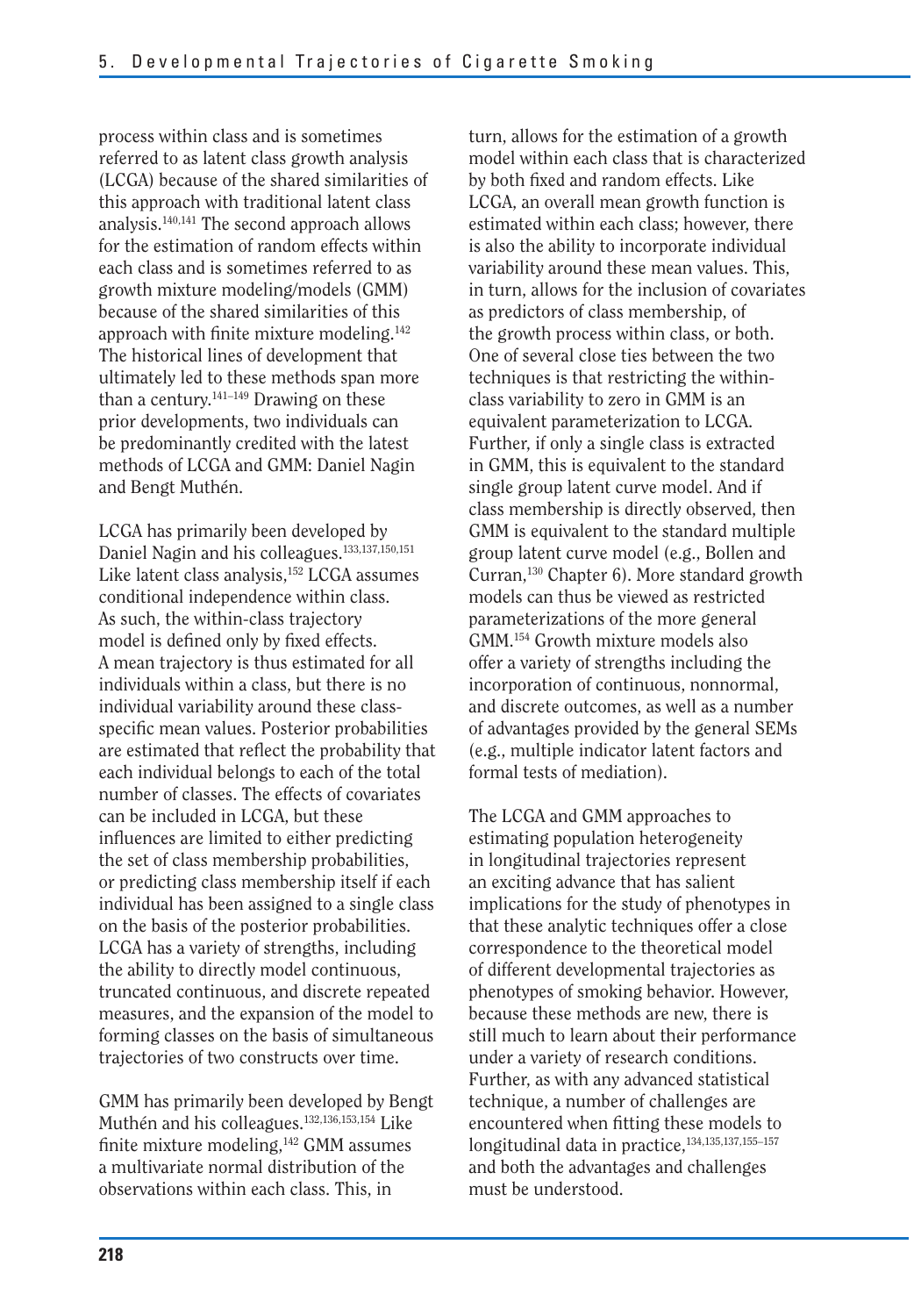This chapter has already articulated many of the potential strengths associated with alternative techniques for clustering developmental trajectories over time. However, important issues must be considered when using these techniques. Because of space constraints, it is not possible to present a comprehensive discussion of all of these issues; see Bauer and Curran,<sup>134,135,155</sup> Muthén,<sup>136,154,156</sup> Nagin,<sup>133,137</sup> and Nagin and Tremblay<sup>157</sup> for more detailed explorations. Instead, several specific issues are explored that are particularly salient in the empirical study of smoking phenotypes.

## *Theoretical Distinctions between Discrete and Continuous Phenomena*

Possibly one of the most challenging issues immediately encountered when considering the use of clustering methods to empirically study smoking phenotypes is fundamentally philosophical. There has been a centuriesold conflict over the very nature of taxa and continua and the intersections between the two. The primary issue at hand is whether phenotypes are characterized as discrete, continuous, or some intersection of the two.158–163

For example, consider two distinct phenotypes that are based upon a set of repeated observations taken on a sample of individuals over time. The first might be defined by individuals characterized by an early onset (i.e., *intercept*) and steep acceleration (i.e., *slope*) of use, and a second by individuals characterized by a later onset and less steep acceleration of use. Any given individual uniquely belongs to one phenotype or the other. In contrast, consider the same set of individuals observed on the same set of repeated observations. However, instead of distinctly belonging to one of two groups, the developmental growth process is characterized by a continuous bivariate distribution of intercepts and slopes; some individuals begin earlier and others later,

and some increase more steeply and others less so. This latter situation is the same as that described earlier for the single-group growth curve model. Although from this single-group model some arbitrary cutoff might be defined that forms two groups, in reality the developmental process operates across a smooth (but not necessarily normal) continuum. This is not to say that some cutoff would not be of potential use (e.g., as in clinical diagnoses), but it would be theoretically invalid to conclude that two distinct groups exist in the population.

Although some argue that a potentially flawed model might still provide a useful summary of a set of observed data,<sup>164</sup> the misattribution of discrete versus continuous processes is particularly challenging in the search for potential phenotypes.155 That is, if the goal is to identify observable characteristics that might identify an underlying genotype, the arbitrary creation of discrete groups in the presence of true continua would be of limited use. Great care must be taken from both theoretical and empirical perspectives in the accumulation of evidence for or against the existence of discrete phenotypes. As explored further below, several conditions might lead to the spurious identification of multiple classes when in actuality none exist. Appreciation of these potential alternative explanations for the identification of multiple classes will aid in building a cumulative science.

## *Static Versus Dynamic Clustering*

Once it has been determined that there is a theoretical foundation for the positing of multiple classes, the next challenge is to determine whether groups will be based on static or dynamic methods of clustering. Whereas static clusters are typically based on data derived from a single cross-sectional assessment, dynamic clusters are based on longitudinal data assessed repeatedly over time. From a static perspective, only the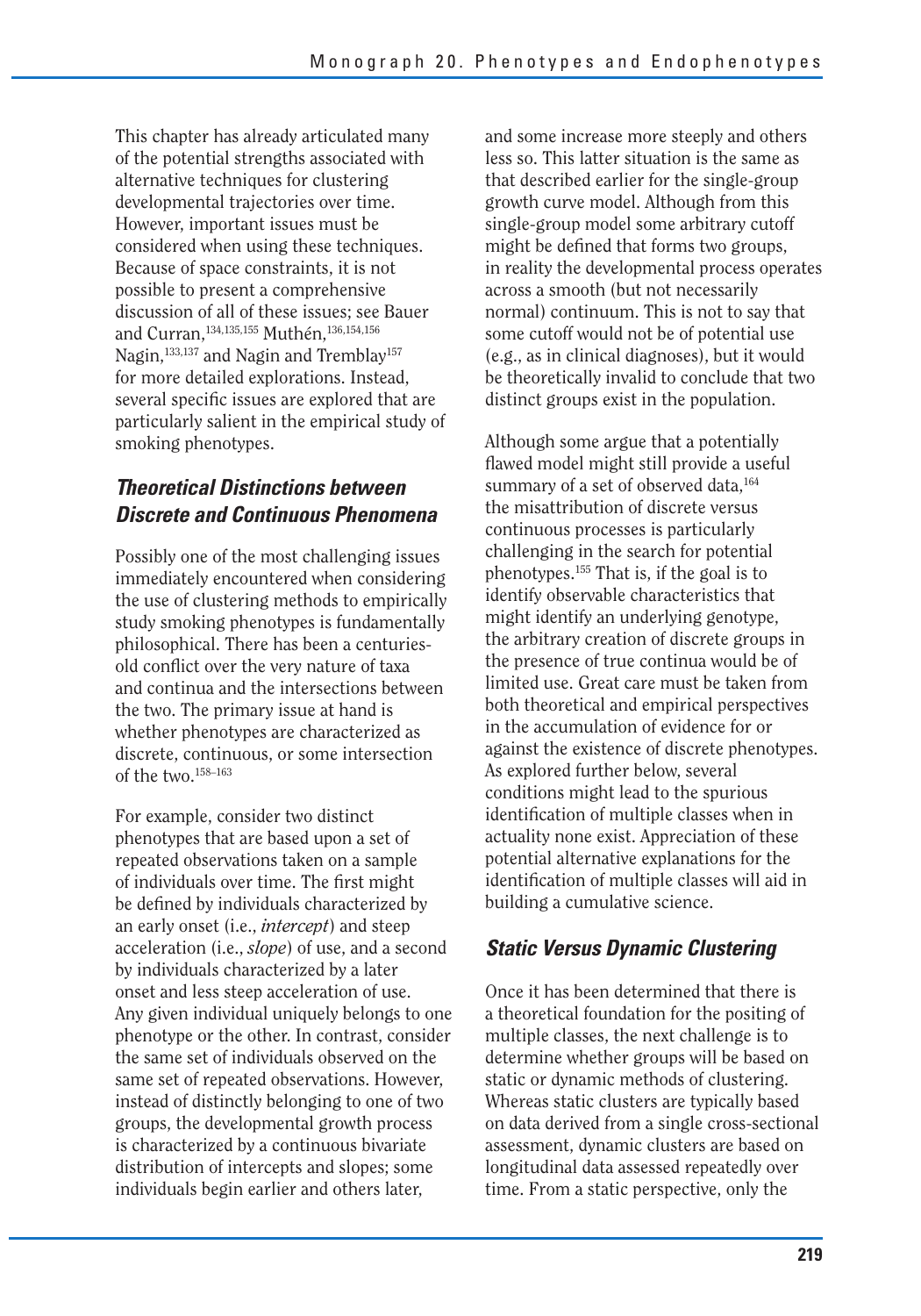characteristics of an individual at a given fixed point of development are informative with regard to their association with a particular phenotype. A salient example is a simple assessment of the presence or absence of nicotine dependence, although other static phenotype groups have been posited. Importantly, the characteristics of the trajectory that an individual may have traversed to arrive at that particular point in development are not of interest (or, at a minimum, the information has no predictive utility).

Given the notion of equifinality (as seen in "watershed" or stage models of smoking; e.g., in chapter 3) it is possible that regardless of the multiple pathways that led initially into variation in smoking onset and acceleration, the only relevant phenotypes of nicotine dependence are the "mature" phenotypes that define variation in ultimate nicotine dependence and inability to abstain. If so, then dynamic phenotypes such as trajectories of smoking behavior are of potential but time-limited interest and are ultimately replaced by other static phenotypes. In contrast, a dynamic perspective not only considers the characteristics of an individual at a particular point in development but also explicitly considers the path that individual followed through the years leading up to the particular fixed point. For example, although three individuals might all report nicotine dependence at 25 years of age, one may have reached that point with an initial onset in early adolescence, one with an onset in late adolescence, and one with an onset in early adulthood. These very different ages of onset may aid in the identification of developmentally informed phenotypes of smoking behavior, the distinction of which would have been wholly occluded if only considering nicotine dependence at 25 years of age. An example of the importance of dynamic phenotypes was proposed by Shaw and colleagues,165 who found that it was the trajectory of *change* in

the thickness of the cerebral cortex rather than simply the thickness itself that was related to intelligence. From a statistical standpoint, the implementation of static and dynamic clustering techniques can lead to fundamentally different groupings of the same sample of individuals. As such, the selection of the optimal analytic approach has significant implications for both the inferences drawn from a given research study and for the development of an integrated understanding of empirical findings across existing literatures. The ultimate empirical reconciliation would primarily depend on the identification of meaningful genotypic differences as a function of static versus dynamic clustering.

#### *Estimation of Within-Class Variability*

Assuming an interest in the estimation of dynamic clusters, the next challenge is to determine which analytic approaches best correspond to the theoretical model under study. Whereas LCGA does not incorporate random variability in the growth process within class, GMM can include or omit these within-class random effects. The estimation of random effects for the growth process offers several advantages, including the incorporation of one or more predictors of the random growth parameters within class.136 However, the omission of random effects also offers several advantages, including greater stability of estimation and correspondence to the hypothesized homogeneity within class.<sup>137</sup> This is an important decision because the inclusion or exclusion of within-class random effects for the growth parameters can directly influence the number of classes that are extracted from the same sample data.<sup>135</sup> One obvious strategy would be to fit models with and without within-class random effects and compare the correspondence between the two. If any observed differences are minimal, then the choice between the two parameterizations is less salient. However, in reality it is likely that the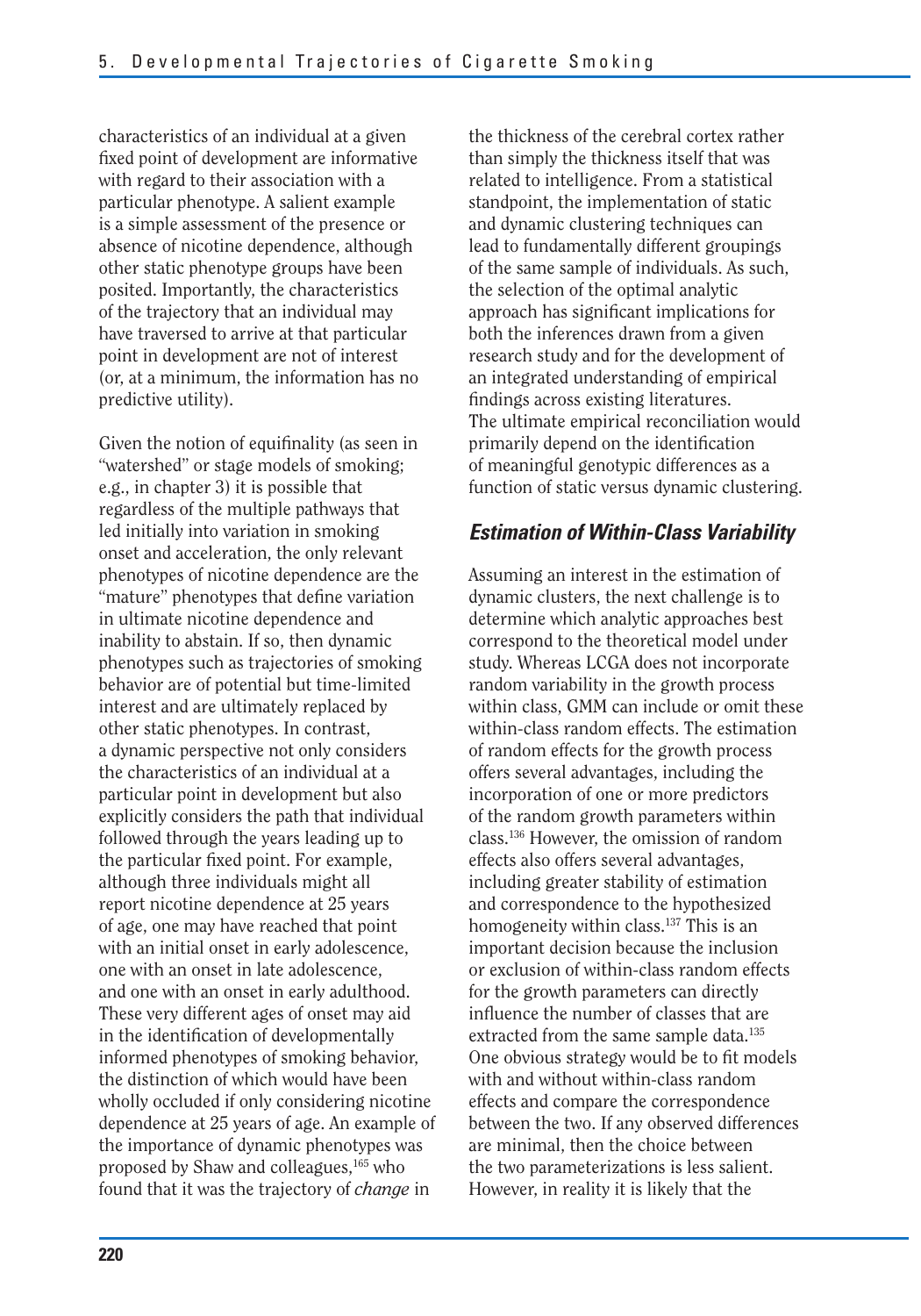solutions will differ, possibly substantially so. Moreover, the available theoretical models of smoking behavior are not well enough developed to determine whether random effects should be estimated within each class. As such, it falls on the applied researcher to consider the advantages and disadvantages of these approaches and make an informed and justifiable decision.

#### *Importance of Nonnormality*

As with the finite mixture models upon which it is based, GMM makes a strong assumption of within-class multivariate normality for both the repeated measures and the random trajectories. This assumption, in turn, dictates that the marginal distributions of the repeated measures (that is, the distribution of the measures for the fully aggregated sample) be nonnormally distributed. This is a straightforward result of mixing two or more normal distributions; under all but a small number of atypical conditions, the distribution of the mixture of two or more normal distributions must itself be, by definition, nonnormally distributed.<sup>148</sup> This assumption is what allows for the very extraction of multiple classes from a single sample. The complex nonnormal distribution for the aggregated sample can be approximated by the extraction of two or more normal distributions defined by different means and variances. Indeed, this is the most direct tie between GMM and the classic finite mixture model.135

Yet, this assumption poses a vexing problem, particularly when applying GMM within many areas of substance-use research. Namely, it has been shown that not only is marginal nonnormality a necessary condition for multiple class extraction but also is a *sufficient* condition.<sup>134</sup> Computer simulation studies have shown that when modestly nonnormal data are generated from a single homogeneous population, GMM identifies multiple groups 100% of the

time.134 Of course, this is precisely what the model is intended to do; multiple normal within-class distributions are estimated to approximate the more complex nonnormal aggregate distribution. A fundamental error, however, would be to conclude that multiple groups exist within the population when the optimal fitting multiple class model resulted solely as a function of the nonnormal aggregate distribution.155

This issue poses a key challenge when applying these techniques to the study of smoking phenotypes. Given the very nature of the construct under study, many observable measures of smoking behavior are not going to follow a normal distribution. But how does one know if this nonnormality is due to the inappropriate aggregation of data drawn from multiple classes, or instead, is simply an accurate reflection of the distribution of the construct? No analytic method was found that will distinguish which of these two conditions most likely accounts for the observed nonnormality of the measures under study. Further, it is unclear how GMM might best be used to empirically test for population heterogeneity when it is highly likely (if not nearly certain) that multiple classes will be extracted on the basis of the marginal distribution alone. More specifically, how is a research hypothesis subjected to potential falsification when the outcome is known before the test is conducted?

As with prior challenges, it is commonly recommended that theory be used as a guide under such circumstances. However, it is not always clear how this might actually be accomplished. In some sense, this presents a basic Aristotelian syllogism: if the aggregate data are nonnormally distributed, multiple classes will be extracted regardless of population heterogeneity; smoking-related measures are nonnormally distributed; thus, multiple classes will be extracted when fitted to smoking-related measures, regardless of population heterogeneity. As addressed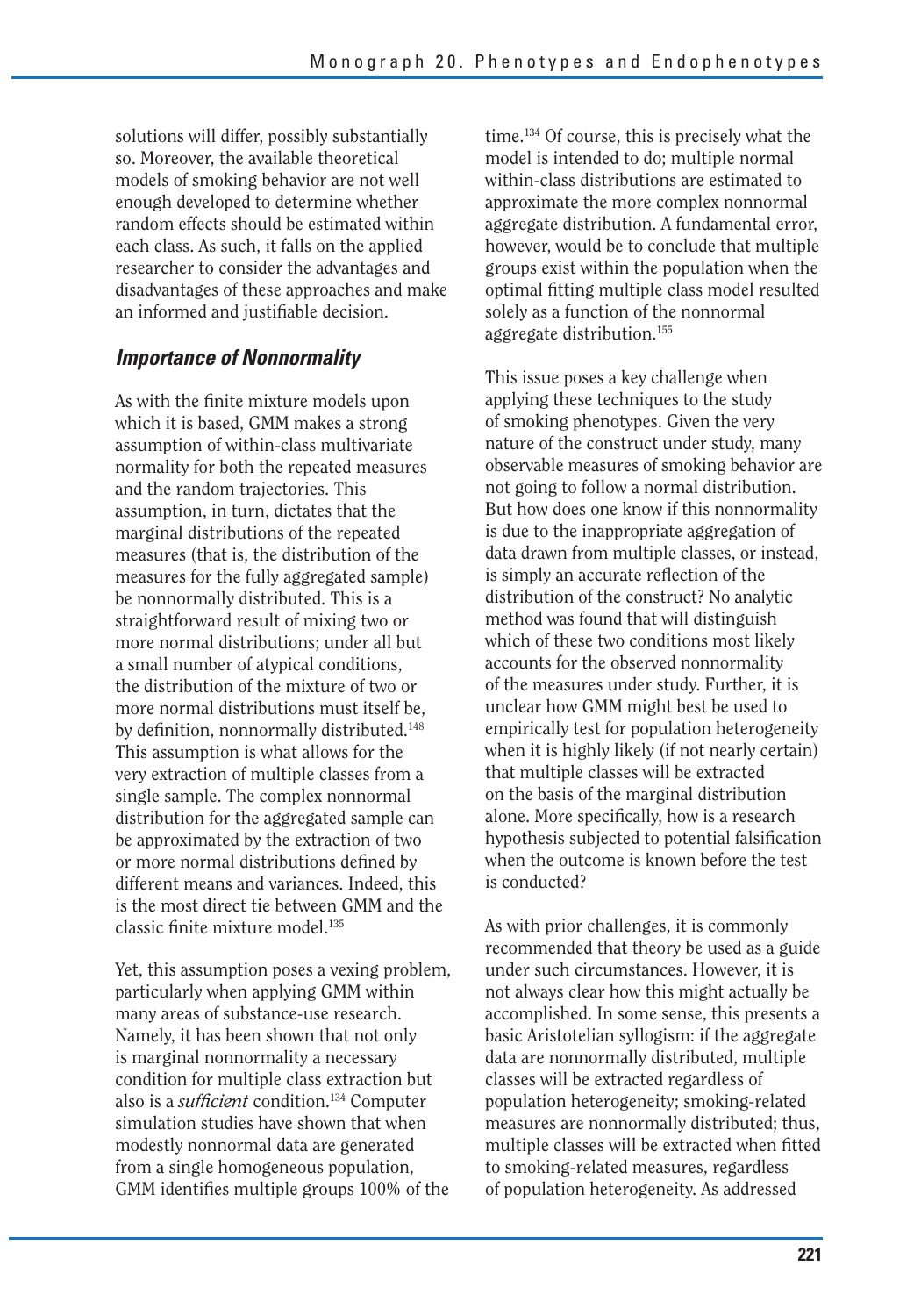later, an important strategy is to avoid the reification of class extraction from a single sample of data. A triangulation of findings from multiple studies using multiple outcomes may offer the best strategy when searching for evidence of smoking-related phenotypes.

## **Proper Model Specification**

Just as multiple classes can be extracted to approximate a nonnormal aggregate distribution, multiple classes can also be extracted to "absorb" the bias introduced by the estimation of a misspecified model. $135$ The model misspecification might arise from the incorrect parameterization of the functional form of the trajectory, from the exclusion of one or more structural parameters, or from the omission of nonlinear relations among two or more constructs. Regardless of source, it has been shown that an incorrect model fitted to data drawn from a single population can result in the identification of multiple classes when none truly exist.135 Given the ubiquity of misspecified models in applied research,166 the potential for spurious class extraction related to model misspecification poses another key challenge when applying these methods to the study of smoking phenotypes.

## *Alternative Spans of Study*

Given that the focus of this chapter has been on identifying potential smoking phenotypes from the estimation of developmental trajectories, an obvious challenge is the impact of the developmental span under study. Of course, alternative developmental spans of study do not typically pose a challenge within a given study. That is, most applications will use all of the repeated observations that are available for analysis. However, this poses a much greater challenge when attempting to identify consistent findings from the existing literature. Consider two

hypothetical developmental phenotypes of smoking: one that consists of a late onset, modest acceleration, stable plateau, and a rapid decline to a low level of use, and the other consisting of precisely the same pattern except for a rapid decline to complete cessation. If one study were to follow a sample up to the point of decline, whereas another were to follow a sample past the point of decline, the resulting classes would likely be quite different between the two studies.<sup>167,168</sup> The fact that different groups are obtained for different spans of measurement does not negate the validity of the obtained groups. As expected theoretically, individuals can change their trajectories with a change in risk or protective factors, and certain trajectory groups would not be hypothesized to appear until certain ages. For example, developmentally limited or late-onset forms of substance use cannot be distinguished until well into adulthood. However, changes in identified trajectory groups with changes in developmental span pose a salient challenge when one attempts to draw a broader understanding about the characteristics of the underlying population from multiple studies covering multiple developmental stages. A similar problem may occur in terms of alternative frequencies of repeated assessments. That is, assessments that occur frequently (e.g., daily, weekly, or monthly) can capture complex fluctuations in the outcome variable that will be lost when assessments occur more rarely over longer intervals (yearly or less than yearly).

## *Inclusion Versus Exclusion of Abstainers*

A long-standing issue that arises in almost any study of substance use is how to best handle stable abstainers (see chapter 6 for a more detailed discussion). One (often unsatisfactory) option is to simply delete these from the analysis. This is clearly not ideal given both the discarding of valuable data and the introduction of a biased sample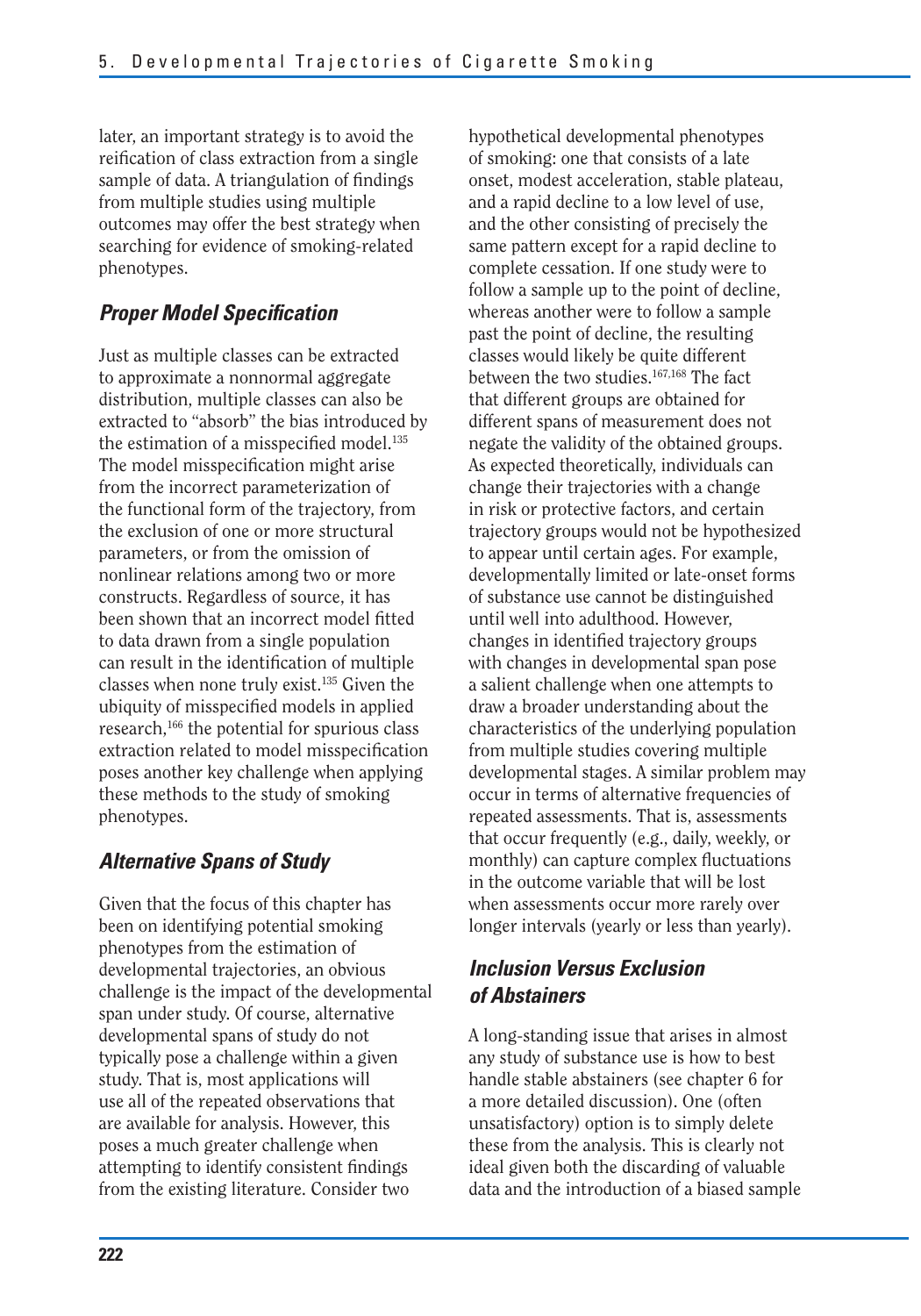relative to the population from which it was drawn. A second option is to treat abstainers as a unique class before the execution of the clustering analysis. Thus, abstainers are an "observed" class whose existence need not be estimated; they are then added to the other classes that are identified via the clustering techniques. Although preferable to omitting these data entirely, the possibility remains that some abstainers truly are using but either denied this use or misrecorded their responses, or that a true abstainer is quite close to becoming a first-time user. Treating all of these as complete abstainers does not allow for the possibility of these other issues. Finally, newer techniques have been developed that allow for a hybridtype modeling approach in which one model is fitted to a 0/1 dichotomy of no use versus use, and another model is fitted simultaneously to those who are reporting use.169 These techniques are quite promising but need to be more fully explored.

## **Summary**

There are several important hypothesized developmental phenotypes of smoking behavior, each of which can be empirically evaluated by using one of a number of analytical methodologies. Techniques such as survival analysis, latent transition analysis, and growth curve modeling can be used with varying degrees of success to empirically evaluate these predictions. This chapter has focused on one such approach—namely, methods for clustering developmental trajectories. As described earlier, these methods offer multiple potential advantages for the study of phenotypes of smoking behavior. However, it is also important to closely consider challenges that arise when using these methods in practice. This chapter considers some of the particularly important issues that arise when studying smoking phenotypes on the basis of the clustering of developmental trajectories over time. The goal is to highlight these challenges

so that future applications of trajectory clustering techniques may be cognizant of these issues and proceed in a thoughtful and careful manner.

# **An Empirical Example: Trajectories in the Indiana University Smoking Survey**

To provide an empirical example of these issues raised by modeling smoking trajectories, a series of models are presented using data from the Indiana University Smoking Survey. The focus is on a comparison of two time windows (ages 10 to 32 years and 10 to 42 years), relating static indicators of adult nicotine dependence to clusters that are dynamic (developmental smoking trajectories estimated via LCGA). These analyses allow for three important comparisons. First, the same sample can be used to directly compare the optimal number of groups based on a 22-year developmental window with the optimal number of groups based on a 32-year developmental window. This will demonstrate whether different phenotypic groups might be identified if the same sample were followed over a longer developmental period. Second, the stability of group membership can be examined. That is, the extent to which an individual assigned to a particular phenotype in the shorter window remains a member of that same phenotype in the longer window can be assessed. Finally, the relation between adult nicotine dependence and trajectory group membership examines whether these trajectory groups have any systematic implications for nicotine dependence. Taken together, these analyses will offer a concrete empirical demonstration of both several key advantages and several specific challenges that are encountered when using these techniques in practice.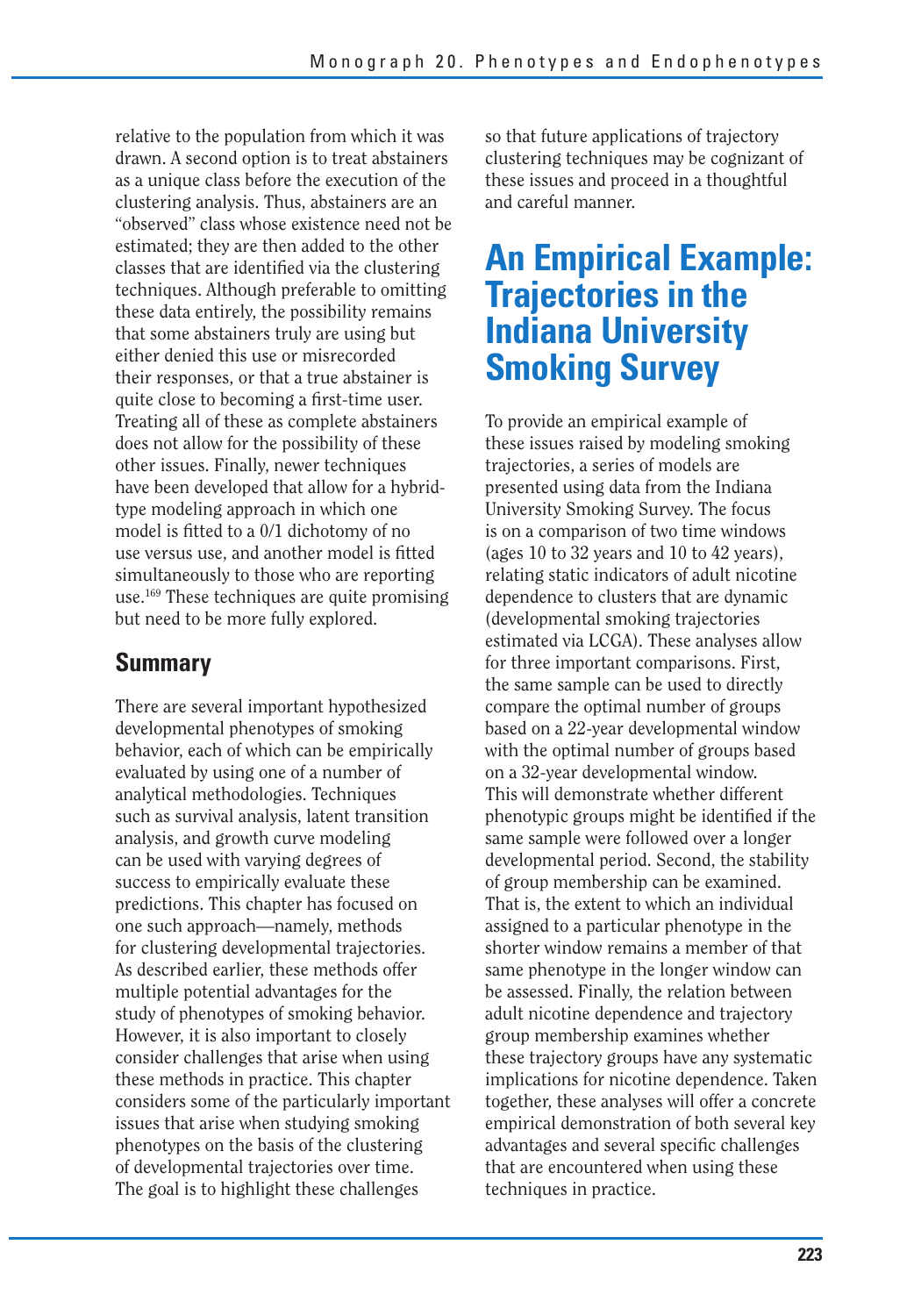The Indiana University Smoking Survey is an ongoing, cohort-sequential study of the natural history of cigarette smoking that began in 1980.13,56,170,171 Between 1980 and 1983, all consenting 6th–12th graders in a county school system in the Midwest completed annual surveys (total *N* who were assessed at least once  $= 8,487$ . The sample included 10 cohorts that correspond to the graduating classes of 1980–1989. Follow-ups were conducted in 1987 (73% retention, *N* = 6,234, ages 15–25 years), 1993 (73% retention,  $N = 6,223$ , ages 21–32 years), and 1999 (71% retention, *N* = 6,068, ages 27–37 years), as well as 2005 (70% retention,  $N = 5,931$ , ages  $32-42$  years). Because the sample was 96% non-Hispanic Caucasian, ethnic differences were not considered.

Sample representativeness has been described in detail elsewhere.13,171 Demographically, the sample is similar to the community from which it was drawn: 64% marriage rates in this sample compared with 66% among adults of similar ages in the Midwest,  $172$ and 97% high school graduation rates in the sample compared with 92% among adults of similar ages in the Midwest.173 At the last completed follow-up (1999), the smoking rate in the sample was 26%, the same rate found statewide.174 Thus, the sample is representative of its community; that is, predominantly white and well educated.

Attrition biases have been discussed in detail elsewhere.171,175 For each follow-up, those who were lost were compared with those who were retained in terms of their earlier data. Dropouts were more likely to be smokers and have more positive attitudes and beliefs about smoking. They also had parents and friends who were more likely to smoke (effect sizes ranging from  $r^2$  of .01 to .02). Because of the consistent pattern of findings, some caution is warranted when making generalizations.

For these analyses, two subsamples of participants were selected. First, trajectories were modeled using the first six waves of measurement, selecting participants who had been measured at least once (ages ranged from 10 to 32 years, and 51% were males). Next, these results were compared with trajectories obtained from considering the entire available data (waves 1–8, age range =  $10-42$  years, 51% male).

## **Procedures**

Adolescent data were collected with groupadministered questionnaires in school. In 1987, these procedures were followed for cohorts who were still in high school. For cohorts who had graduated from high school (and for all participants in 1993 and after), a survey was sent by mail and followed up by telephone interviews if questionnaires were not returned. Participants were paid \$15 for mailed surveys, and in 1999, they also were entered into a lottery for prizes of \$200. At the 2005 follow-up, mailed surveys with telephone interview follow-ups were again used with participant fees (\$30) and lottery incentives.

## **Measures**

## *Smoking Level*

Smoking level was determined by two items. Participants reported their current smoking status as "never smoked, not even a single puff"; "smoked once or twice 'just to try' but not in the last month"; "do not smoke, but in the past I was a regular smoker"; "smoke regularly but no more than once a month"; "smoke regularly, but no more than once a week"; or "smoke regularly and more than once a week." Participants also reported the number of cigarettes they typically smoked each day (from 0 to 20 or more). To improve the validity of selfreported smoking status in adolescence, a bogus pipeline was used from 1981 to 1983. As reported elsewhere, $171$  a study using an unannounced bioassay with a subsample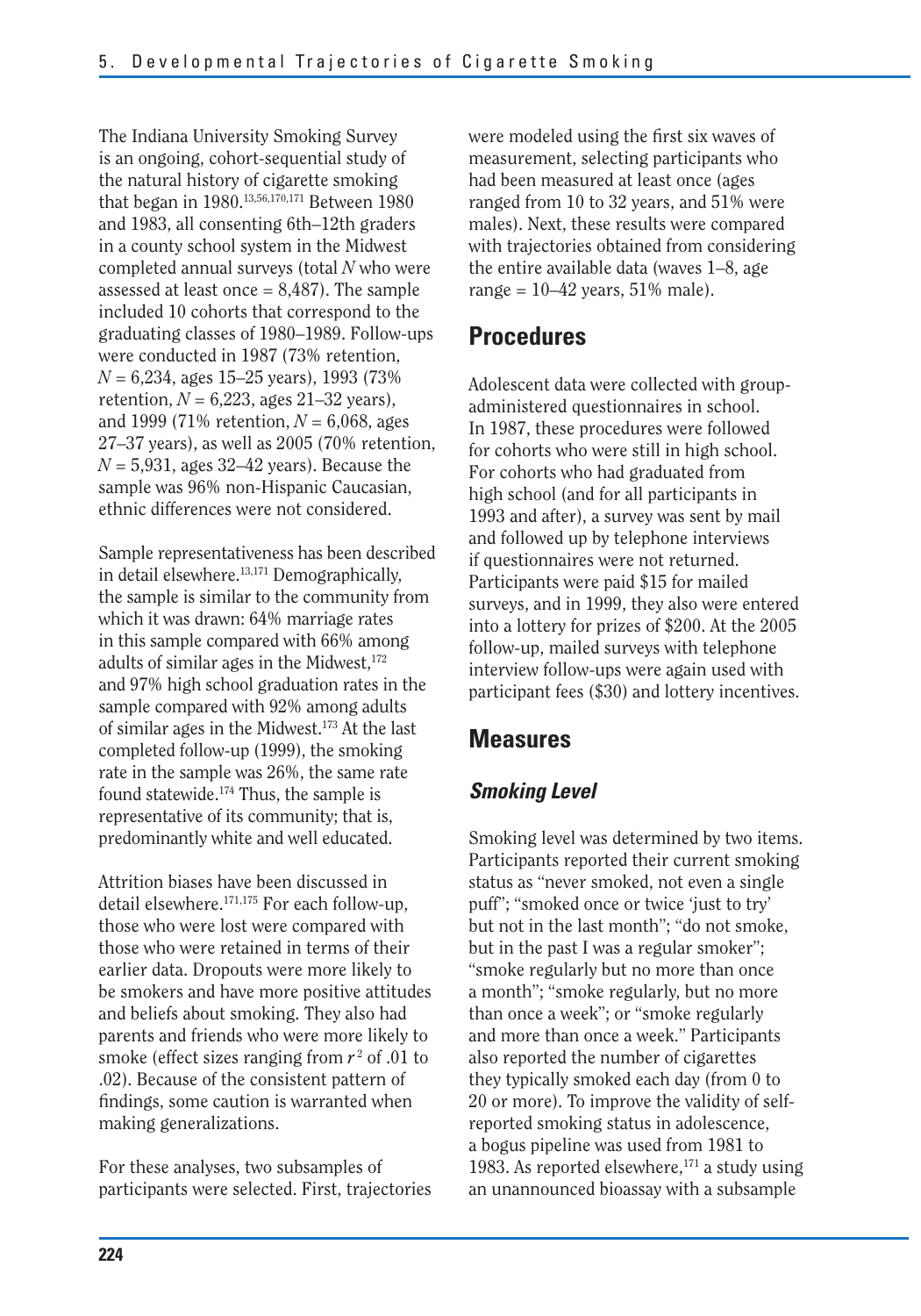of the participants supported the validity of the self-reports.

For these analyses, responses were combined into a six-level variable to reflect current smoking at each measurement wave, reflecting both frequency and quantity of smoking as follows:  $0 = not currently$ smoking (nonsmokers, ex-smokers, those who had smoked once or twice, but not in the past month);  $1 = up$  to monthly smoking;  $2 = \text{up to weekly smoking}$ ; 3 = weekly or more smoking, but only 10 or fewer cigarettes per day; 4 = weekly or more smoking of 11–20 cigarettes per day; and  $5$  = weekly or more smoking of 20 or more cigarettes each day. In some cases, responses to these items were ambiguous, and additional items were consulted concerning the number of cigarettes smoked yesterday and the time since the last cigarette was smoked.

## *Adult Tobacco Dependence*

Tobacco dependence was measured with the Fagerström measure as well as by examining two individual items: number of cigarettes smoked in a typical day and time to first cigarette in the morning.

## *Family History of Smoking*

Family history of smoking was based on participants' reports of lifetime smoking among their biological parents at waves 5 and 6. Family history was scored positive if at least one biological parent was reported to be a smoker.

## **Data Analysis**

Individual, time-specific, smoking behavior scores were modeled over ages 10–32 years (using waves 1–6) and ages 10–42 years (using waves 1–8) with LCGA. However, several groups were constructed a priori. Individuals who reported never having

smoked a single puff or having smoked once or twice "just to try" but never progressing beyond this category at any measurement were defined a priori as continuous abstainers ( $N = 4,642$  in waves 1–6, and  $N = 4,298$  in waves 1–8). Individuals who were never measured as smokers but only as "ex-smokers" were defined a priori as stable quitters  $(N = 672$  in waves 1–6, and  $N = 669$  in waves 1–8). Individuals who reported periods of smoking, quitting, and then smoking again were defined a priori as a "relapsing/remitting" group (*N* = 535 in waves  $1-6$ , and  $N = 874$  in waves  $1-8$ ). All other participants were clustered empirically.

All LCGA model estimation was performed using Proc Traj133,176 as available for Statistical Analysis Software (SAS). A series of latent class models were estimated ranging from one to seven classes assuming a censored normal (0, 5) response distribution. No user-supplied start values were used in the initial models. A number of criteria were used to select the "best" model for the two age ranges. The criteria included an overall reduction in the Bayesian Information Criterion<sup>177</sup> and Akaike Information Criterion $178,179$  to be less than 100 for the next largest class as well as for the model to remain stable (with the addition of and changes to subsequent start values) and consistent with substantive theory. Model selection for waves 1–6 and 1–8 was done independently of each other.

Once the appropriate models were chosen, the modal probability of class membership was used to place individuals into a particular class (the class for which their membership probability was highest). These classes serve as the independent variables in all further analyses. Class or "group" membership was used to predict several outcomes including Fagerström dependence, number of cigarettes smoked in a typical day, time to first morning cigarette, and family history of smoking. Each outcome was evaluated independently.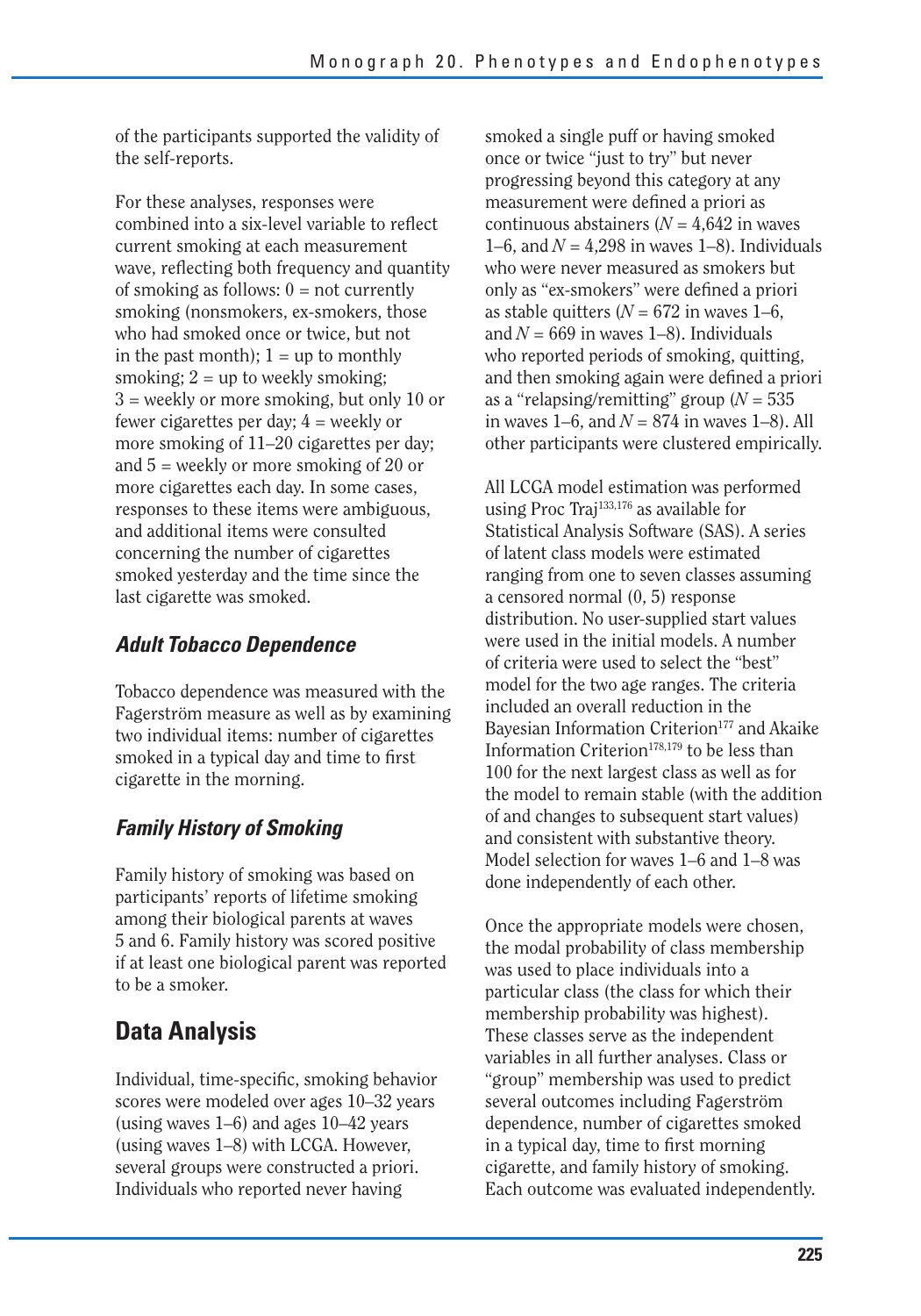For dichotomous outcomes, logistic regression was employed and parameter estimates were obtained using SAS's Logistic procedure. Each model consisted of dummycoded class membership variables (0 for not in the class, 1 for in the class). Abstainers were zero on all membership variables. Linear contrasts were then used to test for significant differences between each class's ability to predict the outcome. Continuous outcomes were predicted with ANOVAs.

## **Results**

#### *LCGA Results*

A five-class solution was found to be optimal for waves  $1-6$ . As seen in figure  $5.1$ , the five classes were experimenters (4.5%); developmentally limited smokers (3.4%); early-onset, persistent smokers (7.4%); high-school-onset, persistent smokers (9.9%); and late-onset, persistent smokers

(6.4%). As noted earlier, a priori groups were stable abstainers (54%), stable quitters (8%), and relapsing/remitters (6%). Experimenters began smoking early (around 11 years of age), but never smoked more than occasionally, and generally quit smoking by 21 years of age. Developmentally limited smokers started smoking around the age of 16 years, smoked regularly but averaged around 10 cigarettes per day at their peak, and gave up smoking by 27 years of age. Early-onset, persistent smokers typically started around the age of 11 years and increased their smoking quickly to a peak of more than one-half pack per day, which they maintained over development. Highschool-onset, persistent smokers started around 14 years of age, quickly increased their smoking, and although never quite as heavy as the early group, continued to smoke heavily. Late-onset, persistent smokers started around the age of 18 years and quickly became moderate smokers.



Note. Smoking level was determined by participants' reported frequency and quantity of smoking, expressed numerically as follows:  $0 =$  not currently smoking (nonsmokers, ex-smokers, those who had smoked once or twice, but not in the past month); 1 = up to monthly smoking; 2 = up to weekly smoking; 3 = weekly or more smoking, but only 10 or fewer cigarettes per day; 4 = weekly or more smoking of 11–20 cigarettes per day; and 5 = weekly or more smoking of 20 or more cigarettes each day. Dotted lines denote observed trajectories. Solid lines denote model-implied trajectories. Experimenters are denoted by squares; developmentally limited smokers by "x"s; early-onset, persistent smokers by circles; high-school-onset, persistent smokers by triangles; and late-onset, persistent smokers by diamonds.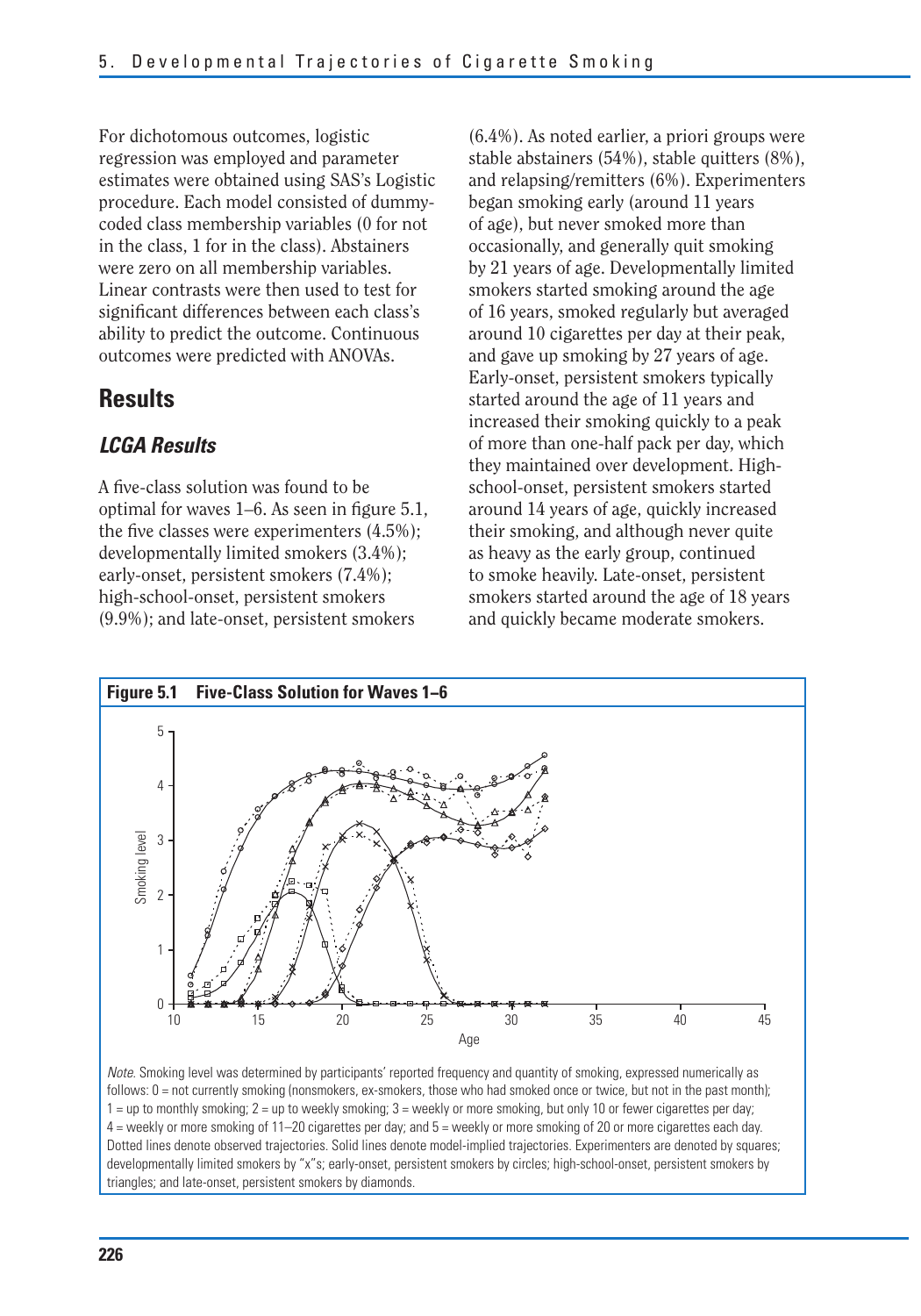As seen in table 5.2, the gender makeup of the groups was generally evenly split, except for the late-onset, persistent group, which had significantly more males compared to every other group except for the relapsing/remitting groups. However, there was a stronger relation between group membership and education. When measured at wave 6, the sample of participants reporting education data had approximately 36% of individuals with BA degrees or higher. The least educated group comprised the early-onset, persistent smokers (3.4% of whom had completed a college degree). They significantly differed from all other groups. Other groups with relatively low levels of educational attainment were the high-school-onset group (14.4% with BAs or higher) and the relapsing/remitting group (13.5% with BAs or higher), who significantly differed from all other groups but not from each other. The abstainers were the most highly educated group (47.9% with BAs or higher), and they significantly differed from all other groups. Late-onset and developmentally limited groups were also relatively well educated (approximately 38% with BAs or higher) and did not significantly differ from each other.

A six-class solution was found to be optimal for waves 1–8. As seen in figure 5.2, the six classes were experimenters (4.2%); developmentally limited smokers (4.7%); successful quitters (2.4%); early-onset, persistent smokers (8.4%); high-schoolonset, persistent smokers (8.7%); and late-onset, persistent smokers (3.1%). Compared to the waves 1–6 model, this model produced one additional class: successful quitters. As noted earlier, the a priori groups were stable abstainers (50.4%), stable quitters (7.8%), and relapsing/remitters (10.24%). Similar to the experimenters who were identified in waves 1–6, this experimenter group began smoking around the age of 11 years, never smoked more than occasionally, and, in general, quit smoking by the age of 22 years. Similarly, the developmentally limited group generally started around the age of 16 years, smoked more on average than did the experimenters, (but less than one-half pack at their peak), and gave up smoking by the age of 30 years. As in the waves 1–6 model, the early-onset, persistent group typically started smoking around the age of 11 years, increased their smoking behavior quickly, and maintained the highest level of smoking over the course of

|                            | N       |         | $\frac{0}{0}$ |         |                      | Gender<br>(% female) |                       | <b>College degree</b><br>or higher $(\%)$ |
|----------------------------|---------|---------|---------------|---------|----------------------|----------------------|-----------------------|-------------------------------------------|
| <b>Waves</b>               | $1 - 6$ | $1 - 8$ | $1 - 6$       | $1 - 8$ | $1 - 6$              | $1 - 8$              | $1 - 6$               | $1 - 8$                                   |
| Abstainers                 | 4.642   | 4,298   | 54.39         | 50.36   | 49.59 <sup>a</sup>   | 50.58 <sup>ab</sup>  | 47.85                 | $56.50^{\circ}$                           |
| Stable quitters            | 672     | 669     | 7.87          | 7.84    | 48.21ª               | 46.64ab              | $35.00$ <sup>ac</sup> | 47.73 <sup>b</sup>                        |
| Developmentally<br>limited | 288     | 398     | 3.37          | 4.66    | 45.83ab              | 43.97ab              | 38.37 <sup>a</sup>    | 59.31 <sup>a</sup>                        |
| Experimenters              | 381     | 362     | 4.46          | 4.24    | $51.44$ <sup>a</sup> | $55.25^{\circ}$      | 28.01c                | 41.60 <sup>b</sup>                        |
| Early onset                | 628     | 715     | 7.36          | 8.38    | 48.57a               | 48.04ab              | 3.44                  | 6.90                                      |
| Successful quitters        |         | 208     |               | 2.44    |                      | 57.21 <sup>ab</sup>  |                       | 38.71 <sup>b</sup>                        |
| High school onset          | 844     | 744     | 9.89          | 8.72    | 50.89a               | 44.62 <sup>b</sup>   | 14.42 <sup>b</sup>    | 24.32c                                    |
| Late onset                 | 544     | 266     | 6.37          | 3.12    | 38.60bc              | 30.83                | 37.78 <sup>a</sup>    | 45.89 <sup>b</sup>                        |
| Relapse/remit              | 535     | 874     | 6.27          | 10.24   | 45.05 <sup>ac</sup>  | 46.00ab              | $13.45^{b}$           | 26.17c                                    |
| Total                      | 8,534   |         |               | 100     | 48.59                |                      | 36.19                 | 45.75                                     |

#### **Table 5.2 Trajectory Group Sizes and Relationship with Gender and Educational Attainment**

Note. Groups that share subscripts do not significantly differ from one another ( $p < .05$ ).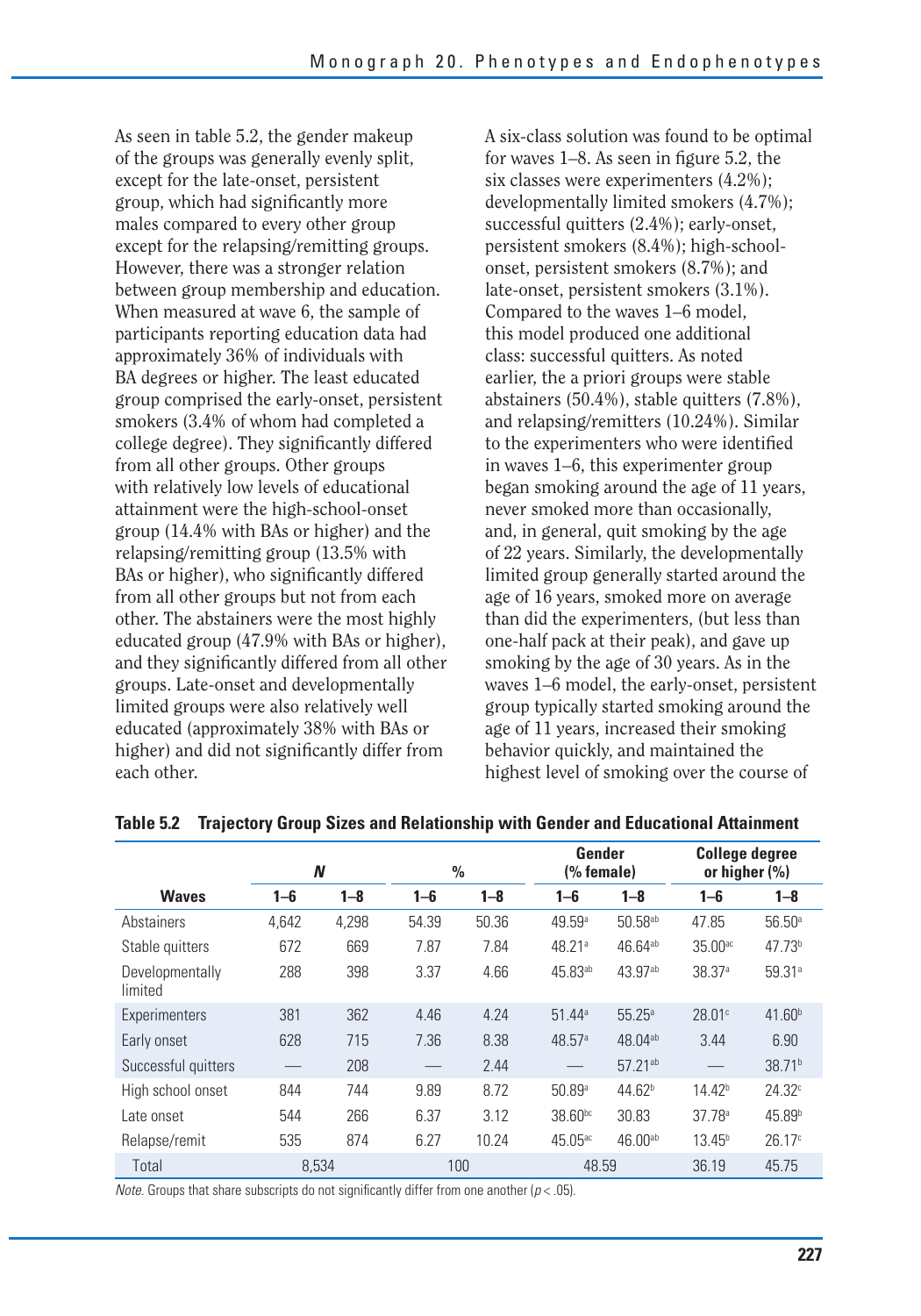

Note. Smoking level was determined by participants' reported frequency and quantity of smoking, expressed numerically as follows:  $0 =$  not currently smoking (nonsmokers, ex-smokers, those who had smoked once or twice, but not in the past month); 1 = up to monthly smoking; 2 = up to weekly smoking; 3 = weekly or more smoking, but only 10 or fewer cigarettes per day; 4 = weekly or more smoking of 11–20 cigarettes per day; and 5 = weekly or more smoking of 20 or more cigarettes each day. Dotted lines denote observed trajectories. Solid lines denote model-implied trajectories. Experimenters are denoted by squares; developmentally limited smokers by "x"s; quitters by pluses (+); early-onset, persistent smokers by circles; high-school-onset, persistent smokers by triangles; and late-onset, persistent smokers by diamonds.

the study (more than one-half pack per day). High-school-onset, persistent smokers (as described in the waves 1–6 model) began to smoke around the age of 16 years and smoked fairly heavily over development (almost as much as the early-onset group). The late-onset, persistent group identified in the waves 1–8 model tended to start a little later (21 years of age) than in the waves 1–6 model (18 years of age). Moreover, this group generally increased more slowly and maintained a relatively low level of smoking behavior. Successful quitters (the group that did not emerge in the waves 1–6 model) started slightly later, around the age of 12 years, smoked fairly heavily for many years, and eventually quit in adulthood (by 37 years of age).

As shown in table 5.2, the pattern of gender and education differences was quite similar to the waves 1–6 model. The groups were generally evenly split in gender, with

the percentage of females in a group ranging from 30.83% (late onsetters, who significantly differed from all other groups) to 57.21% (successful quitters who did not differ from any other group except for late onsetters).

As with the waves 1–6 model, a strong relation was found with educational attainment. When measured at wave 8, 45.8% of the sample who reported their educational attainment had completed a BA degree or higher. The trajectory group with the highest educational attainment was the developmentally limited smokers (59.3% with BAs or higher), and they did not significantly differ from the abstainers (56.5%). Other groups with relatively high levels of educational attainment were the stable quitters (47.7% with BAs or higher), experimenters (41.6% with BAs or higher), successful quitters (38.7% with BAs or higher), and late-onset smokers (45.9% with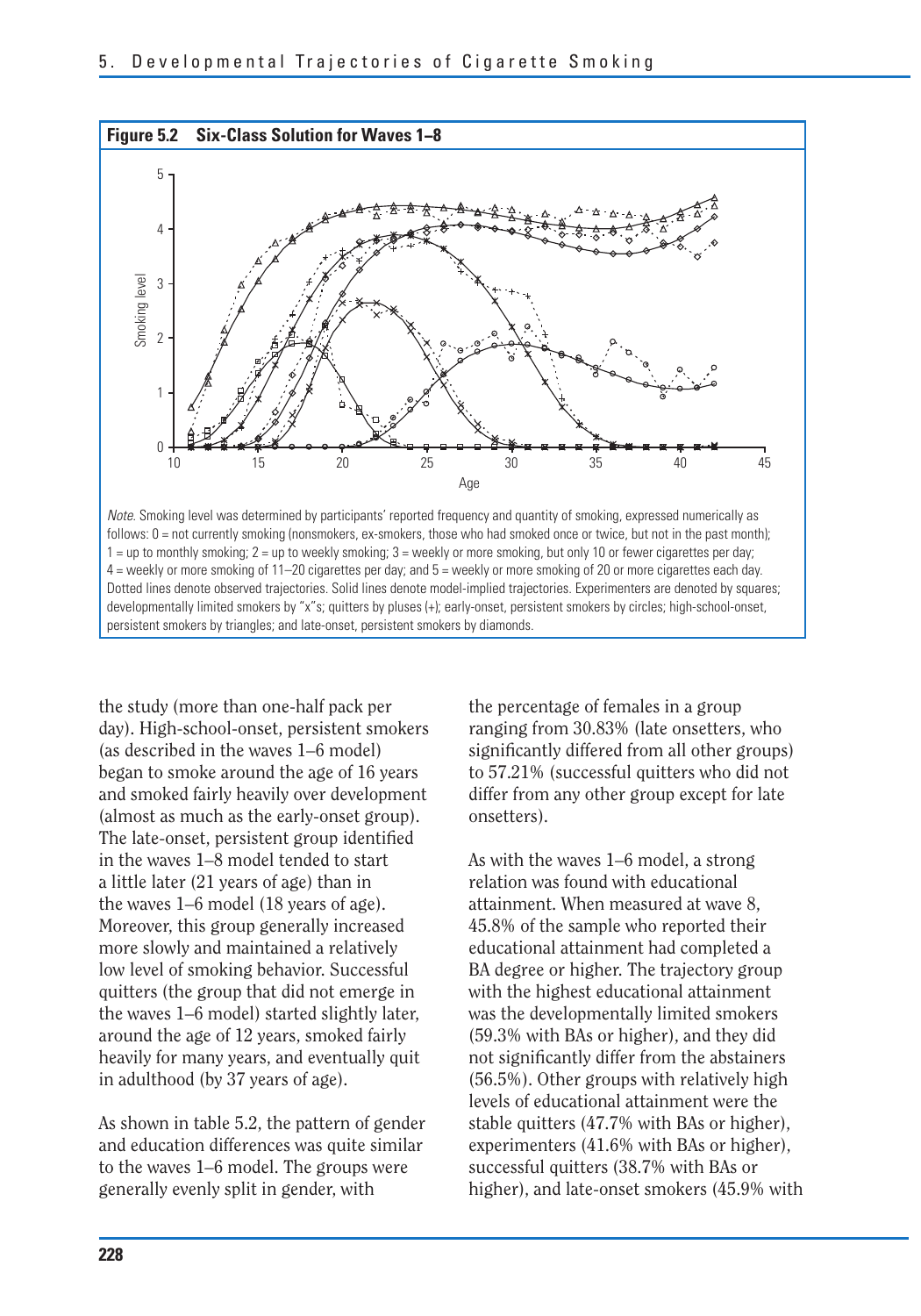BAs or higher), and these groups did not significantly differ from each other. As in the waves 1–6 model, the lowest level of educational attainment was found for the early-onset, persistent group (only 6.9% with a BA degree or higher), and this group significantly differed from all others. The high-school-onset group (24.3% with a BA or higher) and the relapsing/remitting group (26.2% with a BA or higher) were also relatively less educated and significantly differed from all other groups, but not from each other.

#### **Stability of Classification across** *the Models*

In general, group membership remained fairly consistent across analyses. As can be seen in table 5.3, a large proportion of the sample (81.9% of the total sample, 64.6% of the empirically classified subsample) was classified in the same group across the different age span models. Moreover, differences in classification across models were theoretically reasonable. Of those who were stable abstainers in waves 1–6, 93% were still abstainers 10 years later, and those who changed categories were most likely to become late-onset, persistent smokers or successful quitters. Of those who were stable quitters in waves 1–6. 82% were stable quitters 10 years later, and those who were not were categorized as relapsing/remitters. Of those who were developmentally limited smokers in waves 1–6, 62% were classified in the same group 10 years later, and those who were not were most likely to be classified as relapsing/remitters. Of those who were experimenters in waves 1–6, 77% were classified in the same group 10 years later, and those who were not were most likely to be classified as relapsing/remitters. Of those who were early-onset, persistent smokers in waves  $1-6$ ,  $90\%$  were classified in the same group 10 years later, and those who were not were most often classified as successful quitters or experimenters.

| $\ddot{\phantom{1}}$                      |
|-------------------------------------------|
|                                           |
| -6 and Waves                              |
|                                           |
|                                           |
| s the Waves<br>i                          |
|                                           |
|                                           |
|                                           |
|                                           |
|                                           |
| <b>Stability of Classification across</b> |
| Table 5.3                                 |

|                            | <b>Total</b>                      |               | 4,642<br>672<br>288 |                            | 381           | 628            | $\cup$              | 844               | 544            | 535           | 8,534 |
|----------------------------|-----------------------------------|---------------|---------------------|----------------------------|---------------|----------------|---------------------|-------------------|----------------|---------------|-------|
|                            | <b>Relapse</b><br>remit           | $\frac{1}{2}$ | 118                 | 60                         | 73            | $\overline{1}$ | $\circ$             | အ                 | $\overline{0}$ | 535           | 874   |
|                            | Late onset                        | 128           |                     |                            |               |                |                     |                   | 137            |               | 266   |
|                            | High school<br>onset              | 76            |                     | 28                         | ↴             |                |                     | 433               | 203            |               | 744   |
|                            | Successful<br>quitters            | S             |                     |                            |               | 24             |                     | 137               | 88             |               | 208   |
| Waves 1-8 trajectory group | Early onset                       |               |                     |                            |               | 563            |                     | 146               |                |               | 715   |
|                            | Experimenters                     | S             |                     | $\frac{6}{1}$              | 292           | 24             |                     | 27                |                |               | 362   |
|                            | <b>Developmentally</b><br>limited | ᡴ             |                     | 178                        |               |                |                     | 65                | 147            |               | 398   |
|                            | <b>itters</b><br>Stable           | 115           | 554                 |                            |               |                |                     |                   |                |               | 669   |
|                            | Abstainers qu                     | 4,298         |                     |                            |               |                |                     |                   |                |               | 4,298 |
|                            | Waves 1-6                         | Abstainers    | stable quitters     | Jevelopmentally<br>limited | -xperimenters | Early onset    | successful quitters | High school onset | Late onset     | Relapse/remit | Total |
|                            |                                   |               |                     |                            |               |                |                     |                   |                |               |       |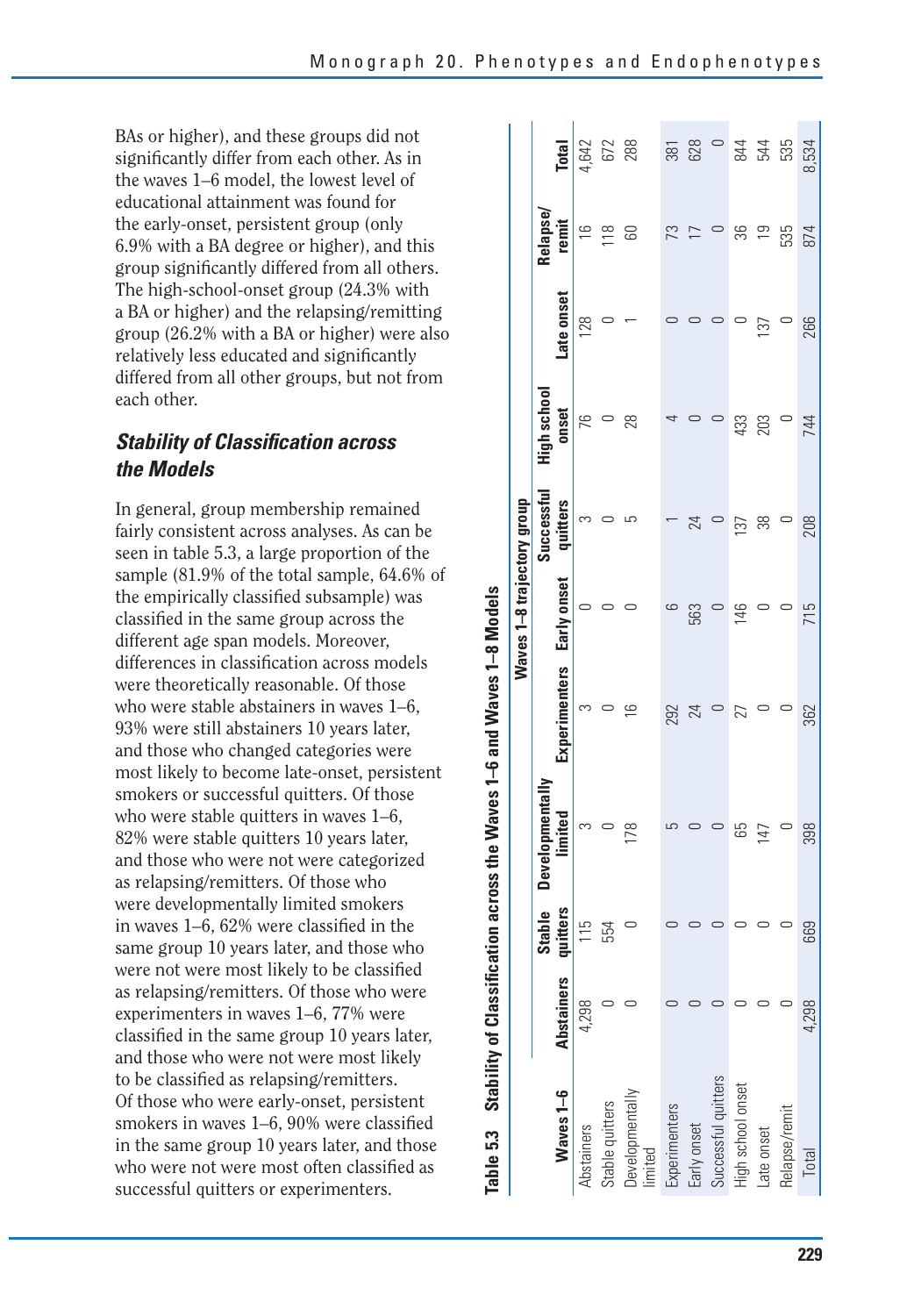The largest difference between the two models is seen in the successful quitting group, which did not emerge in the earlier years. The waves 1–8 successful quitting group was drawn primarily from the highschool-onset and late-onset smokers in waves 1–6. This finding indicates that a later onset of smoking is associated with greater likelihood of successful cessation.

In a parallel finding, there was somewhat less stability in the waves 1–6 high-schoolonset smokers, with 51% classified in the same group 10 years later. Those who changed groups were likely to be classified as either early onset (reflecting the similarities between middle school and high school onset) or successful quitters (reflecting those who succeeded in cessation).

Finally, there was low stability in the waves 1–6 late-onset smokers, with only 25% being classified as late onset in the waves 1–8 model. Those who were lateonset smokers in the waves 1–6 model were most likely to be classified as high school onset in the waves 1–8 model (37%), reflecting the ambiguity of their onset at the age of 18 years as somewhat like adolescents and somewhat like adults. Moreover, a substantial number of the waves 1–6 late-onset smokers (27%) were classified as developmentally limited smokers in the waves  $1-8$  model, reflecting the fact that they stopped smoking by adulthood. Conversely, the late-onset group that emerged in the waves 1–8 model was drawn mostly from the waves 1–6 lateonset smokers and abstainers and showed a later age of onset than did the first model (22 years of age rather than 18 years).

## *Family History Analysis*

Logistic regression models that related trajectory group membership to family history of smoking produced similar results for the waves 1–6 and waves 1–8 groups.

In both models, the lowest likelihood of having a smoking parent was for late-onset smokers, abstainers, and developmentally limited smokers, who did not significantly differ from each other. In the waves 1–6 model, the highest likelihood of having a smoking parent was for early-onset, highschool-onset, and relapsing/remitting groups, who differed from the other groups, but not from each other. In the waves 1–8 model, the highest likelihood of having a smoking parent was for the early-onset and the successful quitter groups, who significantly differed from abstainers and late-onset smokers, but not from each other (table 5.4).

## *Indicators of Adult Nicotine Dependence: Amount Smoked, Time to First Cigarette, and Fagerström Dependence Diagnoses*

For both the waves 1–6 and 1–8 models, the groups who smoked at the end of the trajectory (early onset, high school onset, late onset, and relapsing/remitting) were compared on indicators of nicotine dependence measured at wave 8 (ANOVAs and logistic regressions in table 5.5). (Note that this analysis examines current dependence at wave 8, but does not identify the timing of onset of dependence). The findings for the two models were quite similar. For both waves 1–6 and 1–8 groupings, the earlyonset, high-school-onset, and late-onset groups significantly differed from each other in both models on all indicators. The earlyonset group showed the highest percentage of tobacco dependence (more than one-half of the group); this percentage was strikingly higher than the late-onset group (12%–19% in the second model). Similarly, the earlyonset group smoked at high levels (averaging one pack per day), whereas the late-onset group was closer to "chippers" (averaging seven cigarettes per day for the waves 1–8 late-onset group). Also paralleling these findings, the early-onset group was more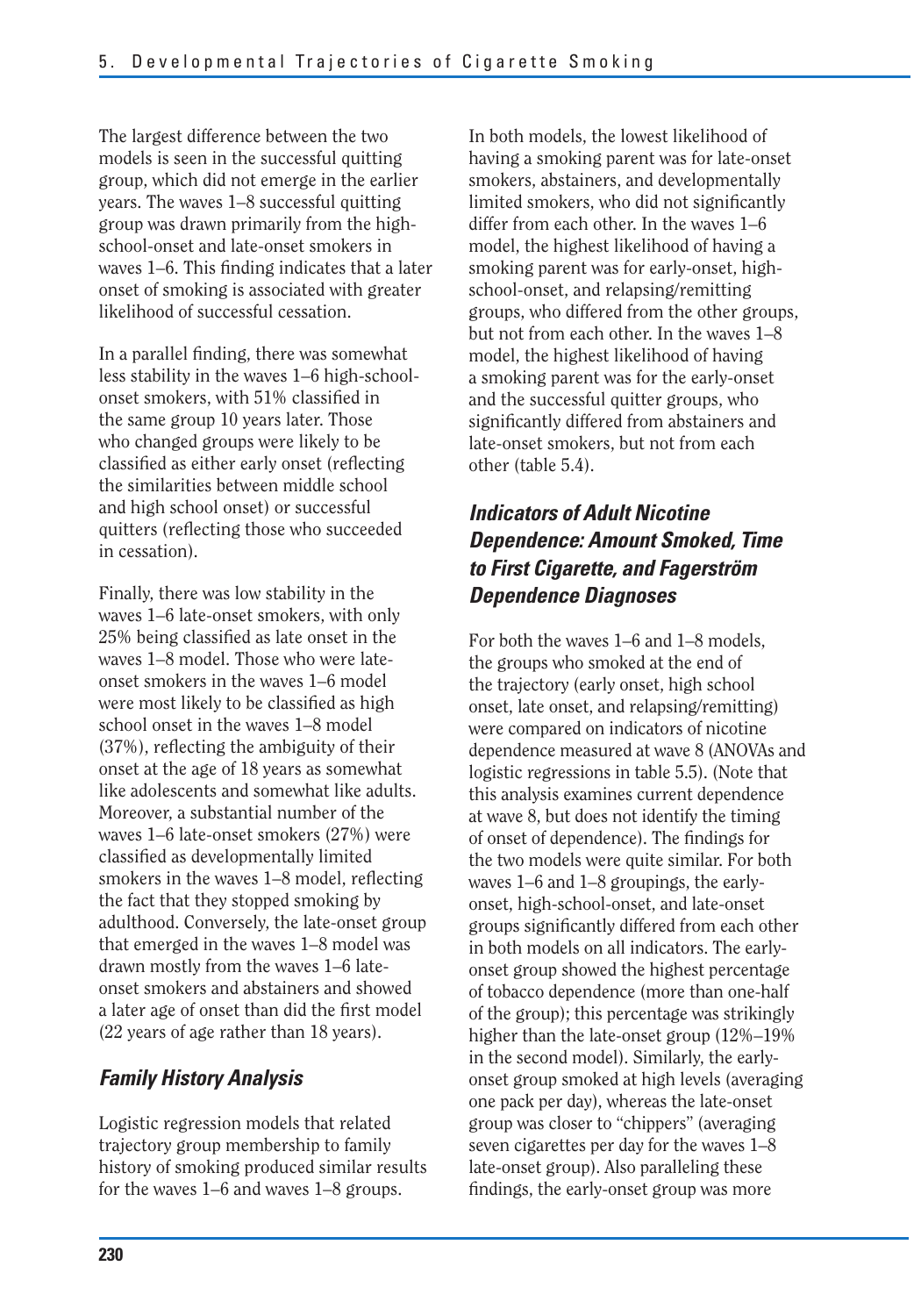|                               |       | Waves 1-6                                |       | Waves 1-8                                |
|-------------------------------|-------|------------------------------------------|-------|------------------------------------------|
|                               | N     | With at least 1<br>smoking parent<br>(%) | N     | With at least 1<br>smoking parent<br>(%) |
| Abstainers                    | 3,359 | $67.40^{\circ}$                          | 3,154 | 66.93a                                   |
| Stable quitters               | 452   | 71.68 <sup>ab</sup>                      | 451   | 71.40 <sup>ac</sup>                      |
| Developmentally limited       | 269   | 68.77ab                                  | 353   | 69.12 <sup>ac</sup>                      |
| Experimenters                 | 310   | 73.23bc                                  | 290   | 74.48abc                                 |
| Early onset                   | 327   | 85.02 <sup>d</sup>                       | 390   | 83.85bc                                  |
| Successful quitters           |       |                                          | 164   | 86.59bd                                  |
| High school onset             | 622   | 81.19 <sup>cd</sup>                      | 519   | 78.23cd                                  |
| Late onset                    | 460   | $67.61^{ab}$                             | 217   | 63.59a                                   |
| Relapse/remit                 | 432   | 80.32bcd                                 | 693   | 77.20cd                                  |
| Total % with a smoking parent |       | 71.27                                    |       |                                          |
| Total N                       |       | 6,231                                    |       |                                          |

#### **Table 5.4 Relationship of Trajectory Group Membership to Family History of Smoking**

*Note.* Groups that share superscripts do not significantly differ from one another ( $p < .05$ ).

#### **Table 5.5 Relationship of Trajectory Group Membership to Smoking Dependence Indices in Wave 8**

|                   | Waves 1-6                                            |                                               |                                                                           | Waves 1-8                                   |                                                      |                                                                                 |
|-------------------|------------------------------------------------------|-----------------------------------------------|---------------------------------------------------------------------------|---------------------------------------------|------------------------------------------------------|---------------------------------------------------------------------------------|
|                   | <b>Dependent</b><br>using<br>FTND $\geq 6$<br>$(\%)$ | Number of<br>cigarettes<br>smoked in<br>1 day | <b>Smoke first</b><br>cigarette<br>of day<br>immediately<br>(<5 min.) (%) | Dependent,<br>using<br>$FTND \geq 6$<br>(%) | <b>Number of</b><br>cigarettes<br>smoked in<br>1 day | <b>Smoke first</b><br>cigarette<br>of day<br>immediately<br>$(<5$ min.) $(\% )$ |
| Early onset       | 59.0 <sup>a</sup>                                    | 22.1a                                         | 41.4 <sup>a</sup>                                                         | $54.4^{\circ}$                              | 22.0 <sup>a</sup>                                    | 39.4a                                                                           |
| High school onset | 34.0 <sup>b</sup>                                    | 17.1 <sup>b</sup>                             | 22.0 <sup>b</sup>                                                         | 31.7 <sup>b</sup>                           | 16.3 <sup>b</sup>                                    | 19.1 <sup>b</sup>                                                               |
| Late onset        | 18.8 <sup>c</sup>                                    | 12.0 <sup>c</sup>                             | 10.7 <sup>c</sup>                                                         | 11.9 <sup>c</sup>                           | 6.7 <sup>c</sup>                                     | 6.9 <sup>c</sup>                                                                |
| Relapse/remit     | 34.7 <sup>b</sup>                                    | 16.5 <sup>b</sup>                             | 19.5 <sup>b</sup>                                                         | 25.3 <sup>d</sup>                           | 13.6 <sup>d</sup>                                    | $13.5^{d}$                                                                      |
| Overall           | 38.8                                                 | 17.6                                          | 24.9                                                                      | 34.6                                        | 16.1                                                 | 21.4                                                                            |

*Note.* Groups that share superscripts do not significantly differ from one another ( $p < .05$ ). FTND = Fagerström Test for Nicotine Dependence.

likely to smoke the first cigarette of the day immediately upon awakening (39%–41% of these groups in the two models), whereas less than 10% of the late-onset groups did this.

Differences between the waves 1–6 and waves 1–8 models involved the relapsing/remitting group. For the waves 1–6 model, this group resembled the high-school-onset group on all indicators, whereas it significantly differed from the early- and late-onset group on these same indicators. In the waves 1–8 model, the relapsing/remitting group was

distinctly and significantly different from all of the other groups and was the second lowest (to the late-onset group) in indicators of nicotine dependence.

## **Discussion**

These findings demonstrate both the potential utility and some of the challenges involved with empirically identifying multiple developmental trajectories of smoking. Analyses revealed meaningful heterogeneity in trajectories that would be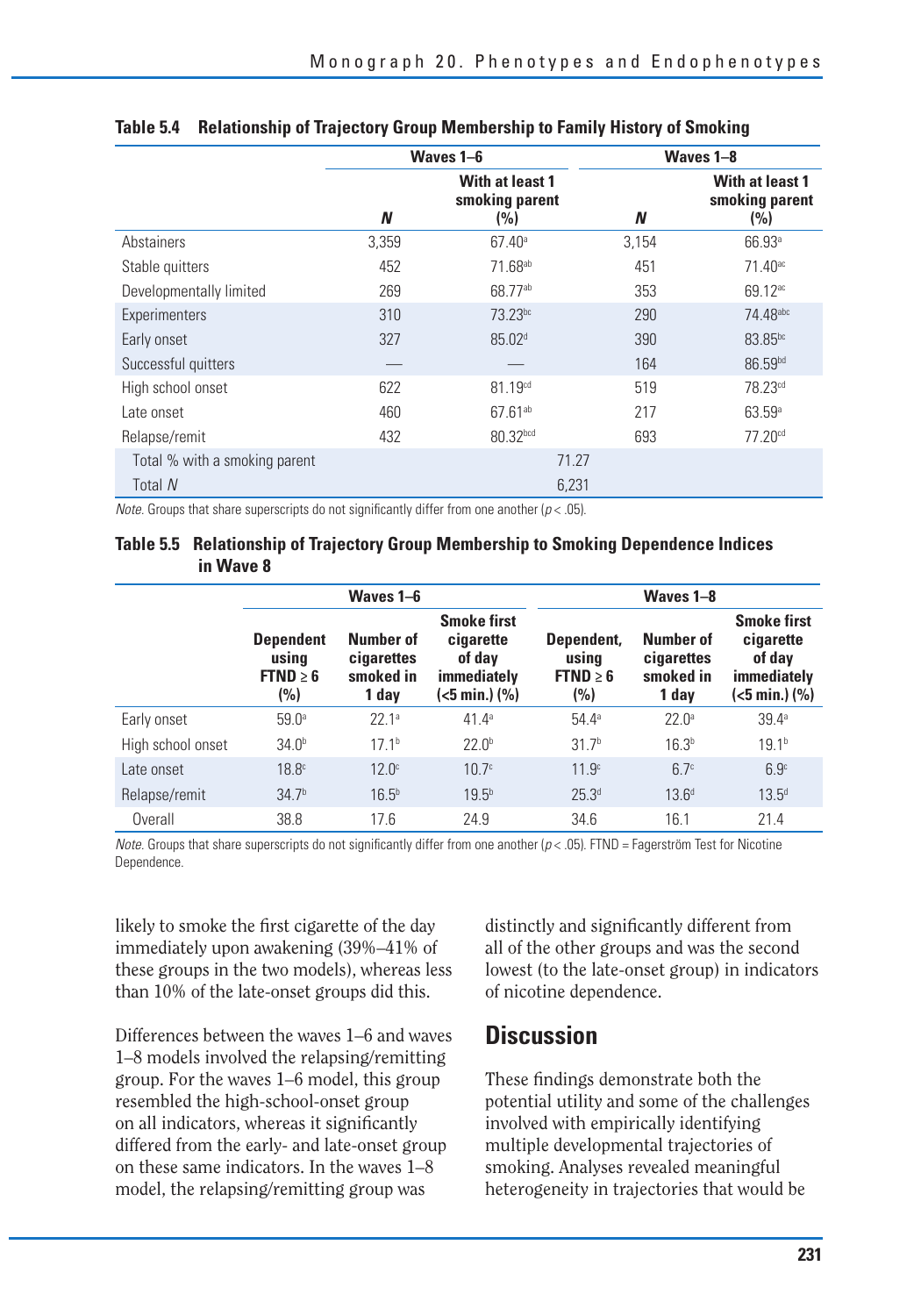relevant for genetic studies. Results also showed that static assessment at any one time point has limitations. For example, early-onset smoking is correlated with steep acceleration and high persistence. Examining only a single age point of onset, however, would not reveal this finding because some of these early onsetters will merely experiment and not progress to regular smoking. However, a developmental trajectory that combines early onset, steep acceleration, and high persistence produces the highest risk for adult dependence and shows high levels of family history of smoking. This suggests a phenotype of interest for genetic analysis. The very low educational attainment of this group also suggests the presence of other risk factors (as identified in other studies, table 5.1). Thus, the low educational attainment may reflect the effects of endophenotypes that undermine educational success, such as conduct problems, impulsivity, behavioral undercontrol, and attention deficit. It is also important to assess the possible role of low socioeconomic status (which also constrains educational attainment).

Although the early-onset, persistent group is clearly at highest risk, the differences between the early-onset and high-schoolonset groups appear to be quantitative and dimensional, rather than demonstrating a qualitatively distinct etiological pathway of smoking acquisition. These trajectories show both steep acceleration and persistence at high levels of smoking, although the early-onset group was somewhat elevated in indicators of adult dependence and somewhat lower in educational attainment. Thus, the available data suggest that there is simply a difference in severity between the early-onset and high-school-onset groups (although a consideration of predictors of trajectories might reveal other patterns).

Moreover, even among adolescents whose onset of smoking is early in adolescence, some became successful quitters (albeit a small prevalence). These successful quitters had family histories of smoking equivalent to the early-onset group, suggesting that a simple genetic explanation of cessation is likely to be insufficient. The similarities between the early-onset and successful quitting groups in family history is consistent with a stage model demonstrating multifinality, so that similar factors may have led the quitters and persistent groups to initiate smoking, but different factors (possibly arising in adulthood) ultimately determine successful smoking cessation. Interestingly, the groups differed in educational attainment, so perhaps social contextual and intrapersonal factors related to success in higher education may provide some way to distinguish successful quitters from early-onset, persistent smokers.

Although the early-onset and high-schoolonset groups appear to represent continuous distributions of risk, the late-onset group appears more qualitatively distinct. In fact, in many ways, late-onset group members resembled abstainers. They have low levels of familial smoking and high levels of educational attainment. They also show low levels of adult smoking and dependence. In these ways, they resemble tobacco "chippers," who may be relatively less vulnerable to tobacco dependence. Thus, whatever mechanisms produced their lateonset smoking, these mechanisms may be different from those that underlie early and high school smoking acquisition. This lateonset group has been underrecognized and understudied, unless they are considered to be the same as "chippers" (light smokers).

The findings also demonstrate several challenges that arise in attempting to empirically identify multiple trajectories of smoking. For example, although the groups obtained from waves 1–6 and 1–8 were substantially similar in terms of classification, the solutions were not identical. Changes in group classification occur with changes in the ages under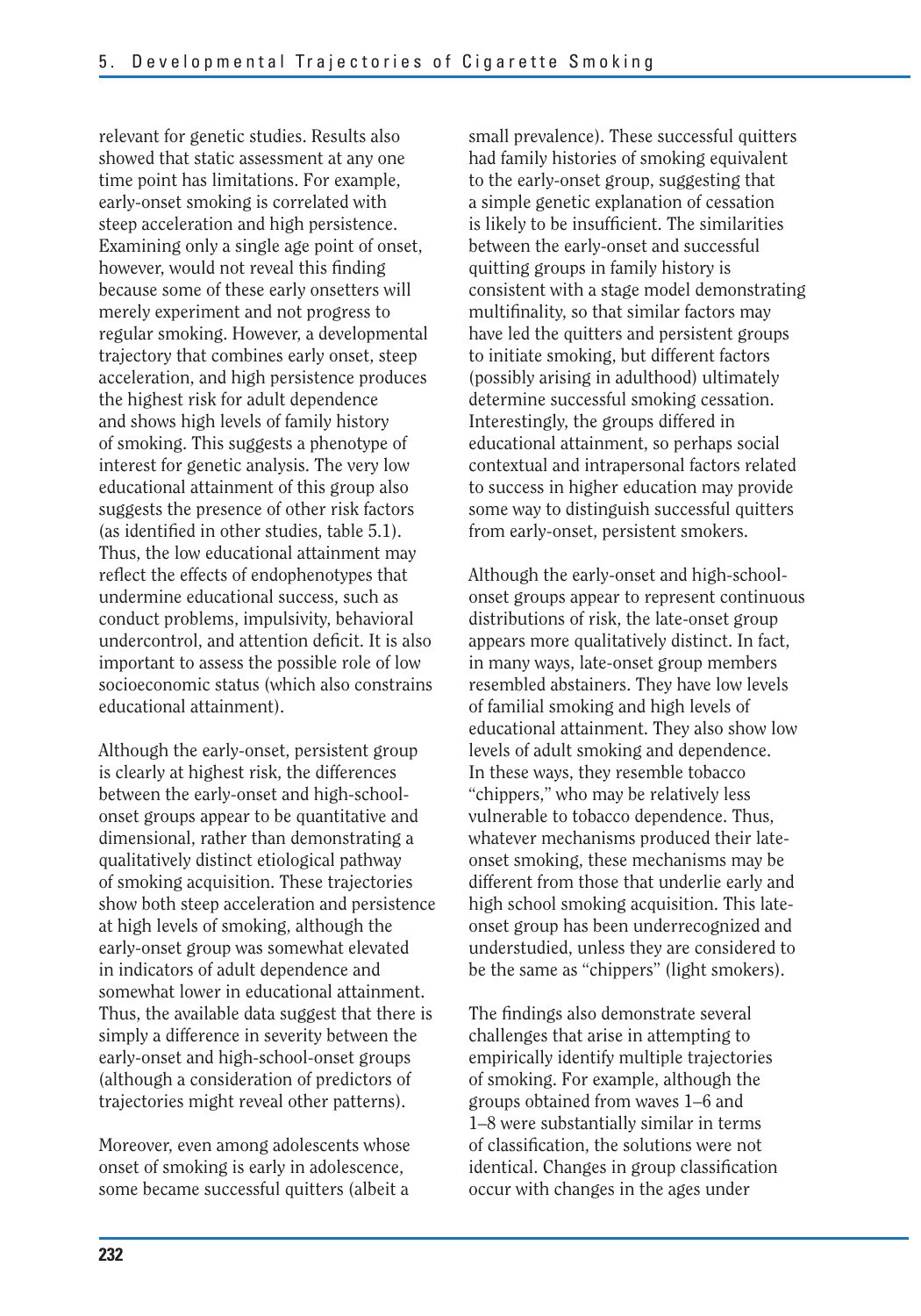study, sample characteristics, variations in smoking measures and other factors, and these changes make it challenging to examine the robustness of trajectories derived across different studies. However, it is also important to note that some of the differences between the waves 1–6 and 1–8 models reflect meaningful developmental changes, and that trajectories measured at different stages of the life course would be expected to differ. For example, trajectories of developmentally limited or late-onset smoking cannot emerge until a sufficient age span is measured. Moreover, individuals can change trajectory groups with a meaningful change in their smoking behavior (i.e., individuals may smoke at high levels but then become successful long-term quitters). Future research might explore such meaningful developmental changes by using methods developed to identify "regime switching" (i.e., switching between trajectory groups $180$ ).

Moreover, the findings were produced by a combination of approaches in which some groups were defined a priori and others were derived empirically. For example, a wholly empirical approach could not differentiate individuals who were always measured as abstainers from those who were always measured as ex-smokers since both groups would need to have identical scores to enter into the model. Also, these analyses did not examine modeling solutions that incorporate within-class variability, and all of these modeling decisions will affect the trajectory groups produced.

Finally, although not necessarily a limitation of this approach, these analyses did not address many questions that go beyond the scope of a single chapter. For example, tobacco use was not examined in forms other than cigarette smoking (which may affect patterns and trajectories of smoking). In addition, prospective predictors of these trajectories (other than family history of smoking) were not examined nor were

trajectory group memberships related to hypothesized endophenotypes.

# **Future Research Directions**

The literature review and empirical example provided in this chapter point to several directions for future research. The first task is a better specification of the relation between trajectories of smoking behavior and the development of nicotine dependence, as well as the relation between adolescent and adult trajectories. Given stage models (such as the "watershed" model in chapter 3), developmental trajectories of smoking acquisition may better be considered as "transitional" phenotypes whose etiological determinants differ from those that underlie the phenotypes of nicotine dependence. Thus, developmental phenotypic information may be very important at particular stages in the smoking trajectory to mark diverse etiological mechanisms underlying acquisition, but these diverse pathways may become relatively less important in the presence of tobacco dependence. In addition, the measurement equivalence of tobacco dependence symptoms over the life span requires further study to determine the similarities and differences between tobacco dependence in adolescence and adulthood. More research is needed on the heterogeneity in time course and predictors of the transitions from initial exposure to dependence. Moreover, further research is required to understand the age-specific effects of initial nicotine exposure, which have shown a significant relation between an early age of onset and steeper acceleration over time. The mechanisms underlying this relation require further exploration in both animal and human models.

Another important question is whether a particular individual feature of a trajectory (e.g., age of onset or steepness of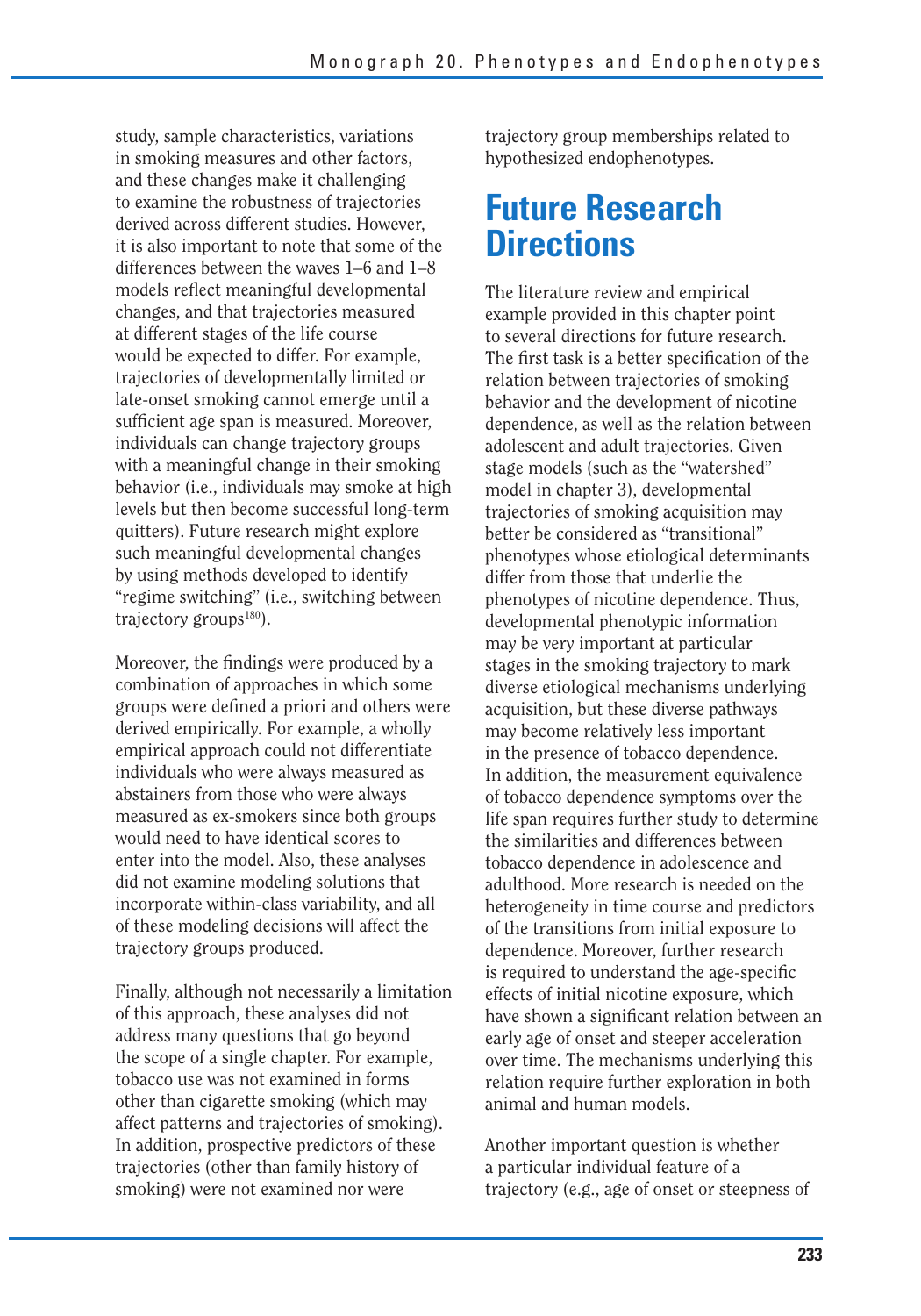acceleration) is the important phenotype or whether it is more useful to consider an entire trajectory group. The probabilistic nature of empirically identified trajectories (which change with different measures and age spans and from which individuals may enter and exit over time) creates a conflict with the goal of defining "true" and unchanging groups for genetic analysis. Moreover, different research approaches are needed to determine whether phenotypes are best considered as categorical "groups" or as representations of an underlying continuous dimension. For future research on multiple trajectories of smoking, an accumulating literature on the subject will help to determine whether empirically identified trajectory groups are reliable across different samples, and whether there are important ethnic differences in these groups. Moreover, very few studies relate these trajectories to measured genotypes or that examine trajectories in genetically informative samples (see chapter 7 for an example). More studies are needed to understand these areas. It may also be useful to consider tobacco within a context of other substance use (chapter 7) or broader "externalizing" disorders because the underlying genotype may reflect a broader tendency to disinhibition rather than a specific risk for tobacco dependence. Along with this consideration, studies are needed that relate smoking trajectories to indicators of hypothesized endophenotypes and to indicators of tobacco dependence.

Finally, practical issues must be considered in this type of research. Unless reliable and valid methods can be developed to retrospectively reconstruct trajectories, these must be derived from costly longitudinal studies. Moreover, within longitudinal studies, there are tradeoffs between intensity and frequency of measurement intervals. For example, more frequent and more intense measurements provide greater resolution of transition points but require greater participant

commitment and greater financial resources. These studies also require large sample sizes if heterogeneity in trajectories is of interest (especially given the high prevalence of nonsmoking). A useful approach may be to target important ages or high-risk groups or to use accelerated longitudinal designs. One potentially helpful strategy may be to take advantage of existing longitudinal data sets by adding measures of endophenotypes (as well as genetic data) that are not time varying or age dependent. These represent some of a number of open questions that remain to be addressed through future research.

# **Summary**

As demonstrated in this chapter, a consideration of developmental trajectories of cigarette smoking has potential for refining phenotypes of smoking for genetic analysis and for illuminating etiological mechanisms. Research has demonstrated meaningful heterogeneity in age of onset, slope of acceleration, and peaks and persistence of use. These features have been found to be significantly related to some hypothesized endophenotypes as well as to indicators of tobacco dependence. In a very small number of studies, these trajectory features have also been related to genetic variability. However, this literature is still in a very early stage. It is premature to conclude that smoking trajectories (or even individual features of trajectories) will constitute important phenotypes of smoking.

At the same time, the study presented here demonstrates that developmental aspects of trajectories of smoking acquisition may be useful in refining phenotypes of smoking. There is evidence (including the evidence provided in the empirical example) that heterogeneity in trajectories is related to indicators of nicotine dependence in adulthood. Identifying these trajectories may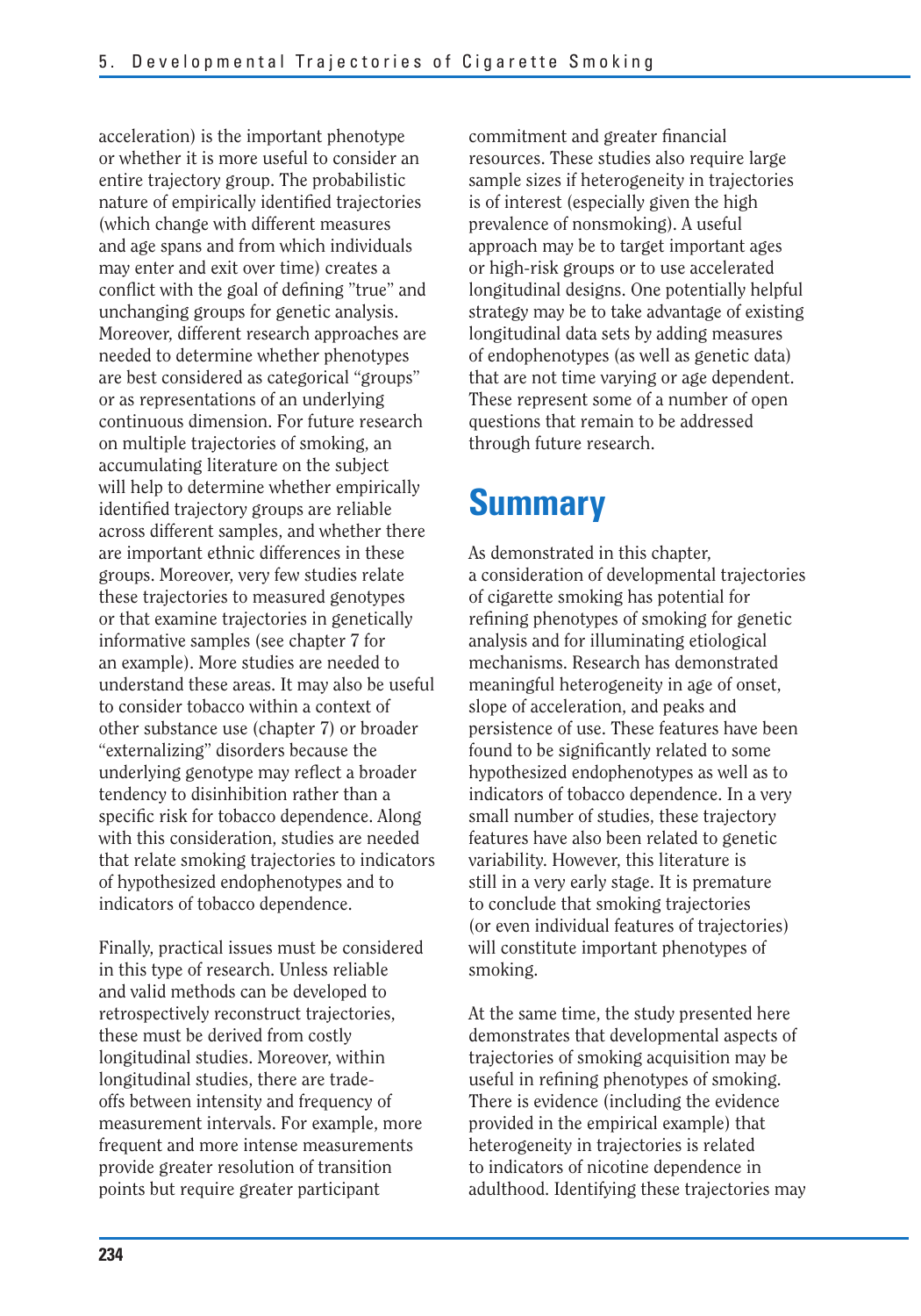help to illuminate the multiple etiological pathways that underlie the development of tobacco dependence. The next chapters in this section extend this work to genetically informative designs (chapter 6) and to the consideration of dual trajectories of tobacco and alcohol use in a genetically informative design (chapter 7).

# **Conclusions**

- 1. Previous studies (and the empirical example presented in the chapter) have identified multiple developmental trajectories of tobacco use from adolescence to adulthood. These trajectory groups, which vary in age of onset, rate of acceleration, and persistence of smoking over time also vary in their antecedents and correlated risk factors. These trajectories may be informative as developmental phenotypes for genetic studies of tobacco use.
- 2. Statistical approaches such as latent class growth analysis and growth

mixture modeling can be useful in evaluating developmental trajectories of smoking behavior. However, challenges in using these approaches include the handling of within-class random effects, the impact of a nonnormal aggregate distribution on the classes extracted, the need for proper model specification and parameterization, the span of evaluated data, and the impact of abstainers on the model.

3. Analysis of a 25-year cohort-sequential study of smoking behavior identified six distinct trajectories of smokers across eight waves of data collection. These trajectory groups were experimenters; developmentally limited smokers; earlyonset, persistent smokers; high-schoolonset, persistent smokers; late-onset, persistent smokers; and successful quitters, with a priori groups of stable abstainers, stable quitters, and relapsing/ remitters. Trajectory group membership was related to educational attainment, family history of smoking, and indicators of nicotine dependence.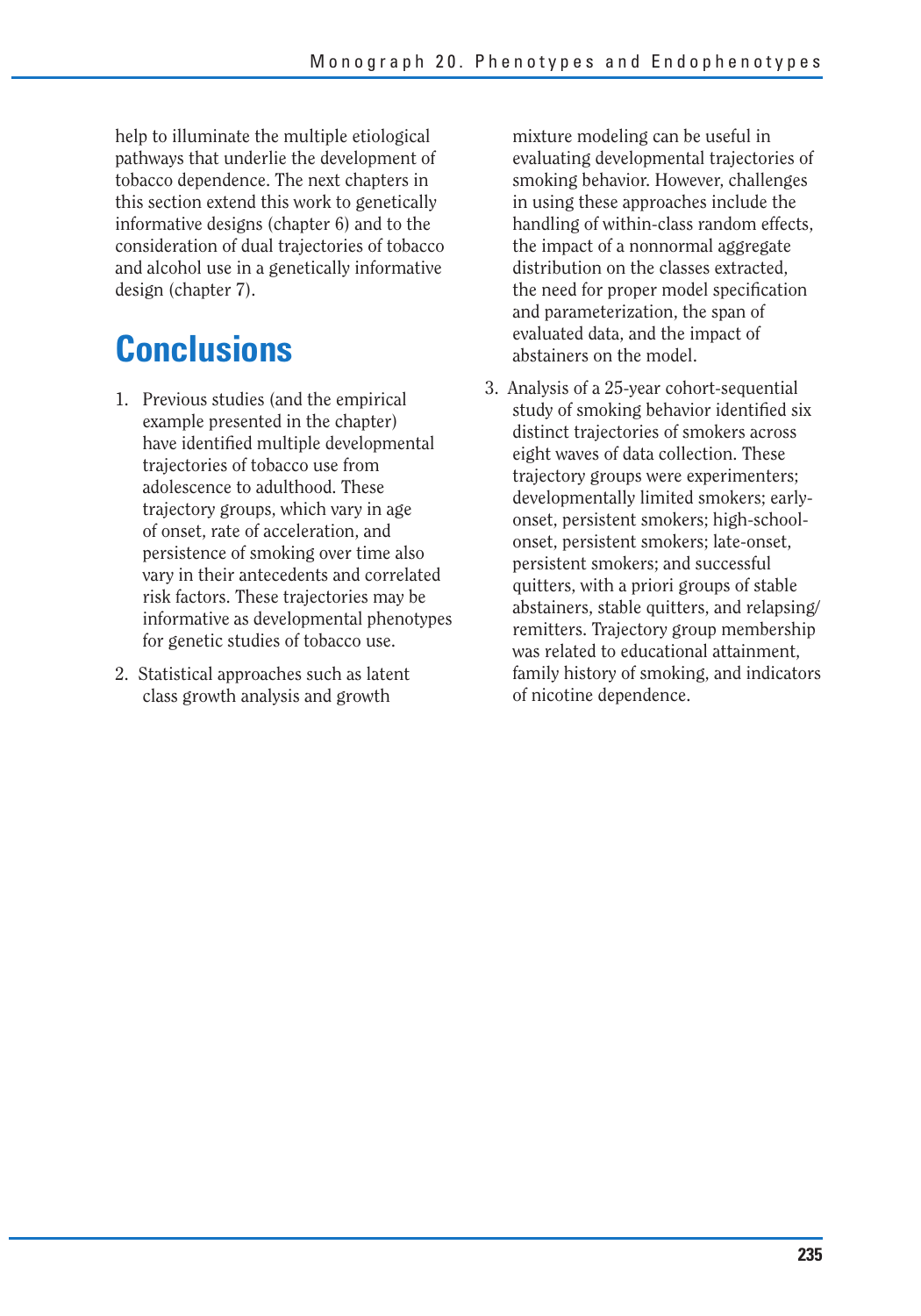# **References**

- 1. Kendler, K. S., M. C. Neale, P. Sullivan, L. A. Corey, C. O. Gardner, and C. A. Prescott. 1999. A population-based twin study in women of smoking initiation and nicotine dependence. *Psychological Medicine* 29 (2): 299–308.
- 2. Madden, P. A., A. C. Heath, N. L. Pedersen, J. Kaprio, M. J. Koskenvuo, and N. G. Martin. 1999. The genetics of smoking persistence in men and women: A multicultural study. *Behavior Genetics* 29 (6): 423–31.
- 3. Lerman, C., and W. Berrettini. 2003. Elucidating the role of genetic factors in smoking behavior and nicotine dependence. *American Journal of Medical Genetics Part B, Neuropsychiatric Genetics* 118 (1): 48–54.
- 4. Swan, G. E., K. S. Hudmon, L. M. Jack, K. Hemberger, D. Carmelli, T. V. Khroyan, H. Z. Ring, et al. 2003. Environmental and genetic determinants of tobacco use: Methodology for a multidisciplinary, longitudinal family-based investigation. *Cancer Epidemiology, Biomarkers & Prevention* 12 (10): 994–1005.
- 5. Sroufe, L. A., and M. Rutter. 1984. The domain of developmental psychopathology. *Child Development* 55 (1): 17–29.
- 6. Cicchetti, D. 2006. Development and psychopathology. In *Developmental psychopathology, vol. 1, theory and method*, 2nd ed., ed. D. Cicchetti and D. J. Cohen, 1–24. Hoboken, NJ: Wiley.
- 7. Mayhew, K. P., B. R. Flay, and J. A. Mott. 2000. Stages in the development of adolescent smoking. *Drug and Alcohol Dependence* 59 Suppl. 1: S61–S81.
- 8. Sroufe, L. A. 1997. Psychopathology as an outcome of development. *Development and Psychopathology* 9 (2): 251–68.
- 9. Pickles, A., and J. Hill. 2006. Developmental pathways. In *Developmental psychopathology, vol. 1, theory and method,* 2nd ed., ed. D. Cicchetti and D. J. Cohen, 211–43. Hoboken, NJ: Wiley.
- 10. Gottlieb, G., and M. T. Willoughby. 2006. Probabilistic epigenesis of psychopathology. In *Developmental psychopathology*, *vol. 1, theory and method*, 2nd ed., ed. D. Cicchetti and D. J. Cohen, 673–700. Hoboken, NJ: Wiley.
- 11. Bergman, L. R., A. von Eye, and D. Magnusson. 2006. Person-oriented

research strategies in developmental psychopathology. In *Developmental psychopathology, vol. 1, theory and method*, 2nd ed., ed. D. Cicchetti and D. J. Cohen, 850–88. Hoboken, NJ: Wiley.

- 12. Johnston, L. D., P. M. O'Malley, J. G. Bachman, and J. E. Schulenberg. 2006. *Monitoring the Future: National results on adolescent drug use; Overview of key fi ndings, 2005* (NIH publication no. 06-5882). Bethesda, MD: US Department of Health and Human Services, National Institutes of Health, National Institute on Drug Abuse. http://www.monitoringthefuture.org/pubs/ monographs/overview2005.pdf.
- 13. Chassin, L., C. C. Presson, J. S. Rose, and S. J. Sherman. 1996. The natural history of cigarette smoking from adolescence to adulthood: Demographic predictors of continuity and change. *Health Psychology*  15 (6): 478–84.
- 14. Chen, K., and D. B. Kandel. 1995. The natural history of drug use from adolescence to the mid-thirties in a general population sample. *American Journal of Public Health*  85 (1): 41–47.
- 15. Fagerström, K. O. 1978. Measuring degree of physical dependence to tobacco smoking with reference to individualization of treatment. *Addictive Behaviors* 3 (3–4): 235–41.
- 16. American Psychiatric Association. 1994. *Diagnostic and statistical manual of mental disorders: DSM-IV.* 4th ed. Washington, DC: American Psychiatric Association.
- 17. Kandel, D., C. Schaffran, P. Griesler, J. Samuolis, M. Davies, and R. Galanti. 2005. On the measurement of nicotine dependence in adolescence: Comparisons of the mFTQ and a DSM-IV-based scale. *Journal of Pediatric Psychology* 30 (4): 319–32.
- 18. Chung, T., C. S. Martin, and K. C. Winters. 2005. Diagnosis, course, and assessment of alcohol abuse and dependence in adolescents. *Recent Developments in Alcoholism* 17:5–27.
- 19. Colby, S. M., S. T. Tiffany, S. Shiffman, and R. S. Niaura. 2000. Are adolescent smokers dependent on nicotine? A review of the evidence. *Drug and Alcohol Dependence*  59 Suppl. 1: S83–S95.
- 20. O'Loughlin, J., J. DiFranza, R. F. Tyndale, G. Meshefedjian, E. McMillan-Davey, P. B. Clarke, J. Hanley, and G. Paradis. 2003. Nicotine-dependence symptoms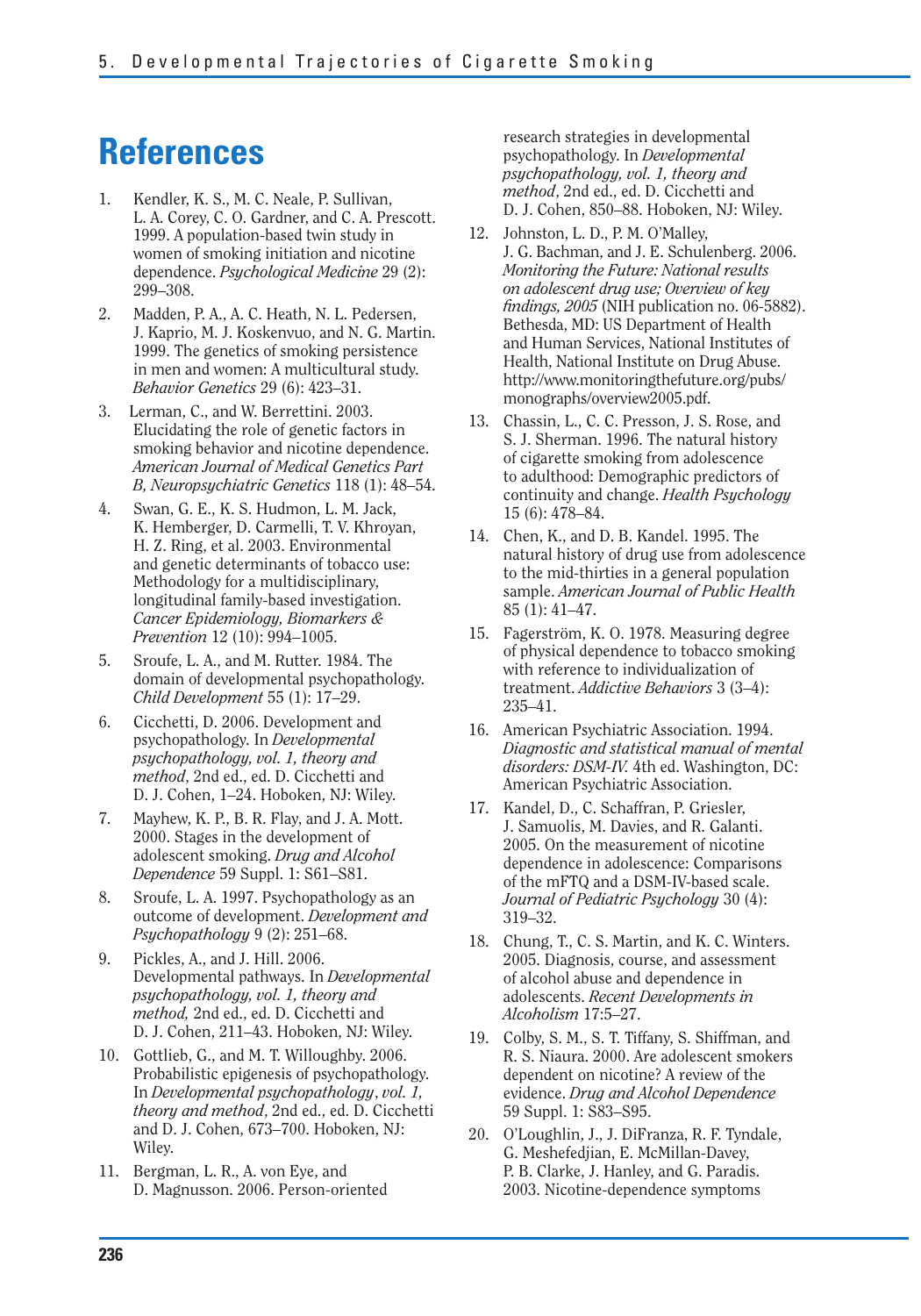are associated with smoking frequency in adolescents. *American Journal of Preventive Medicine* 25 (3): 219–25.

- 21. Kandel, D. B., M. C. Hu, P. C. Griesler, and C. Schaffran. 2007. On the development of nicotine dependence in adolescence. *Drug and Alcohol Dependence* 91 (1): 26–39.
- 22. Hughes, J. R. 2007. Effects of abstinence from tobacco: etiology, animal models, epidemiology, and significance: a subjective review. *Nicotine & Tobacco Research* 9 (3): 329–39.
- 23. Rojas, N. L., J. D. Killen, K. F. Haydel, and T. N. Robinson. 1998. Nicotine dependence among adolescent smokers. *Archives of Pediatrics & Adolescent Medicine* 152 (2): 151–56.
- 24. Killen, J. D., S. Ammerman, N. Rojas, J. Varady, F. Haydel, and T. N. Robinson. 2001. Do adolescent smokers experience withdrawal effects when deprived of nicotine? *Experimental and Clinical Psychopharmacology* 9 (2): 176–82.
- 25. Prokhorov, A. V., K. S. Hudmon, P. M. Cinciripini, and S. Marani. 2005. "Withdrawal symptoms" in adolescents: A comparison of former smokers and neversmokers. *Nicotine & Tobacco Research* 7 (6): 909–13.
- 26. Breslau, N., E. O. Johnson, E. Hiripi, and R. Kessler. 2001. Nicotine dependence in the United States: Prevalence, trends, and smoking persistence. *Archives of General Psychiatry* 58 (9): 810–16.
- 27. Gervais, A., J. O'Loughlin, G. Meshefedjian, C. Bancej, and M. Tremblay. 2006. Milestones in the natural course of onset of cigarette use among adolescents. *Canadian Medical Association Journal* 175 (3): 255–61.
- 28. DiFranza, J. R., J. A. Savageau, N. A. Rigotti, K. Fletcher, J. K. Ockene, A. D. McNeill, M. Coleman, and C. Wood. 2002. Development of symptoms of tobacco dependence in youths: 30 month follow up data from the DANDY study. *Tobacco Control* 11 (3): 228–35.
- 29. Dierker, L. C., E. Donny, S. Tiffany, S. M. Colby, N. Perrine, and R. R. Clayton. 2007. The association between cigarette smoking and DSM-IV nicotine dependence among first year college students. *Drug and Alcohol Dependence* 86 (2–3): 106–14.
- 30. Kandel, D. B., and K. Chen. 2000. Extent of smoking and nicotine dependence in the United States: 1991–1993. *Nicotine & Tobacco Research* 2 (3): 263–74.
- 31. O'Connor, R. J., G. A. Giovino, L. T. Kozlowski, S. Shiffman, A. Hyland, J. T. Bernert, R. S. Caraballo, and K. M. Cummings. 2006. Changes in nicotine intake and cigarette use over time in two nationally representative cross-sectional samples of smokers. *American Journal of Epidemiology* 164 (8): 750–5.
- 32. Chassin, L., C. C. Presson, S. J. Sherman, and K. Kim. 2003. Historical changes in cigarette smoking and smoking-related beliefs after 2 decades in a midwestern community. *Health Psychology* 22 (4): 347–53.
- 33. Levin, E. D., A. H. Rezvani, D. Montova, J. E. Rose, and H. S. Swartzwelder. 2003. Adolescent-onset nicotine selfadministration modeled in female rats. *Psychopharmacology (Berl)* 169 (2): 141–49.
- 34. Adriani, W., S. Macri, R. Pacifici, and G. Laviola. 2002. Peculiar vulnerability to nicotine oral self-administration in mice during early adolescence. *Neuropsychopharmacology* 27 (2): 212–14.
- 35. Belluzzi, J. D., A. G. Lee, H. S. Oliff, and F. M. Leslie. 2004. Age-dependent effects of nicotine on locomotor activity and conditioned place preference in rats. *Psychopharmacology (Berl)* 174 (3): 389–95.
- 36. Faraday, M. M., B. M. Elliott, and N. E. Grunberg. 2001. Adult vs. adolescent rats differ in biobehavioral responses to chronic nicotine administration. *Pharmacology, Biochemistry, and Behavior*  70 (4): 475–89.
- 37. Rezvani, A. H., and E. D. Levin. 2004. Adolescent and adult rats respond differently to nicotine and alcohol: Motor activity and body temperature. *International Journal of Developmental Neuroscience* 22 (5–6): 349–54.
- 38. O'Dell, L. E. , A. W. Bruijnzeel, S. Ghozland, A. Markou, and G. F. Koob. 2004. Nicotine withdrawal in adolescent and adult rats. *Annals of the New York Academy of Sciences* 1021:167–74.
- 39. Abreu-Villaca, Y., F. J. Seidler, D. Qiao, C. A. Tate, M. M. Cousins, I. Thillai, and T. A. Slotkin. 2003. Short-term adolescent nicotine exposure has immediate and persistent effects on cholinergic systems: Critical periods, patterns of exposure, dose thresholds. *Neuropsychopharmacology*  28 (11): 1935–49.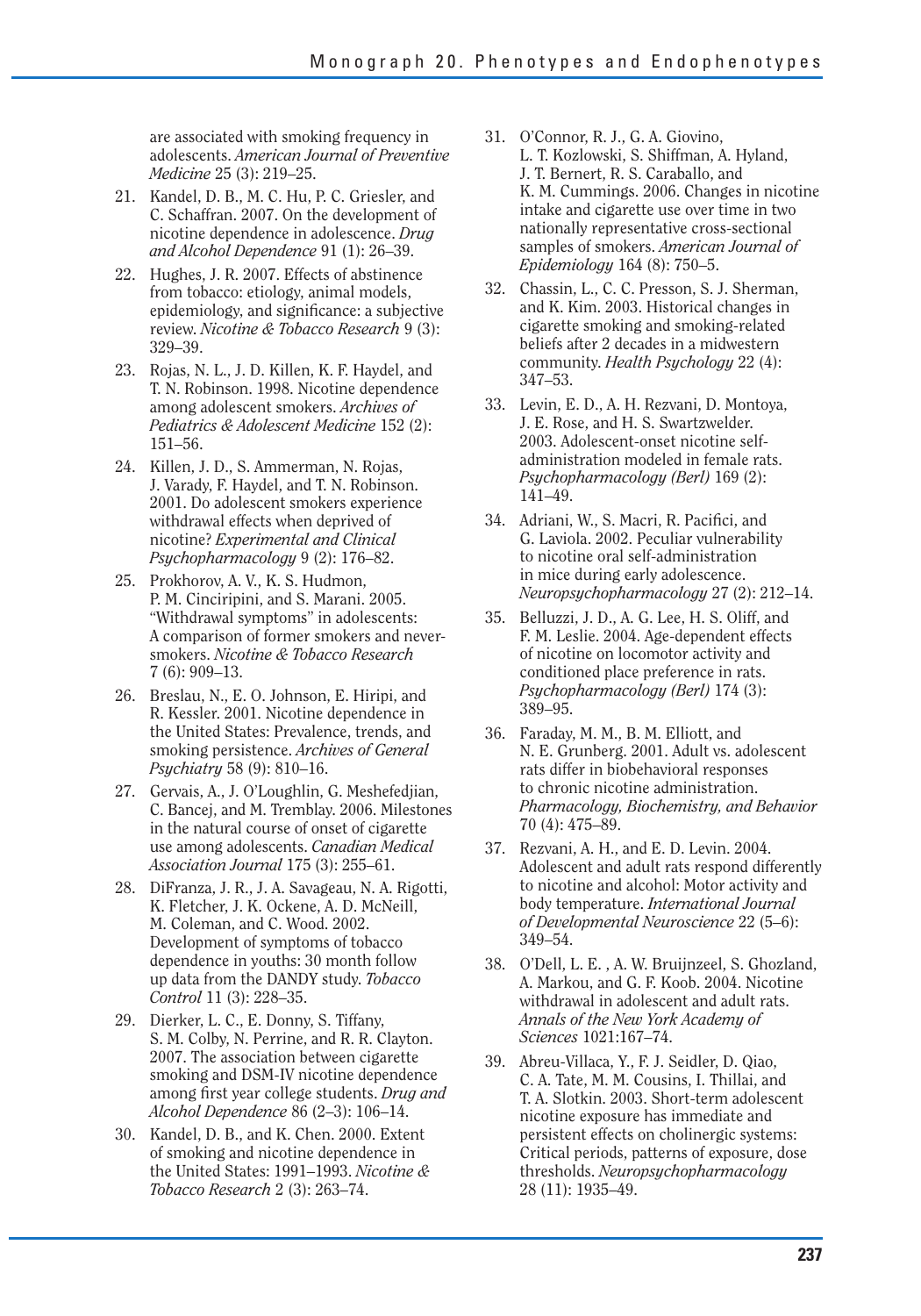- 40. Olmstead, M. C. 2006. Animal models of drug addiction: Where do we go from here? *Quarterly Journal of Experimental Psychology (Colchester)* 59 (4): 625–53.
- 41. Spear, L. P., and E. I. Varlinskaya. 2005. Adolescence. Alcohol sensitivity, tolerance, and intake. *Recent Developments in Alcoholism* 17:143–59.
- 42. Steinberg, L. 2004. Risk taking in adolescence: What changes, and why? *Annals of the New York Academy of Sciences* 1021:51–58.
- 43. Jessor, R., and S. L. Jessor. 1977. *Problem behavior and psychosocial development: A longitudinal study of youth.* New York: Academic Press.
- 44. Schulenberg, J. E., A. J. Sameroff, and D. Cicchetti. 2004. The transition to adulthood as a critical juncture in the course of psychopathology and mental health. *Development and Psychopathology*  16 (4): 799–806.
- 45. Bachman, J. G., K. N. Wadsworth, P. M. O'Malley, L. D. Johnston, and J. E. Schulenberg. 1997. *Smoking, drinking, and drug use in young adulthood: The impacts of new freedoms and new responsibilities.* Mahwah, NJ: Lawrence Erlbaum.
- 46. Avenevoli, S., and K. R. Merikangas. 2003. Familial influences on adolescent smoking. *Addiction* 98 Suppl. 1: 1–20.
- 47. Conrad, K. M., B. R. Flay, and D. Hill. 1992. Why children start smoking cigarettes: Predictors of onset. *British Journal of Addiction* 87 (12): 1711–24.
- 48. Bauman, K. E., V. A. Foshee, M. A. Linzer, and G. G. Koch. 1990. Effect of parental smoking classification on the association between parental and adolescent smoking. *Addictive Behaviors* 15 (5): 413–22.
- 49. Hopfer, C. J., T. J. Crowley, and J. K. Hewitt. 2003. Review of twin and adoption studies of adolescent substance use. *Journal of the American Academy of Child & Adolescent Psychiatry* 42 (6): 710–19.
- 50. McGue, M., I. Elkins, and W. G. Iacono. 2000. Genetic and environmental influences on adolescent substance use and abuse. *American Journal of Medical Genetics*  96 (5): 671–77.
- 51. Han, C., M. K. McGue, and W. G. Iacono. 1999. Lifetime tobacco, alcohol and other substance use in adolescent Minnesota twins: Univariate and multivariate

behavioral genetic analyses. *Addiction*  94 (7): 981–93.

- 52. Rhee, S. H., J. K. Hewitt, S. E. Young, R. P. Corley, T. J. Crowley, and M. C. Stallings. 2003. Genetic and environmental influences on substance initiation, use, and problem use in adolescents. *Archives of General Psychiatry* 60 (12): 1256–64.
- 53. Kendler, K. S., E. Schmitt, S. H. Aggen, and C. A. Prescott. 2008. Genetic and environmental influences on alcohol, caffeine, cannabis, and nicotine use from early adolescence to middle adulthood. *Archives of General Psychiatry* 65 (6): 642–82.
- 54. Koopmans, J. R., W. S. Slutske, G. C. van Baal, and D. I. Boomsma. 1999. The influence of religion on alcohol use initiation: Evidence for genotype X environment interaction. *Behavior Genetics*  29 (6): 445–53.
- 55. Rende, R., and I. Waldman. 2006. Behavioral and molecular genetics and developmental psychopathology. In *Developmental Psychopathology*, *vol. 1, theory and method,* 2nd ed., ed. D. Cicchetti and D. J. Cohen, 427–64. Hoboken, NJ: Wiley.
- 56. Chassin, L., C. C. Presson, S. C. Pitts, and S. J. Sherman. 2000. The natural history of cigarette smoking from adolescence to adulthood in a midwestern community sample: Multiple trajectories and their psychosocial correlates. *Health Psychology*  19 (3): 223–31.
- 57. Maes, H. H., P. F. Sullivan, C. M. Bulik, M. C. Neale, C. A. Prescott, L. J. Eaves, and K. S. Kendler. 2004. A twin study of genetic and environmental influences on tobacco initiation, regular tobacco use and nicotine dependence. *Psychological Medicine* 34 (7): 1251–61.
- 58. White, V. M., J. L. Hopper, A. J. Wearing, and D. J. Hill. 2003. The role of genes in tobacco smoking during adolescence and young adulthood: A multivariate behaviour genetic investigation. *Addiction* 98 (8): 1087–1100.
- 59. Rende, R., C. Slomkowski, J. McCaffery, E. E. Lloyd-Richardson, and R. Niaura. 2005. A twin-sibling study of tobacco use in adolescence: Etiology of individual differences and extreme scores. *Nicotine & Tobacco Research* 7 (3): 413–19.
- 60. Farkas, A. J., E. A. Gilpin, M. M. White, and J. P. Pierce. 2000. Association between household and workplace smoking restrictions and adolescent smoking. *JAMA:*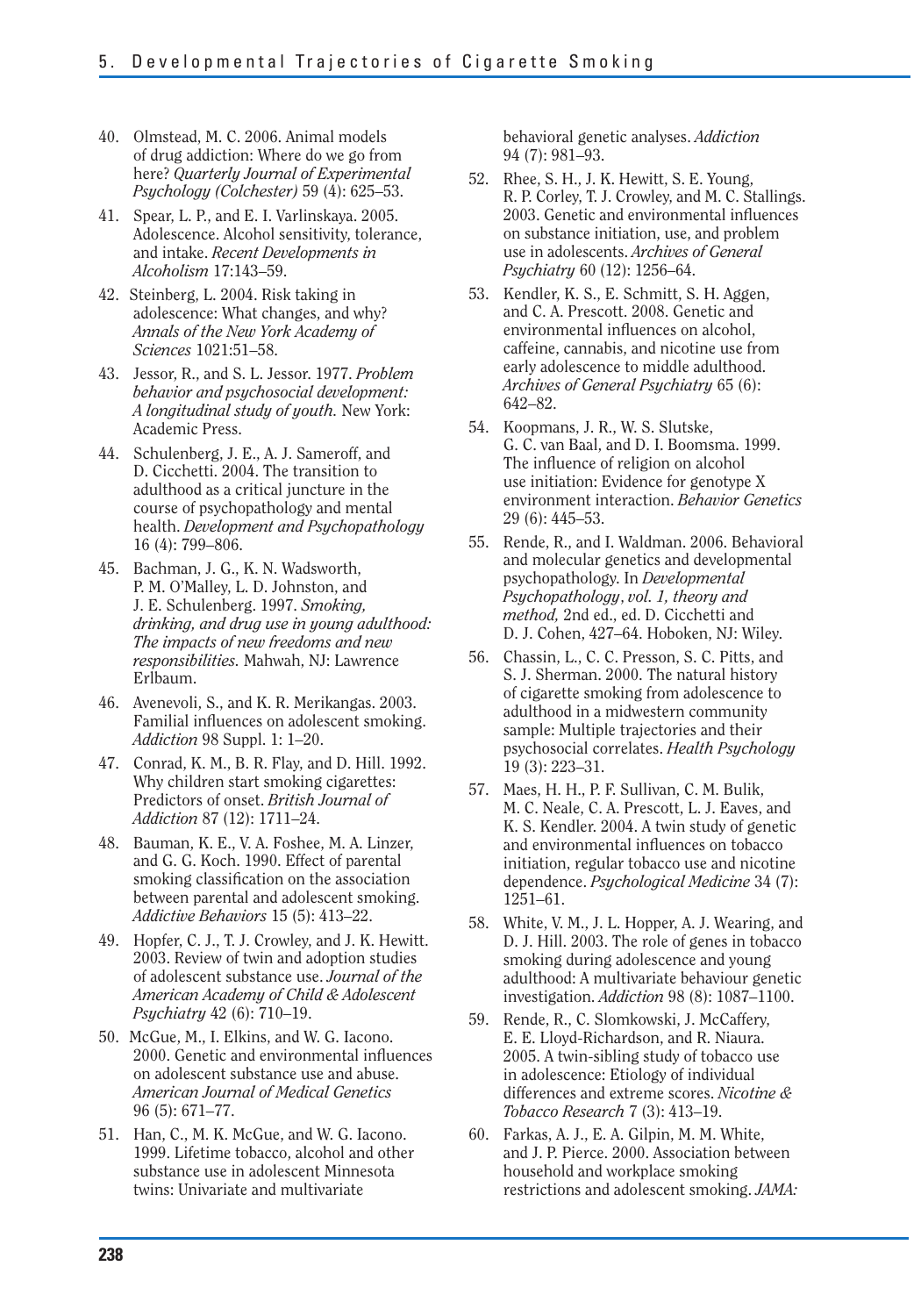*The Journal of the American Medical Association* 284 (6): 7171–22.

- 61. Boomsma, D. I., J. R. Koopmans, L. J. Van Doornen, and J. F. Orlebeke. 1994. Genetic and social influences on starting to smoke: A study of Dutch adolescent twins and their parents. *Addiction* 89 (2): 219–26.
- 62. Timberlake, D. S., S. H. Rhee, B. C. Haberstick, C. Hopfer , M. Ehringer, J. M. Lessem, A. Smolen, and J. K. Hewitt. 2006. The moderating effects of religiosity on the genetic and environmental determinants of smoking initiation. *Nicotine & Tobacco Research* 8 (1): 123–33.
- 63. Young, S. E., S. H. Rhee, M. C. Stallings, R. P. Corley, and J. K. Hewitt. 2006. Genetic and environmental vulnerabilities underlying adolescent substance use and problem use: General or specific? *Behavior Genetics* 36 (4): 603–15.
- 64. McGue, M., W. G. Iacono, and R. Krueger. 2006. The association of early adolescent problem behavior and adult psychopathology: A multivariate behavioral genetic perspective. *Behavior Genetics* 36 (4): 591–602.
- 65. Audrain-McGovern, J., C. Lerman, E. P. Wileyto, D. Rodriguez, and P. G. Shields. 2004. Interacting effects of genetic predisposition and depression on adolescent smoking progression. *American Journal of Psychiatry* 161 (7): 1224–30.
- 66. Anney, R. J., C. A. Olsson, M. Lotfi-Miri, G. C. Patton, and R. Williamson. 2004. Nicotine dependence in a prospective population-based study of adolescents: The protective role of a functional tyrosine hydroxylase polymorphism. *Pharmacogenetics* 14 (2): 73–81.
- 67. Olsson, C., R. Anney, S. Forrest, G. Patton, C. Coffey, T. Cameron, A. Hassett, and R. Williamson. 2004. Association between dependent smoking and a polymorphism in the tyrosine hydroxylase gene in a prospective population-based study of adolescent health. *Behavior Genetics* 34 (1): 85–91.
- 68. Laucht, M., K. Becker, M. El-Faddagh, E. Hohm, and M. H. Schmidt. 2005. Association of the DRD4 exon III polymorphism with smoking in fifteen-yearolds: A mediating role for novelty seeking? *Journal of the American Academy of Child & Adolescent Psychiatry* 44 (5): 477–84.
- 69. Skowronek, M. H., M. Laucht, E. Hohm, K. Becker, and M. H. Schmidt. 2006. Interaction between the dopamine D4

receptor and the serotonin transporter promoter polymorphisms in alcohol and tobacco use among 15-year-olds. *Neurogenetics* 7 (4): 239–46.

- 70. Gerra, G., L. Garofano, A. Zaimovic, G. Moi, B. Branchi, M. Bussandri, F. Brambilla, and C. Donnini. 2005. Association of the serotonin transporter promoter polymorphism with smoking behavior among adolescents. *American Journal of Medical Genetics Part B, Neuropsychiatric Genetics* 135 (1): 73–78.
- 71. O'Loughlin, J., G. Paradis, W. Kim, J. DiFranza, G. Meshefedjian, E. McMillan-Davey, S. Wong, J. Hanley, and R. F. Tyndale. 2004. Genetically decreased CYP2A6 and the risk of tobacco dependence: A prospective study of novice smokers. *Tobacco Control* 13 (4): 422–28.
- 72. Audrain-McGovern, J., N. Al Koudsi, D. Rodriguez, E. P. Wileyto, P. G. Shields, and R. F. Tyndale. 2007. The role of CYP2A6 in the emergence of nicotine dependence in adolescents. *Pediatrics*  119 (1): e264–e274.
- 73. Carter, B., T. Long, and P. Cinciripini. 2004. A meta-analytic review of the CYP2A6 genotype and smoking behavior. *Nicotine & Tobacco Research* 6 (2): 221–27.
- 74. Lessov, C. N., G. E. Swan, H. Z. Ring, T. V. Khroyan, and C. Lerman. 2004. Genetics and drug use as a complex phenotype. *Substance Use and Misuse*  39 (10–12): 1515–69.
- 75. Moffitt, T. E. 1993. Adolescence-limited and life-course-persistent antisocial behavior: A developmental taxonomy. *Psychological Review* 100 (4): 674–701.
- 76. Moffitt, T. E., A. Caspi, H. Harrington, and B. J. Milne. 2002. Males on the life-coursepersistent and adolescence-limited antisocial pathways: Follow-up at age 26 years. *Development and Psychopathology* 14 (1): 179–207.
- 77. Breslau, N., and E. L. Peterson. 1996. Smoking cessation in young adults: Age at initiation of cigarette smoking and other suspected influences. *American Journal of Public Health* 86 (2): 214–20.
- 78. Riggs, N. R., C. P. Chou, C. Li, and M. A. Pentz. 2007. Adolescent to emerging adulthood smoking trajectories: When do smoking trajectories diverge, and do they predict early adulthood nicotine dependence? *Nicotine & Tobacco Research*  9 (11): 1147–54.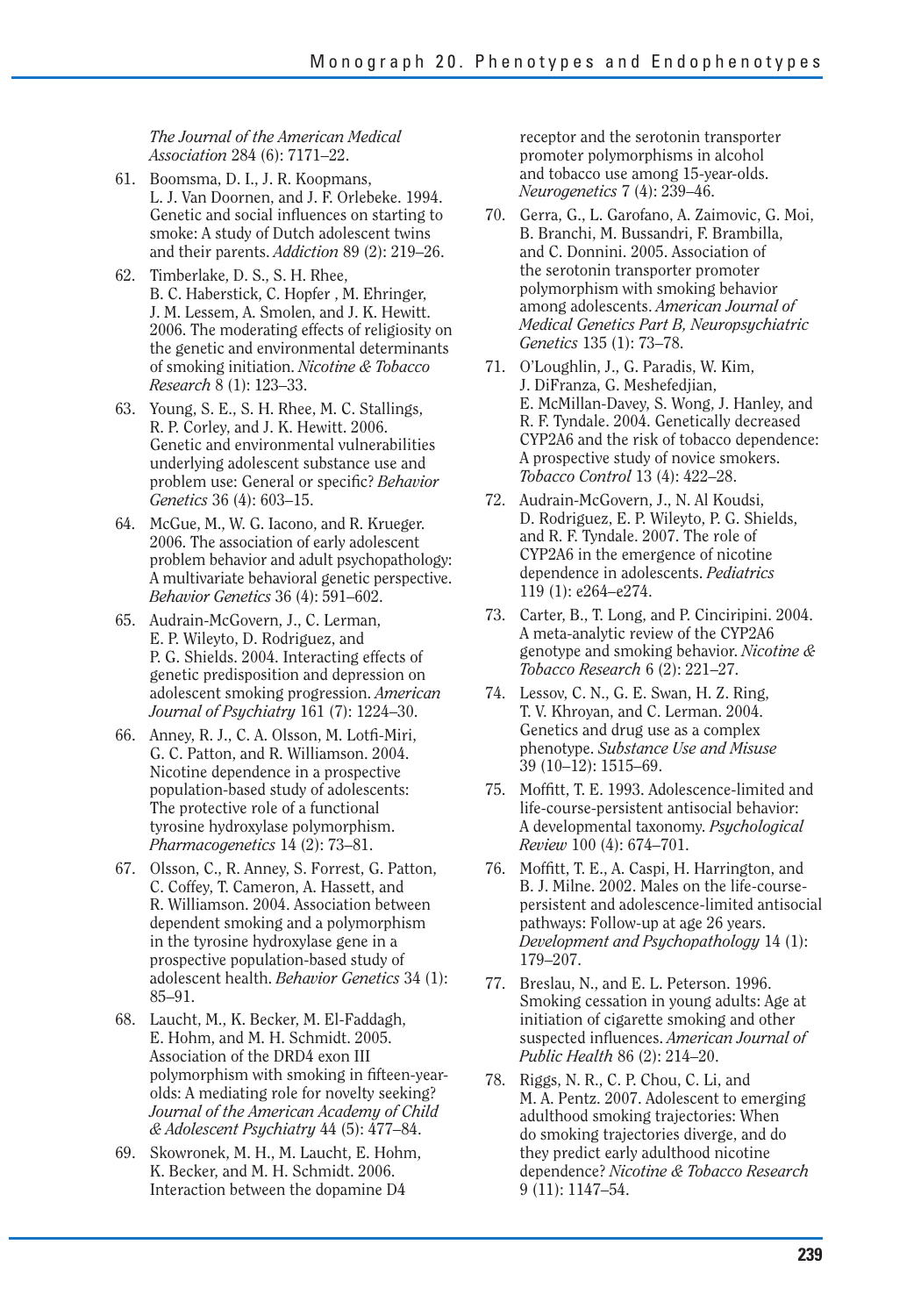- 79. Bernat, D. H., D. J. Erickson, R. Widome, C. L. Perry, and J. L. Forster. 2008. Adolescent smoking trajectories: Results from a population-based cohort study. *Journal of Adolescent Health* 43 (4): 334–40.
- 80. Vitaro, F., B. Wanner, M. Brendgen, C. Gosselin, and P. L. Gendreau. 2004. Differential contribution of parents and friends to smoking trajectories during adolescence. *Addictive Behaviors* 29 (4): 831–35.
- 81. Broms, U., K. Silventoinen, P. A. Madden, A. C. Heath, and J. Kaprio. 2006. Genetic architecture of smoking behavior: A study of Finnish adult twins. *Twin Research and Human Genetics* 9 (1): 64–72.
- 82. Heath, A. C., K. M. Kirk, J. M. Meyer, and N. G. Martin. 1999. Genetic and social determinants of initiation and age at onset of smoking in Australian twins. *Behavior Genetics* 29 (6): 395–407.
- 83. Ling, D., T. Niu, Y. Feng, H. Xing, and X. Xu. 2004. Association between polymorphism of the dopamine transporter gene and early smoking onset: An interaction risk on nicotine dependence. *Journal of Human Genetics* 49 (1): 35–39.
- 84. Upadhyaya, H. P., D. Deas, K. T. Brady, and M. Kruesi. 2002. Cigarette smoking and psychiatric comorbidity in children and adolescents. *Journal of the American Academy of Child & Adolescent Psychiatry*  41 (11): 1294–1305.
- 85. Lambert, N. M., and C. S. Hartsough. 1998. Prospective study of tobacco smoking and substance dependencies among samples of ADHD and non-ADHD participants. *Journal of Learning Disabilities* 31 (6): 533–44.
- 86. Molina, B. S., and W. E. Pelham Jr. 2003. Childhood predictors of adolescent substance use in a longitudinal study of children with ADHD. *Journal of Abnormal Psychology* 112 (3): 497–507.
- 87. Milberger, S., J. Biederman, S. V. Faraone, L. Chen, and J. Jones. 1997. ADHD is associated with early initiation of cigarette smoking in children and adolescents. *Journal of the American Academy of Child & Adolescent Psychiatry* 36 (1): 37–44.
- 88. Flory, K., and D. R. Lynam. 2003. The relation between attention deficit hyperactivity disorder and substance abuse: What role does conduct disorder play? *Clinical Child and Family Psychology Review* 6 (1): 1–16.
- 89. Costello, E. J., A. Erkanli, E. Federman, and A. Angold. 1999. Development of psychiatric comorbidity with substance abuse in adolescents: Effects of timing and sex. *Journal of Clinical Child Psychology* 28 (3): 298–311.
- 90. Kaplow, J. B., P. J. Curran, A. Angold, and E. J. Costello. 2001. The prospective relation between dimensions of anxiety and the initiation of adolescent alcohol use. *Journal of Clinical Child Psychology* 30 (3): 316–26.
- 91. Johnson, E. O., and L. Schultz. 2005. Forward telescoping bias in reported age of onset: An example from cigarette smoking. *International Journal of Methods in Psychiatric Research* 14 (3): 119–29.
- 92. Parra, G. R., S. E. O'Neill, and K. J. Sher. 2003. Reliability of self-reported age of substance involvement onset. *Psychology of Addictive Behaviors* 17 (3): 211–18.
- 93. Yoon, H. H., W. G. Iacono, S. M. Malone, and M. McGue. 2006. Using the brain P300 response to identify novel phenotypes reflecting genetic vulnerability for adolescent substance misuse. *Addictive Behaviors* 31 (6): 1067–87.
- 94. Donny, E. C., S. T. Lanza, R. L. Balster, L. M. Collins, A. Caggiula, and P. P. Rowell. 2004. Using growth models to relate acquisition of nicotine self-administration to break point and nicotinic receptor binding. *Drug and Alcohol Dependence*  75 (1): 23–35.
- 95. Eissenberg, T., and R. L. Balster. 2000. Initial tobacco use episodes in children and adolescents: Current knowledge, future directions. *Drug and Alcohol Dependence*  59 Suppl. 1: S41–S60.
- 96. Chen, X., A. Stacy, H. Zheng, J. Shan, D. Spruijt-Metz, J. Unger, J. Gong, et al. 2003. Sensations from initial exposure to nicotine predicting adolescent smoking in China: A potential measure of vulnerability to nicotine. *Nicotine & Tobacco Research*  5 (4): 455–63.
- 97. DiFranza, J. R., J. A. Savageau, K. Fletcher, J. K. Ockene, N. A. Rigotti, A. D. McNeill, M. Coleman, and C. Wood. 2004. Recollections and repercussions of the first inhaled cigarette. *Addictive Behaviors*  29 (2): 261–72.
- 98. Hirschman, R. S., H. Leventhal, and K. Glynn. 1984. The development of smoking behavior: Conceptualization and supportive cross-sectional survey data. *Journal of Applied Social Psychology* 14 (3): 184–206.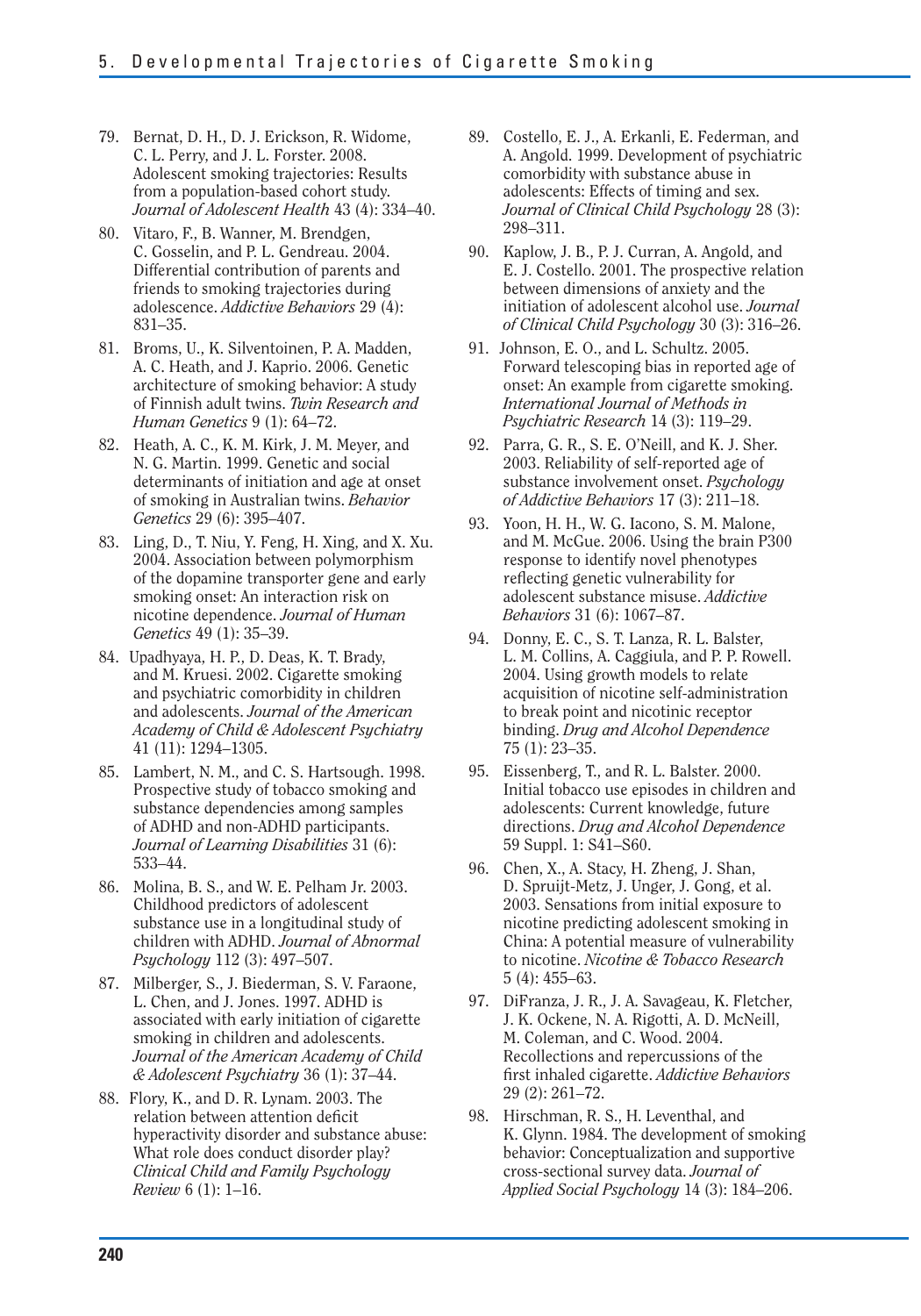- 99. Hu, M. C., B. Muthén, C. Schaffran, P. C. Griesler, and D. B. Kandel. 2008. Developmental trajectories of criteria of nicotine dependence in adolescence. *Drug and Alcohol Dependence* 98 (1–2): 94–104.
- 100. Abroms, L., B. Simons-Morton, D. L. Haynie, and R. Chen. 2005. Psychosocial predictors of smoking trajectories during middle and high school. *Addiction* 100 (6): 852–61.
- 101. Colder, C. R., P. D. Mehta, K. Balanda, R. T. Campbell, K. Mayhew, W. R. Stanton, M. Pentz, and B. R. Flay. 2001. Identifying trajectories of adolescent smoking: An application of latent growth mixture modeling. *Health Psychology* 20 (2): 127–35.
- 102. Juon, H. S., M. E. Ensminger, and K. D. Sydnor. 2002. A longitudinal study of developmental trajectories to young adult cigarette smoking. *Drug and Alcohol Dependence* 66 (3): 303–14.
- 103. Soldz, S., and X. Cui. 2002. Pathways through adolescent smoking: A 7-year longitudinal grouping analysis. *Health Psychology* 21 (5): 495–504.
- 104. White, H. R., R. J. Pandina, and P. H. Chen. 2002. Developmental trajectories of cigarette use from early adolescence into young adulthood. *Drug and Alcohol Dependence* 65 (2): 167–78.
- 105. Audrain-McGovern, J., D. Rodriguez, K. P. Tercyak, J. Cuevas, K. Rodgers, and F. Patterson. 2004. Identifying and characterizing adolescent smoking trajectories. *Cancer Epidemiology, Biomarkers & Prevention* 13 (12): 2023–34.
- 106. Orlando, M., J. S. Tucker, P. L. Ellickson, and D. J. Klein. 2004. Developmental trajectories of cigarette smoking and their correlates from early adolescence to young adulthood. *Journal of Consulting and Clinical Psychology* 72 (3): 400–410.
- 107. Stanton, W. R., B. R. Flay, C. R. Colder, and P. Mehta. 2004. Identifying and predicting adolescent smokers' developmental trajectories. *Nicotine & Tobacco Research*  6 (5): 843–52.
- 108. White, H. R., D. Nagin, E. Replogle, and M. Stouthamer-Loeber. 2004. Racial differences in trajectories of cigarette use. *Drug and Alcohol Dependence* 76 (3): 219–27.
- 109. Karp, I., J. O'Loughlin, G. Paradis, J. Hanley, and J. DiFranza. 2005. Smoking trajectories of adolescent novice smokers in a longitudinal study of tobacco use. *Annals of Epidemiology* 15 (6): 445–52.
- 110. Brook, J. S., K. Pahl, and Y. Ning. 2006. Peer and parental influences on longitudinal trajectories of smoking among African Americans and Puerto Ricans. *Nicotine & Tobacco Research* 8 (5): 639–51.
- 111. Maggi, S., C. Hertzman, and T. Vaillancourt. 2007. Changes in smoking behaviors from late childhood to adolescence: Insights from the Canadian National Longitudinal Survey of Children and Youth. *Health Psychology*  26 (2): 232–40.
- 112. Maggi, S. 2008. Changes in smoking behaviours from late childhood to adolescence: 4 years later. *Drug and Alcohol Dependence* 94 (1–3): 251–53.
- 113. Lessov-Schlaggar, C. N., H. Hops, J. Brigham, K. S. Hudmon, J. A. Andrews, E. Tildesley, D. McBride, L. M. Jack, H. S. Javitz, and G. E. Swan. 2008. Adolescent smoking trajectories and nicotine dependence. *Nicotine & Tobacco Research* 10 (2): 341–51.
- 114. Wills, T. A., J. A. Resko, M. G. Ainette, and D. Mendoza. 2004. Smoking onset in adolescence: A person-centered analysis with time-varying predictors. *Health Psychology* 23 (2): 158–67.
- 115. Zucker, R. A. 1986. The four alcoholisms: A developmental account of the etiologic process. *Nebraska Symposium on Motivation* 34:27–83.
- 116. Blitstein, J. L., L. A. Robinson, D. M. Murray, R. C. Klesges, and S. M. Zbikowski. 2003. Rapid progression to regular cigarette smoking among nonsmoking adolescents: Interactions with gender and ethnicity. *Preventive Medicine* 36 (4): 455–63.
- 117. Curran, P. J., and M. T. Willoughby. 2003. Implications of latent trajectory models for the study of developmental psychopathology. *Development and Psychopathology* 15 (3): 581–612.
- 118. Wohlwill, J. F. 1991. Relations between method and theory in developmental research: A partial–isomorphism view. In *Annals of Theoretical Psychology*, vol. 7, ed. P. van Geert and L. P. Mos, 91–138.
- 119. Rogosa, D. R., and J. B. Willett. 1985. Understanding correlates of change by modeling individual differences in growth. *Psychometrika* 50 (2): 203–28.
- 120. Bauer, D. J. 2003. Estimating multilevel linear models as structural equation models. *Journal of Educational and Behavioral Statistics* 28 (2): 135–67.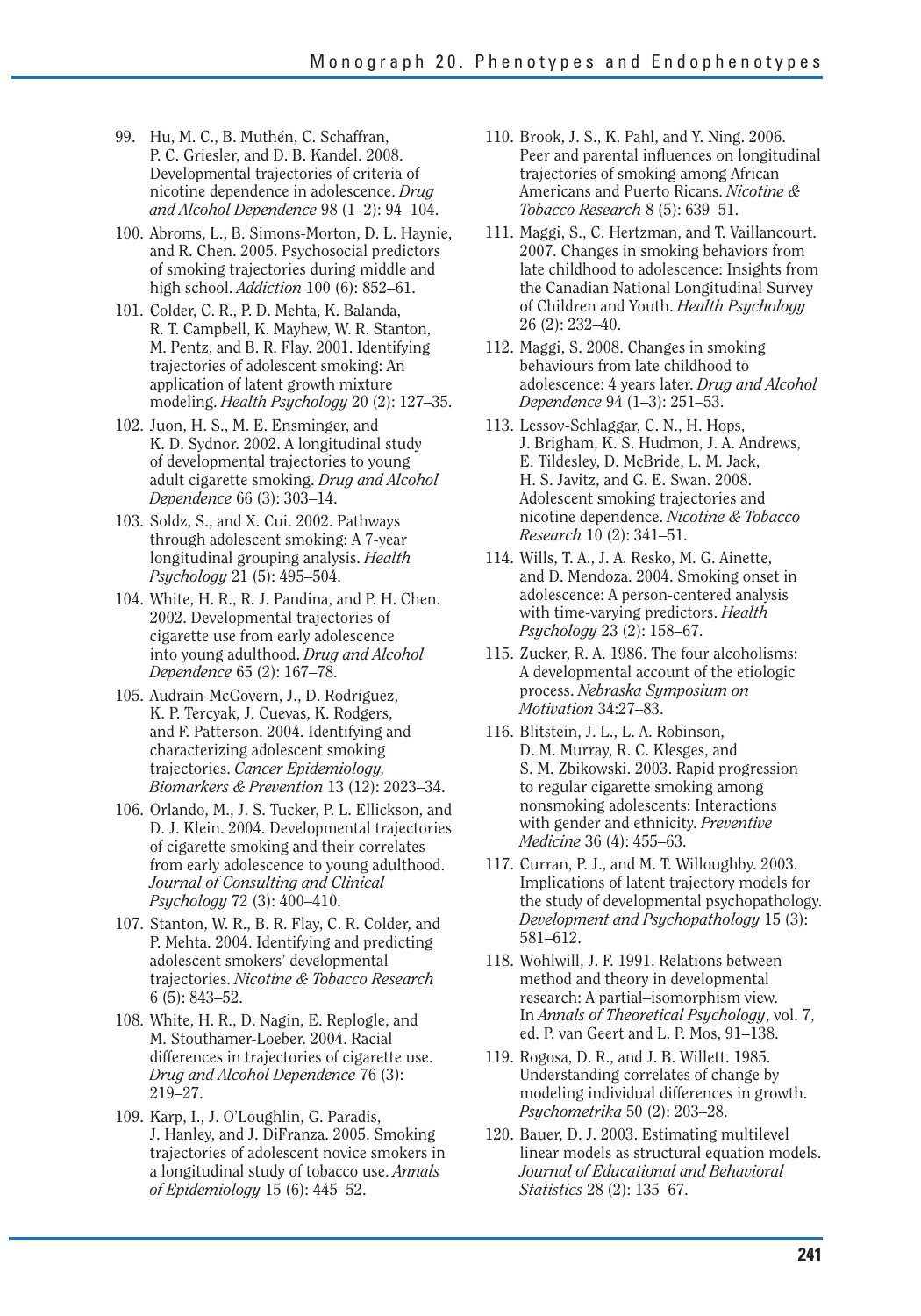- 121. Curran, P. J. 2003. Have multilevel models been structural equation models all along? *Multivariate Behavioral Research* 38 (4): 529–69.
- 122. Mehta, P. D., and M. C. Neale. 2005. People are variables too: Multilevel structural equations modeling. *Psychological Methods*  10 (3): 259–84.
- 123. Raudenbush, S. W. 2001. Toward a coherent framework for comparing trajectories of individual change. In *New methods for the analysis of change*, ed. L. M. Collins and A. G. Sayer, 35–64. Washington, DC: American Psychological Association.
- 124. Willett, J. B., and A. G. Sayer. 1994. Using covariance structure analysis to detect correlates and predictors of individual change over time. *Psychological Bulletin*  116 (2): 363–81.
- 125. Bryk, A. S., and S. W. Raudenbush. 1987. Application of hierarchical linear models to assessing change. *Psychological Bulletin*  101 (1): 147–58.
- 126. Meredith, W., and J. Tisak. 1990. Latent curve analysis. *Psychometrika* 55 (1): 107–22.
- 127. McArdle, J. J. 1988. Dynamic but structural equation modeling of repeated measures data. In *The handbook of multivariate experimental psychology*, vol. 2, ed. J. R. Nesselroade and R. B. Cattell, 561–614. New York: Plenum Press.
- 128. McArdle, J. J. 1989. Structural modeling experiments using multiple growth functions. In *Learning and individual differences: Abilities, motivation and methodology*, ed. P. Ackerman, R. Cudeck, and R. Kanfer, 71–117. Hillsdale, NJ: Lawrence Erlbaum.
- 129. McArdle, J. J. 1991. Structural models of developmental theory in psychology. In *Annals of Theoretical Psychology*, vol. VII, ed. P. Van Geert and L. P. Mos, 139–60. New York: Plenum Press.
- 130. Bollen, K. A., and P. J. Curran. 2005. *Latent curve models: A structural equation perspective.* Hoboken, NJ: Wiley.
- 131. Muthén, B. O., and P. J. Curran. 1997. General longitudinal modeling of individual differences in experimental designs: A latent variable framework for analysis and power estimation. *Psychological Methods* 2 (4): 371–702.
- 132. Muthén, B. O., and K. Shedden. 1999. Finite mixture modeling with mixture outcomes

using the EM algorithm. *Biometrics* 55 (2): 463–69.

- 133. Nagin, D. S. 1999. Analyzing developmental trajectories: A semiparametric, group-based approach. *Psychological Methods* 4 (2): 139–57.
- 134. Bauer, D. J., and P. J. Curran. 2003. Distributional assumptions of growth mixture models: Implications for overextraction of latent trajectory classes. *Psychological Methods* 8 (3): 338–63.
- 135. Bauer, D. J., and P. J. Curran. 2004. The integration of continuous and discrete latent variable models: potential problems and promising opportunities. *Psychological Methods* 9 (1): 3–29.
- 136. Muthén, B. O. 2004. Latent variable analysis: Growth mixture modeling and related techniques for longitudinal data. In *Handbook of quantitative methodology for the social sciences*, ed. D. Kaplan, 345–68. Newbury Park, CA: Sage Publications.
- 137. Nagin, D. S. 2005. *Group-based modeling of development.* Cambridge, MA: Harvard University Press.
- 138. Muthén, B. O. 1989. Latent variable modeling in heterogeneous populations. *Psychometrika* 54:557–85.
- 139. MacQueen, J. B. 1967. Some methods for classification and analysis of multivariate observations. In *Proceedings of 5th Berkeley Symposium on Mathematical Statistics and Probability*, vol. 1, 281–97. Berkeley, CA: Univ. of California Press.
- 140. Clogg, C. C. 1995. Latent class models. In *Handbook of statistical modeling for the social and behavioral sciences*, ed. G. Arminger, C. C. Clogg, and M. E. Sobel, 311–59. New York: Plenum.
- 141. Lazarsfeld, P. F., and N. W. Henry. 1968. *Latent structure analysis.* Boston, MA: Houghton Mifflin.
- 142. McLachlan, G., and D. Peel. 2000. *Finite mixture models.* New York: John Wiley and Sons.
- 143. Arminger, G., and P. Stein. 1997. Finite mixtures of covariance structure models with regressors. *Sociological Methods & Research* 26 (2): 148–82.
- 144. Arminger, G., P. Stein, and J. Wittenberg. 1999. Mixtures of conditional meanand covariance-structure models. *Psychometrika* 64 (4): 475–94.
- 145. Dolan, C. V., and H. L. J. van der Maas. 1998. Fitting multivariate normal finite mixtures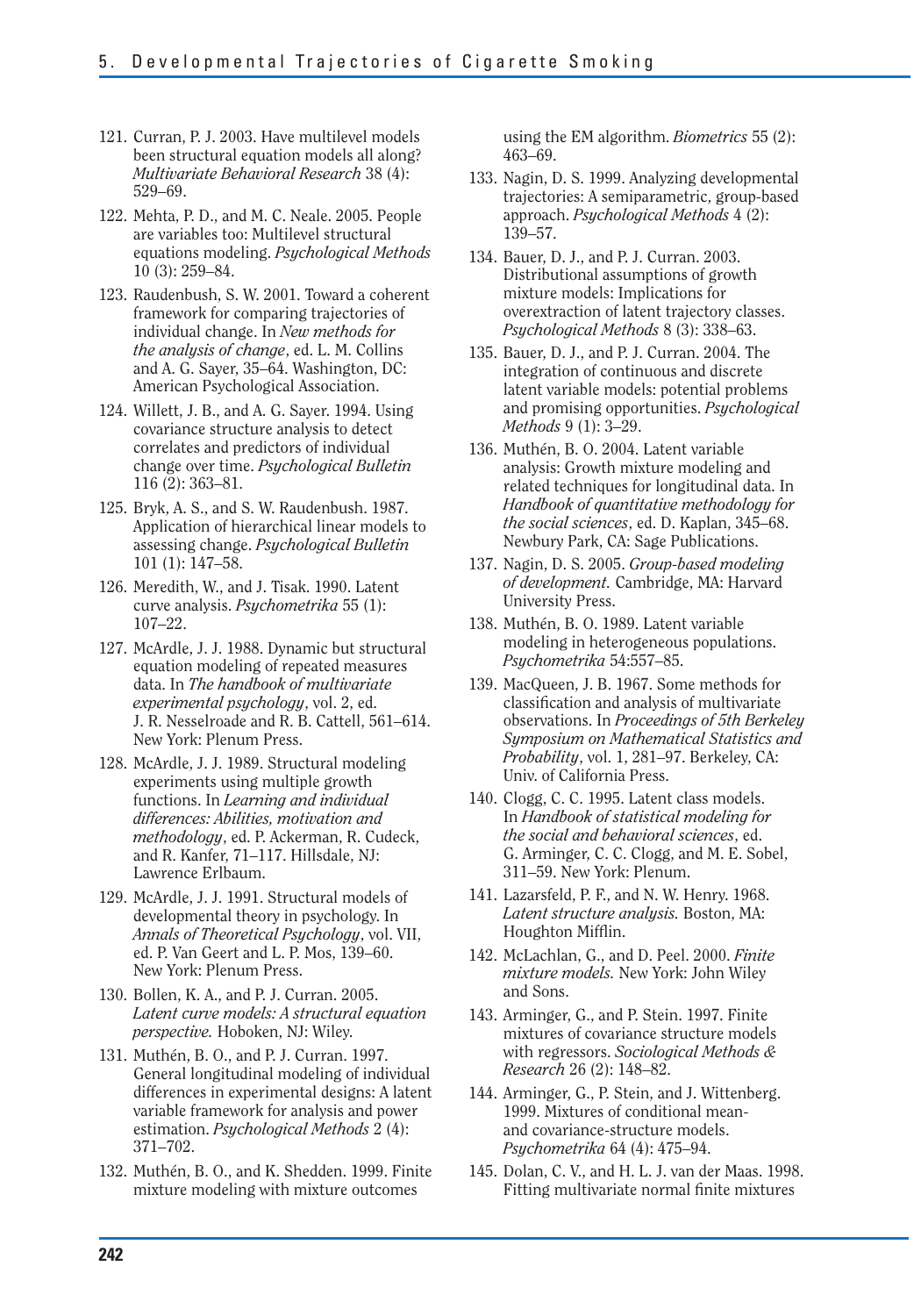subject to structural equation modeling. *Psychometrika* 63 (3): 227–53.

- 146. Gibson, W. A. 1959. Three multivariate models: Factor analysis, latent structure analysis, and latent profile analysis. *Psychometrika* 24 (3): 229–52.
- 147. Jedidi, K., H. S. Jagpal, and W. S. DeSarbo. 1997. Finite-mixture structural equation models for response-based segmentation and unobserved heterogeneity. *Marketing Science* 16 (1): 39–59.
- 148. Pearson, K. 1894. Contributions to the mathematical theory of evolution. *Philosophical Transactions of the Royal Society of London A* 185:71–110.
- 149. Yung, Y.-F. 1997. Finite mixtures in confirmatory factor-analysis models. *Psychometrika* 62 (3): 297–330.
- 150. Nagin, D. S., and K. C. Land. 1993. Age, criminal careers, and population heterogeneity: Specification and estimation of a nonparametric, mixed Poisson model. *Criminology* 31 (3): 327–62.
- 151. Nagin, D. S., and R. E. Tremblay. 2001. Analyzing developmental trajectories of distinct but related behaviors: A group-based method. *Psychological Methods* 6 (1): 18–34.
- 152. Lazarsfeld, P. F. 1950. Some latent structures. In *The American soldier: Studies in social psychology in World War II*, vol. 4, ed. S. A. Stouffer. Princeton, NJ: Princeton Univ. Press.
- 153. Muthén, B. O. 2001. Second-generation structural equation modeling with a combination of categorical and continuous latent variables: New opportunities for latent class/latent growth modeling. In *New methods for the analysis of change*, ed. L. M. Collins and A. Sayer, 291–322. Washington, DC: American Psychological Association.
- 154. Muthén, B. O. 2002. Beyond SEM: General latent variable modeling. *Behaviormetrika*  29 (1): 81–117.
- 155. Bauer, D. J., and P. J. Curran. 2003. Overextraction of latent trajectory classes: Much ado about nothing? *Psychological Methods* 8 (3): 384–93.
- 156. Muthén, B. O. 2003. Statistical and substantive checking in growth mixture modeling: Comment on Bauer and Curran (2003). *Psychological Methods* 8 (3): 369–77; discussion 384–93.
- 157. Nagin, D. S., and R. E. Tremblay. 2005. Developmental trajectory groups: Fact or a

useful statistical fiction. *Criminology* 43 (4): 873–904.

- 158. Beauchaine, T. P., and E. Waters. 2003. Pseudotaxonicity in MAMBAC and MAXCOV analyses of rating-scale data: Turning continua into classes by manipulating observer's expectations. *Psychological Methods* 8 (1): 3–15.
- 159. Markon, K. E., and R. F. Krueger. 2006. Information-theoretic latent distribution modeling: Distinguishing discrete and continuous latent variable models. *Psychological Methods* 11 (3): 228–43.
- 160. Meehl, P. E. 1967. Theory-testing in psychology and physics: A methodological paradox. *Philosophy of Science* 34 (2): 103–15.
- 161. Meehl, P. E. 1968. *Detecting latent clinical taxa, II: A simplified procedure, some additional hitmax cut locators, a singleindicator method, and miscellaneous theorems* (Report No. PR-68-2). Minneapolis, MN: Univ. of Minnesota, Research Laboratories of the Department of Psychiatry.
- 162. Meehl, P. E. 1992. Factors and taxa, traits and types, differences of degree and differences in kind. *Journal of Personality*  60 (1): 117–74.
- 163. Waller, N. G., and P. E. Meehl. 1998. *Multivariate taxometric procedures: Distinguishing types from continua.*  Thousand Oaks, CA: Sage.
- 164. Cudeck, R., and S. J. Henly. 2003. A realistic perspective on pattern representation in growth data: Comment on Bauer and Curran (2003). *Psychological Methods* 8 (3): 378–83; discussion 384–93.
- 165. Shaw, P., D. Greenstein, J. Lerch, L. Clasen, R. Lenroot, N. Gogtay, A. Evans, J. Rapoport, and J. Giedd. 2006. Intellectual ability and cortical development in children and adolescents. *Nature* 440 (7084): 676–79.
- 166. MacCallum, R. C. 2003. 2001 presidential address: Working with imperfect models. *Multivariate Behavioral Research* 38 (1): 113–39.
- 167. Eggleston, E. P., J. H. Laub, and R. J. Sampson. 2004. Methodological sensitivities to latent class analysis of long-term criminal trajectories. *Journal of Quantitative Criminology* 20 (1): 1–26.
- 168. Jackson, K. M., and K. J. Sher. 2006. Comparison of longitudinal phenotypes based on number and timing of assessments: A systematic comparison of trajectory